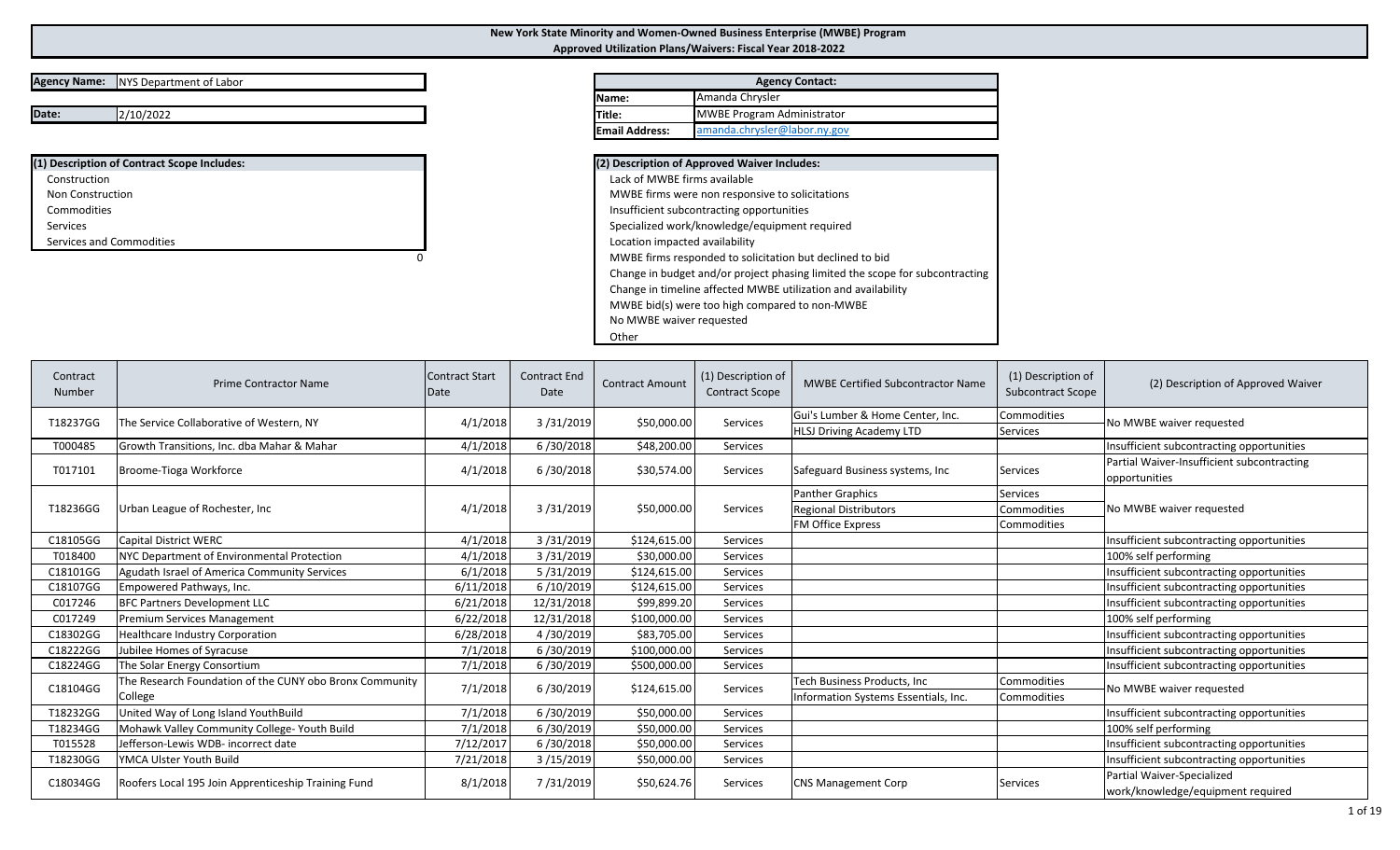| Contract<br>Number | <b>Prime Contractor Name</b>                                                 | <b>Contract Start</b><br>Date | <b>Contract End</b><br>Date | <b>Contract Amount</b> | (1) Description of<br><b>Contract Scope</b> | <b>MWBE Certified Subcontractor Name</b>          | (1) Description of<br><b>Subcontract Scope</b> | (2) Description of Approved Waiver                          |
|--------------------|------------------------------------------------------------------------------|-------------------------------|-----------------------------|------------------------|---------------------------------------------|---------------------------------------------------|------------------------------------------------|-------------------------------------------------------------|
| C18106GG           | Displaced Homemaker Center of Tompkins County                                | 8/1/2018                      | 7/31/2019                   | \$249,231.00           | Services                                    |                                                   |                                                | 100% self performing                                        |
| T18037GG           | Eastern New York Coalition of Automotive Retailers, Inc.                     | 8/1/2018                      | 7/31/2019                   | \$38,624.76            | Services                                    |                                                   |                                                | Insufficient subcontracting opportunities                   |
|                    |                                                                              |                               |                             |                        |                                             | <b>Repeat Business</b>                            | Commodities                                    |                                                             |
| C18102GG           | <b>Schenectady Community Action Program</b>                                  | 8/1/2018                      | 6/30/2019                   | \$249,231.00           | <b>Services</b>                             | Safe Guard                                        | Commodities                                    | No MWBE waiver requested                                    |
|                    |                                                                              |                               |                             |                        |                                             | Proftech                                          | Commodities                                    |                                                             |
| T18038GG           | Southern Tier Builder Associations, Inc.                                     | 8/1/2018                      | 7/31/2019                   | \$34,624.76            | Services                                    | Landon & Rian Enterprises, inc.                   | Services                                       | No MWBE waiver requested                                    |
|                    |                                                                              |                               |                             |                        |                                             | Link Environmental Services, Inc.                 | Services                                       |                                                             |
| C18017GG           | Pathstone Corporation                                                        | 8/1/2018                      | 7/31/2019                   | \$115,402.76           | Services                                    | FM Office Express, Inc.                           | Commodities                                    | Partial Waiver-Insufficient subcontracting<br>opportunities |
|                    |                                                                              |                               |                             |                        |                                             | <b>FM Office Express</b>                          | Commodities                                    |                                                             |
| C18018GG           | Construction Employers Association of Central New York, Inc.                 | 8/1/2018                      | 7/31/2019                   | \$180,624.76           | <b>Services</b>                             |                                                   | <b>Services</b>                                | Partial Waiver-Insufficient subcontracting                  |
|                    |                                                                              |                               |                             |                        |                                             | Safety Source                                     |                                                | opportunities                                               |
| C18019GG           | New York State United Teachers                                               | 8/1/2018                      | 7/31/2019                   | \$110,624.76           | Services                                    | Open Door Bookstore                               | Commodities                                    | Partial Waiver-No M/WBE Vendors Available                   |
|                    |                                                                              |                               |                             |                        |                                             | <b>Imprint Universe</b>                           | Services                                       |                                                             |
| T18040GG           | Eastern MillWright Regional Council Apprenticeship &<br><b>Training Fund</b> | 8/1/2018                      | 7/31/2019                   | \$30,624.76            | Services                                    |                                                   |                                                | 100% self performing                                        |
|                    |                                                                              |                               |                             |                        |                                             | Access Compliance, LLC                            | <b>Services</b>                                |                                                             |
| C18020GG           | Plattsburgh North Country Chamber of Commerce                                | 8/1/2018                      | 7/31/2019                   | \$109,710.76           | Services                                    | <b>KAS</b>                                        | Services                                       | Partial Waiver-Insufficient subcontracting                  |
|                    |                                                                              |                               |                             |                        |                                             | <b>Future Environment Designs</b>                 | Services                                       | opportunities                                               |
| C18021GG           | Uniformed Firefighter Association                                            | 8/1/2018                      | 7/31/2019                   | \$103,135.00           | <b>Services</b>                             |                                                   |                                                | 100% Prime Self- Performance                                |
| C18027GG           | Retail Wholesale & Department Store Union                                    | 8/1/2018                      | 7/31/2019                   | \$80,624.76            | Services                                    |                                                   |                                                | Specialized work/knowledge/equipment required               |
| C18023GG           | New York State Professional Fire Fighters Association, Inc                   | 8/1/2018                      | 7/31/2019                   | \$97,624.76            | Services                                    |                                                   |                                                | Specialized work/knowledge/equipment required               |
| T18235GG           | Commission on Economic Opportunity (CEO) Troy, NY                            | 8/1/2018                      | 3/31/2019                   | \$50,000.00            | Services                                    |                                                   |                                                | Insufficient subcontracting opportunities                   |
| C18024GG           | Thomas Shortman Training, Scholarship and Safety Fund                        | 8/1/2018                      | 7/31/2019                   | \$92,743.76            | Services                                    |                                                   |                                                | 100% self performing                                        |
| C18001GG           | The New York Committee for Occupational Safety and Health<br>Inc.            | 8/1/2018                      | 7/31/2019                   | \$356,340.76           | Services                                    | A. Estaban & Company, Inc.                        | Services                                       | Partial Waiver-Insufficient subcontracting<br>opportunities |
| C18025GG           | New York State Labor-Management Cooperation Committee                        | 8/1/2018                      | 7/31/2019                   | \$90,624.76            | Services                                    |                                                   |                                                | 100% Prime Self- Performance                                |
| C18026GG           | Operating Engineers Local 17 Training Fund                                   | 8/1/2018                      | 7/31/2019                   | \$92,743.76            | <b>Services</b>                             | Link Environmental Services, Inc                  | <b>Services</b>                                | Partial Waiver-Insufficient subcontracting<br>opportunities |
| T18041GG           | New York State Nurses Association                                            | 8/1/2018                      | 7/31/2019                   | \$29,801.00            | Services                                    |                                                   |                                                | Lack of MWBE firms available                                |
| T18042GG           | Roofers JATC of WNY Local No. 74 Fund                                        | 8/1/2018                      | 7/31/2019                   |                        |                                             | Resource Management of Western New                |                                                | Partial Waiver-Insufficient subcontracting                  |
|                    |                                                                              |                               |                             | \$29,081.76            | Services                                    | York                                              | <b>Services</b>                                | opportunities                                               |
| T18043GG           | Finger Lakes Community College (FLCC)                                        | 8/1/2018                      | 7/31/2019                   | \$28,624.76            | Services                                    | <b>Resource Management of Western New</b><br>York | Services                                       | Partial Waiver-Insufficient subcontracting<br>opportunities |
|                    |                                                                              |                               |                             |                        |                                             | Tiger Environmental, Inc.                         | Services                                       |                                                             |
| C18015GG           | <b>Erie Community College</b>                                                | 8/1/2018                      | 7/31/2019                   | \$133,624.76           | Services                                    | Brightlite Enterprises LLC.                       | Services                                       | Partial Waiver-Insufficient subcontracting                  |
|                    |                                                                              |                               |                             |                        |                                             | Rogers Enterprises                                | Services                                       | opportunities                                               |
| T18039GG           | Rochester Automobile Dealers' Association, Inc.                              | 8/1/2018                      | 7/31/2019                   | \$31,624.76            | Services                                    |                                                   |                                                | Insufficient subcontracting opportunities                   |
| C18022GG           | <b>NENYCOSH</b>                                                              | 8/1/2018                      | 7/31/2019                   | \$100,624.76           | Services                                    |                                                   |                                                | 100% Prime Self- Performance                                |
| C18009GG           | Finishing Trade Institute of New York                                        | 8/1/2018                      | 7/31/2019                   | \$189,624.76           | Services                                    |                                                   |                                                | 100% self performing                                        |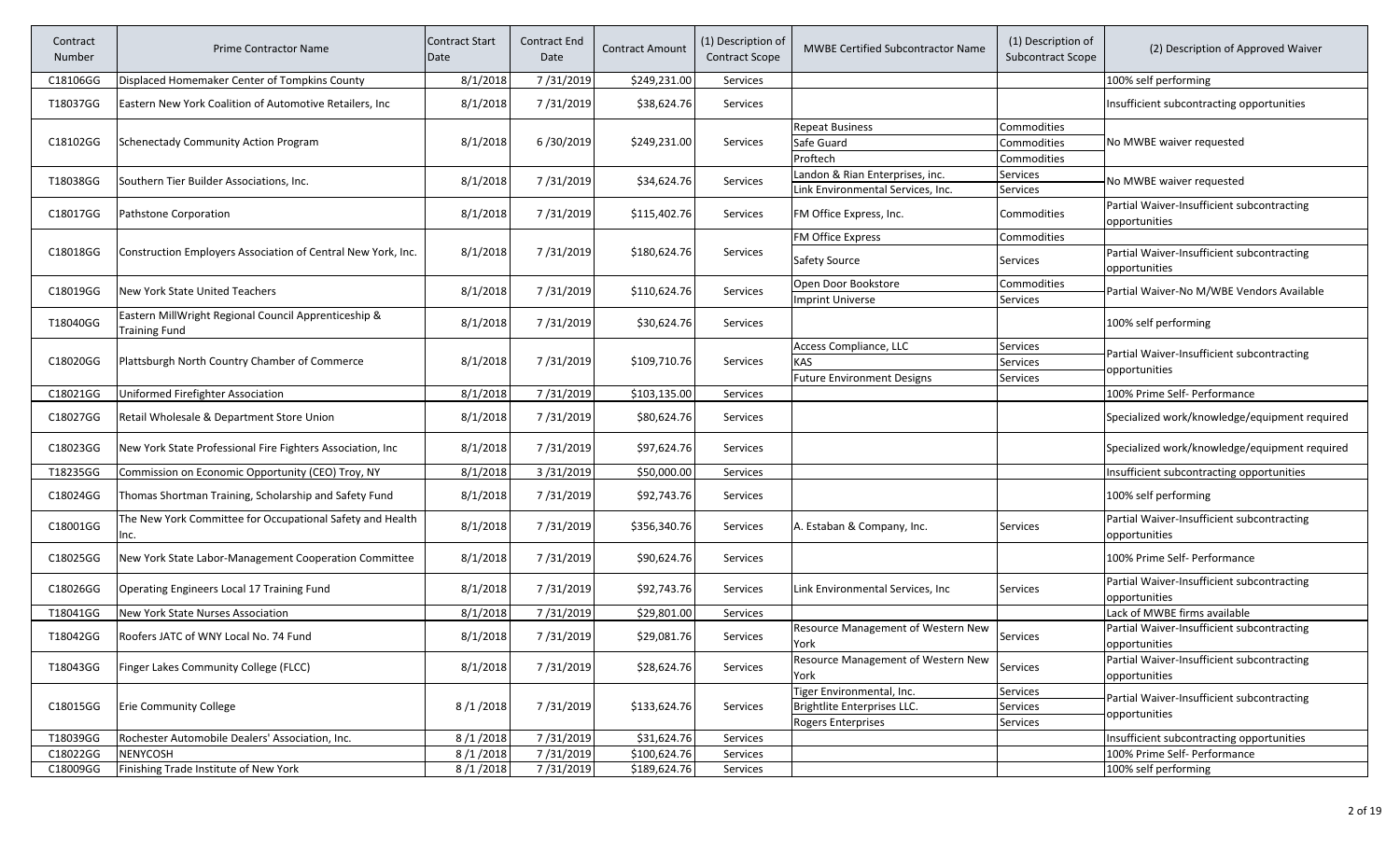| Contract<br>Number | <b>Prime Contractor Name</b>                                                                           | <b>Contract Start</b><br>Date | Contract End<br>Date | <b>Contract Amount</b> | (1) Description of<br><b>Contract Scope</b> | <b>MWBE Certified Subcontractor Name</b>                     | (1) Description of<br><b>Subcontract Scope</b> | (2) Description of Approved Waiver                              |
|--------------------|--------------------------------------------------------------------------------------------------------|-------------------------------|----------------------|------------------------|---------------------------------------------|--------------------------------------------------------------|------------------------------------------------|-----------------------------------------------------------------|
| C18002GG           | United Federation of Teachers, Local 2, American Federation<br>of Teachers                             | 8/1/2018                      | 7/31/2019            | \$350,624.76           | <b>Services</b>                             |                                                              |                                                | 100% Prime Self- Performance                                    |
| C18004GG           | NYC District Council of Carpenters Apprenticeship<br>Journeyman Retraining Educational & Industry Fund | 8/1/2018                      | 7/31/2019            | \$300,624.76           | <b>Services</b>                             |                                                              |                                                | 100% self performing                                            |
| C18005GG           | Western NY Council on Occupational Safety and Health Inc.                                              | 8/1/2018                      | 7/31/2019            | \$283,878.76           | <b>Services</b>                             | <b>S&amp;B Office Products</b><br>FM office Express          | Commodities<br>Commodities                     | Partial Waiver-Insufficient subcontracting<br>opportunities     |
| C18003GG           | NYS Building & Construction Trades Council                                                             | 8/1/2018                      | 7/31/2019            | \$350,624.76           | <b>Services</b>                             |                                                              |                                                | 100% self performing                                            |
| C18006GG           | Health Care Industry Grant Corporation                                                                 | 8/1/2018                      | 7/31/2019            | \$257,624.76           | <b>Services</b>                             | CQ Fluency Inc.<br>Proftech LLC                              | Services<br>Commodities                        | Partial Waiver-100% self performing                             |
| C18007GG           | Northeast Carpenters Apprenticeship Committee                                                          | 8/1/2018                      | 7/31/2019            | \$227,894.76           | Services                                    |                                                              |                                                | 100% Prime Self- Performance                                    |
| C18031GG           | Worker Justice Center of New York, Inc.                                                                | 8/1/2018                      | 7/31/2019            | \$60,624.76            | Services                                    |                                                              |                                                | Insufficient subcontracting opportunities                       |
| T18035GG           | Jamestown Community College                                                                            | 8/1/2018                      | 7/31/2019            | \$47,624.76            | <b>Services</b>                             | Resource Management of Western New<br>York                   | Services                                       | Partial Waiver-Insufficient subcontracting<br>opportunities     |
| C18008GG           | Finishing Trades Institute of Western & Central New York                                               | 8/1/2018                      | 7/31/2019            | \$218,624.76           | <b>Services</b>                             | FM Office                                                    | Commodities                                    | Partial Waiver-Specialized<br>work/knowledge/equipment required |
| C18030GG           | The Research Foundation of CUNY obo New York City College<br>of Technology                             | 8/1/2018                      | 7/31/2019            | \$61,624.76            | <b>Services</b>                             |                                                              |                                                | Specialized work/knowledge/equipment required                   |
| C18010GG           | Laborers' Local #17 Training & Educational Fund                                                        | 8/1/2018                      | 7/31/2019            | \$185,596.76           | <b>Services</b>                             | Olmsted Environmental Service, Inc.                          | Services                                       | Partial Waiver-Specialized<br>work/knowledge/equipment required |
| C18012GG           | Mason Tenders' Training Fund                                                                           | 8/1/2018                      | 7/31/2019            | \$152,624.76           | Services                                    |                                                              |                                                | Insufficient subcontracting opportunities                       |
|                    |                                                                                                        |                               |                      |                        |                                             | Proftech LLC.                                                | Commodities                                    |                                                                 |
| C18013GG           | NYS Public Employees Federation                                                                        | 8/1/2018                      | 7/31/2019            | \$150,624.76           | Services                                    | Silverpen Productions, LLC                                   | Commodities                                    | No MWBE waiver requested                                        |
|                    |                                                                                                        |                               |                      |                        |                                             | Dowd-Witbeck Priniting Corp dba Alchar<br>Printing Grp       | Services                                       |                                                                 |
|                    | Greater Syracuse Council on Occupational Safety and Health                                             |                               |                      |                        |                                             | CNE Inc.                                                     | Services                                       |                                                                 |
| C18014GG           | Inc.                                                                                                   | 8/1/2018                      | 7/31/2019            | \$140,624.76           | Services                                    | Raysor Computer Repair                                       | Services                                       | Partial Waiver-Lack of MWBE firms available                     |
|                    |                                                                                                        |                               |                      |                        |                                             | Proftech LLC.                                                | Commodities                                    |                                                                 |
| C18029GG           | NRLA Enterprises Inc./ The Lumber and Building Material<br>Dealers                                     | 8/1/2018                      | 7/31/2019            | \$64,624.76            | <b>Services</b>                             |                                                              |                                                | Specialized work/knowledge/equipment required                   |
| C18011GG           | The Labor Institute                                                                                    | 8/1/2018                      | 7/31/2019            | \$180,624.76           | Services                                    |                                                              |                                                | Insufficient subcontracting opportunities                       |
| C18033GG           | Niagara Frontier Automobile Dealers Association, Inc.                                                  | 8/1/2018                      | 7/31/2019            | \$50,624.76            | Services                                    |                                                              |                                                | 100% self performing                                            |
| C18032GG           | <b>Genesee Community College</b>                                                                       | 8/1/2018                      | 7/31/2019            | \$57,624.76            | Services                                    | MRBS Inc.                                                    | Services                                       | Partial Waiver-Insufficient subcontracting<br>opportunities     |
| C18028GG           | <b>Empire State Forest Products Association</b>                                                        | 8/1/2018                      | 7/31/2019            | \$67,024.76            | Services                                    | <b>CMPS Multi Media Marketing</b>                            | Services                                       | Partial Waiver-Specialized<br>work/knowledge/equipment required |
| T18036GG           | Midstate Education and Services Foundation                                                             | 8/1/2018                      | 7/31/2019            | \$40,624.76            | Services                                    |                                                              |                                                | Insufficient subcontracting opportunities                       |
| C18016GG           | The Mary Imogene Bassett Hospital                                                                      | 8/1/2018                      | 7/31/2019            | \$133,624.76           | <b>Services</b>                             |                                                              |                                                | Insufficient subcontracting opportunities                       |
| C018307            | Wilson Allen Health Career Institute                                                                   | 8/9/2018                      | 12/31/2018           | \$90,000.00            | Services                                    | Medical Supply Solutions Inc.<br><b>ISE OP</b>               | Commodities<br>Commodities                     | No MWBE waiver requested                                        |
| C017248            | <b>Allied Business Solutions</b>                                                                       | 8/13/2018                     | 12/31/2018           | \$100,000.00           | Services                                    |                                                              |                                                | 100% self performing                                            |
| T000491            | Globe North                                                                                            | 8/20/2018                     | 8/19/2018            | \$49,500.00            | Services                                    |                                                              |                                                | 100% self performing                                            |
| C000489            | <b>Tech Valley Talent</b>                                                                              | 8/27/2018                     | 8/26/2023            | \$2,013,000.00         | Services                                    | Prime - WBE                                                  | Services                                       | 100% self performing                                            |
| C000487            | Ground Zero Associates, Inc (dba Rayogram)                                                             | 8/27/2018                     | 8/26/2021            | \$255,000.00           | Services                                    |                                                              |                                                | 100% Self performing                                            |
| C017216            | Landies Candies Co.                                                                                    | 8/28/2018                     | 12/31/2018           | \$99,750.00            | Services                                    |                                                              |                                                | 100% self performing                                            |
| C18111GG           | RF of CUNY LaGuardia CC                                                                                | 9/1/2018                      | 8/31/2019            | \$124,615.00           | Services                                    | <b>TTI Business Products</b><br><b>Ebony Office Products</b> | Commodities<br>Commodities                     | No MWBE waiver requested                                        |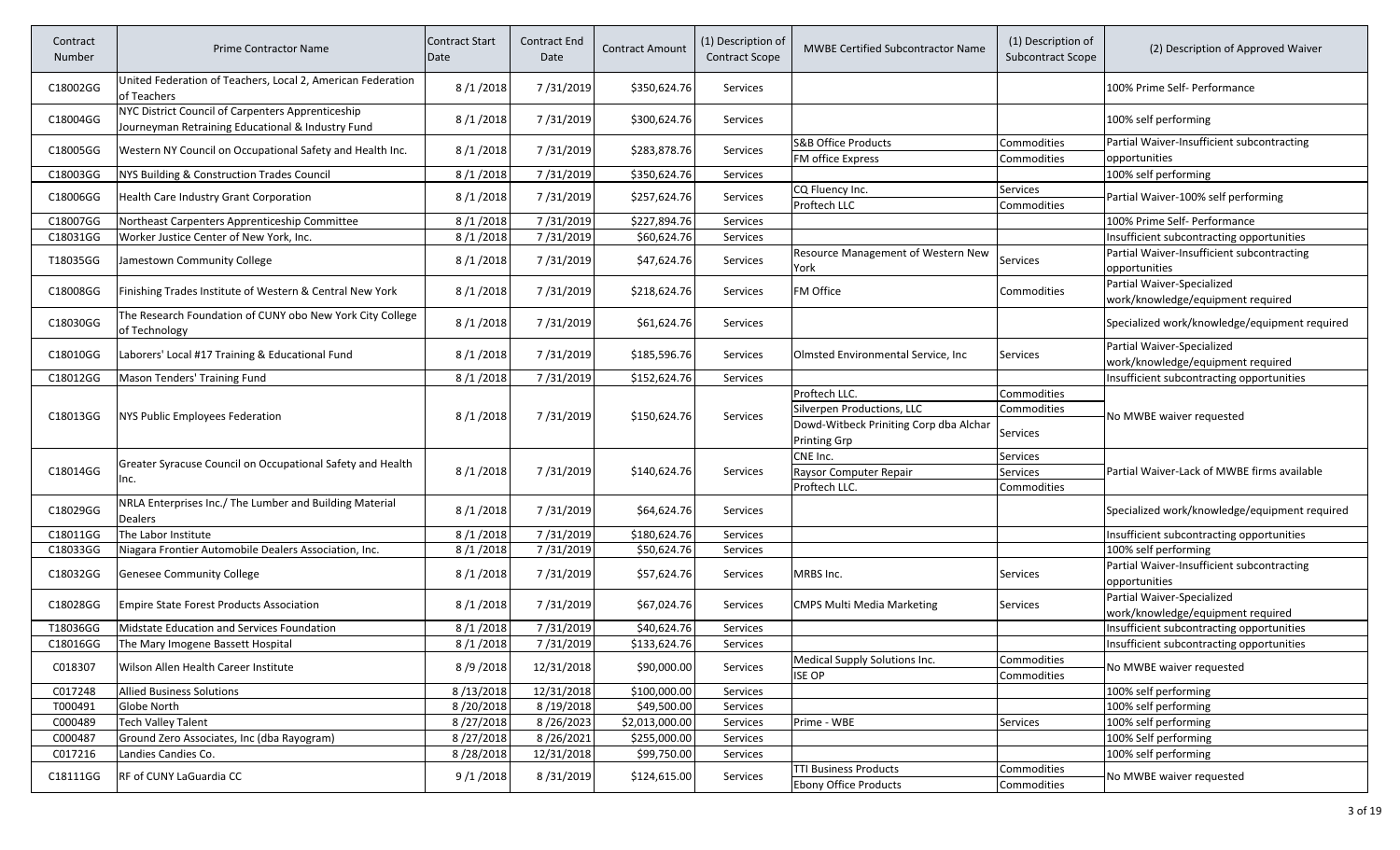| Contract<br>Number | <b>Prime Contractor Name</b>                                                                               | <b>Contract Start</b><br>Date | Contract End<br>Date | <b>Contract Amount</b> | (1) Description of<br>Contract Scope | <b>MWBE Certified Subcontractor Name</b>          | (1) Description of<br><b>Subcontract Scope</b> | (2) Description of Approved Waiver                           |
|--------------------|------------------------------------------------------------------------------------------------------------|-------------------------------|----------------------|------------------------|--------------------------------------|---------------------------------------------------|------------------------------------------------|--------------------------------------------------------------|
| C18103GG           | Schoharie County Community Action Program                                                                  | 9/1/2018                      | 8/31/2019            | \$124,615.00           | Services                             | <b>S&amp;B Computers</b>                          | Commodities                                    | Partial Waiver- Insufficient subcontracting<br>opportunities |
| C18108GG           | Suffolk County Dept. of Labor                                                                              | 9/1/2018                      | 8/31/2019            | \$124,615.00           | Services                             |                                                   |                                                | Insufficient subcontracting opportunities                    |
| C18109GG           | <b>EOC of Nassau County</b>                                                                                | 9/1/2018                      | 8/31/2019            | \$124,615.00           | Services                             | Dependable Office Supplies<br>Active Systems Inc. | Commodities<br>Services                        | No MWBE waiver requested                                     |
| C18110GG           | Westchester Community College                                                                              | 9/1/2018                      | 8/31/2019            | \$124,615.00           | Services                             |                                                   |                                                | Insufficient subcontracting opportunities                    |
| C18213GG           | Western New York Council on Safety & Health (WNYCOSH)                                                      | 9/1/2018                      | 8/31/2019            | \$200,000.00           | Services                             | <b>FM Office Express</b>                          | Commodities                                    | Partial Waiver-Insufficient subcontracting<br>opportunities  |
| C18000490          | Slade Industries Inc.                                                                                      | 9/1/2018                      | 8/31/2023            | \$308,566.00           | Services                             |                                                   |                                                | Specialized work/knowledge/equipment required                |
| PO6472             | Nuestro Terreno Comun LLC                                                                                  | 9/11/2018                     | 9/11/2018            | \$47,520.00            | Services                             | Prime-WBE                                         | Services                                       | Partial Waiver- Insufficient subcontracting<br>opportunities |
| C18313GG           | Leadership Training Inc.                                                                                   | 10/1/2018                     | 3/31/2020            | \$300,000.00           | <b>Services</b>                      |                                                   |                                                | Insufficient subcontracting opportunities                    |
| C18214GG           | Manufactures Association of Central NY, Inc- MACNY Callahan<br>Management Training Center Inc.             | 10/1/2018                     | 9/30/2019            | \$750,000.00           | Services                             | Office World                                      | Commodities                                    | Partial- Waiver requested for MBE portion                    |
| T18233GG           | Nubian Direction II, Inc                                                                                   | 11/1/2018                     | 10/31/2019           | \$50,000.00            | Services                             | Nia Construction Services, Inc.                   | Services                                       | Partial Waiver-Insufficient subcontracting<br>opportunities  |
| C18311GG           | Economic Opportunity Council of Suffolk, Inc.                                                              | 11/1/2018                     | 12/16/2019           | \$261,093.00           | Services                             | Proftech                                          | Commodities                                    | Partial Waiver-Insufficient subcontracting<br>opportunities  |
| C18320GG           | West Islip Youth Enrichment Services, Inc.                                                                 | 11/5/2018                     | 5/5/2020             | \$300,000.00           | Services                             | Proftech LLC                                      | Commodities                                    | Partial Waiver-Insufficient subcontracting<br>opportunities  |
| C18205GG           | Building Trades Pre-Apprenticeship Program-Nassau County<br>(BTPAP) of WDI                                 | 12/1/2018                     | 11/30/2019           | \$200,000.00           | Services                             |                                                   |                                                | Insufficient subcontracting opportunities                    |
|                    |                                                                                                            |                               |                      |                        |                                      | <b>Alchar Printing</b>                            | Services                                       |                                                              |
| C18225GG           | AFL-CIO Workforce Development Institute (WDI)                                                              | 12/1/2018                     | 11/30/2019           | \$4,000,000.00         | Services                             | Boxley's Services, Inc.                           | Services                                       | Partial Waiver-Insufficient subcontracting                   |
|                    |                                                                                                            |                               |                      |                        |                                      | Spiral Design                                     | <b>Services</b>                                | opportunities                                                |
|                    |                                                                                                            |                               |                      |                        |                                      | <b>Standard Commercial Interiors</b>              | Commodities                                    |                                                              |
| C18312GG           | Family and Children's Association- in discussion                                                           | 12/1/2018                     | 5/31/2020            | \$195,998.00           | Services                             | S&B Computer and Office Products                  | Commodities                                    | Insufficient subcontracting opportunities                    |
| C000482            | DEP Associates, Inc.                                                                                       | 12/2/2018                     | 12/2/2023            | \$3,827,280.53         | Services                             |                                                   |                                                | No M/WBE Vendors Available                                   |
| C18314GG           | Long Island Gay and Lesbian Youth, Inc.                                                                    | 12/3/2018                     | 2/1/2020             | \$300,000.00           | Services                             | Ncheng, LLP CPA                                   | Commodities                                    | Partial Waiver-Insufficient subcontracting<br>opportunities  |
| C18317GG           | Uniondale Union Free School District                                                                       | 12/5/2018                     | 6/5/2020             | \$300,000.00           | Services                             |                                                   |                                                | Insufficient subcontracting opportunities                    |
| C18318GG           | United Way of Long Island                                                                                  | 12/5/2018                     | 6/5/2020             | \$300,000.00           | Services                             |                                                   |                                                | Specialized work/knowledge/equipment required                |
| C18319GG           | Viability, Inc.                                                                                            | 12/5/2018                     | 6/5/2020             | \$300,000.00           | Services                             | Good Mojo Printing                                | Services                                       | Partial Waiver-Insufficient subcontracting<br>opportunities  |
| C18315GG           | Long Island University                                                                                     | 12/5/2018                     | 6/5/2020             | \$299,970.00           | Services                             | Randy K. Young Consulting Services, Inc.          | Services                                       | Partial Waiver-Insufficient subcontracting<br>opportunities  |
| C18310GG           | Board of Education Services, First Supervisory District of<br>Suffolk County (D/B/A Eastern Suffolk BOCES) | 12/5/2018                     | 6/5/2020             | \$299,998.00           | Services                             |                                                   |                                                | Insufficient subcontracting opportunities                    |
| C18309GG           | Brentwood Union Free School District                                                                       | 12/5/2018                     | 6/3/2020             | \$298,520.00           | Services                             |                                                   |                                                | Insufficient subcontracting opportunities                    |
| C18308GG           | Adelante of Suffolk County, Inc                                                                            | 12/5/2018                     | 7/5/2020             | \$299,951.00           | Services                             | S & B Computer & Office Products, Inc.            | Commodities                                    | Partial Waiver-Insufficient subcontracting<br>opportunities  |
| C18316GG           | Self-Initiated Living Options Inc.                                                                         | 12/5/2018                     | 6/5/2020             | \$260,116.00           | Services                             | Information Systems Essentials Inc                | Commodities                                    | Partial Waiver-Insufficient subcontracting<br>opportunities  |
| C18215GG           | <b>Tioga County Chamber of Commerce</b>                                                                    | 1/1/2019                      | 12/31/2019           | \$140,000.00           | Services                             |                                                   |                                                | 100% self performing                                         |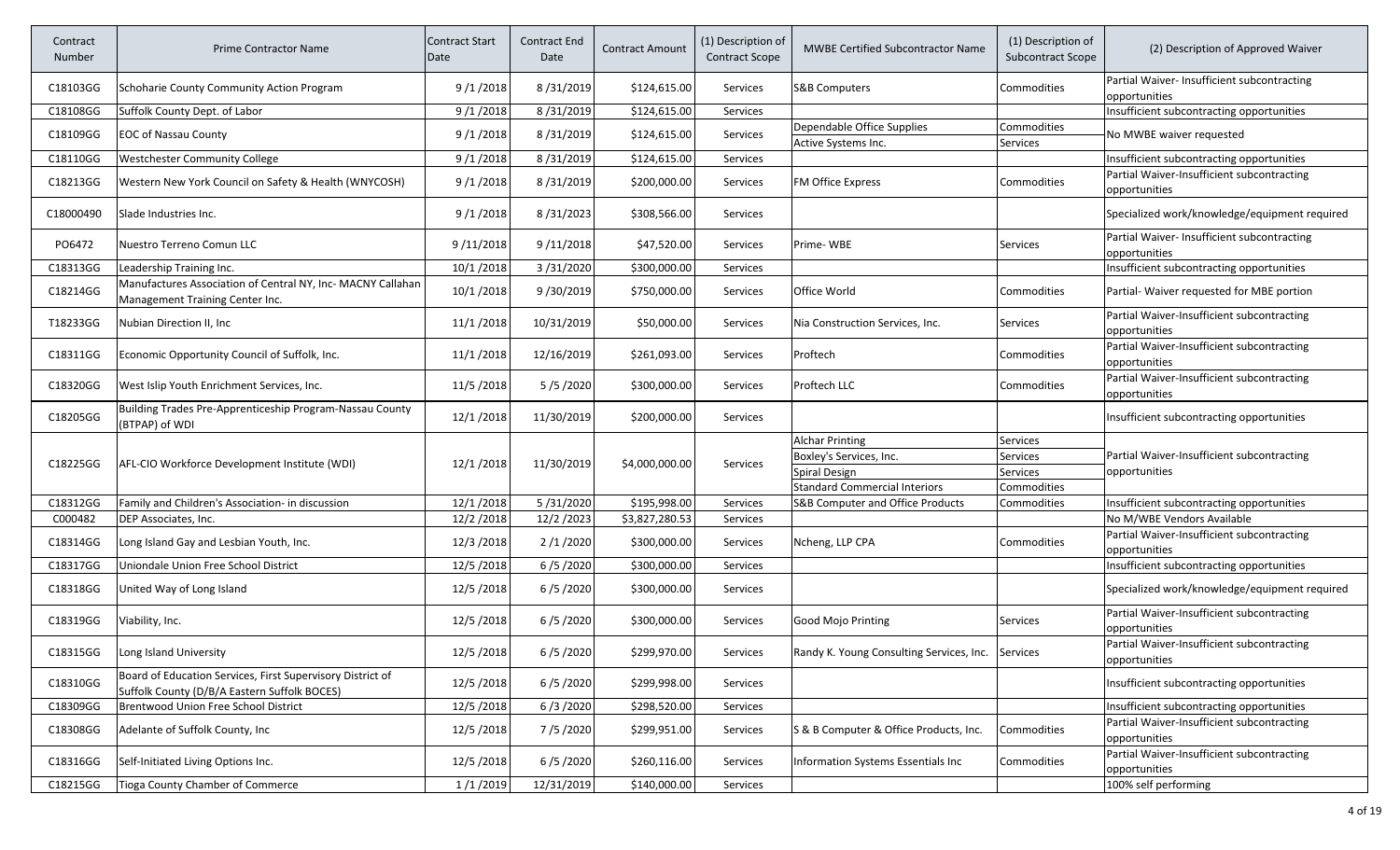| Contract<br>Number | Prime Contractor Name                                                                      | <b>Contract Start</b><br>Date | Contract End<br>Date | <b>Contract Amount</b> | (1) Description of<br><b>Contract Scope</b> | <b>MWBE Certified Subcontractor Name</b>                                   | (1) Description of<br><b>Subcontract Scope</b> | (2) Description of Approved Waiver                             |
|--------------------|--------------------------------------------------------------------------------------------|-------------------------------|----------------------|------------------------|---------------------------------------------|----------------------------------------------------------------------------|------------------------------------------------|----------------------------------------------------------------|
| C18355GG           | AIDS Service Center of Lower Manhattan, Inc.                                               | 1/1/2019                      | 12/31/2019           | \$100,000.00           | Services                                    |                                                                            |                                                | Insufficient subcontracting opportunities                      |
| T18441GG           | NYSARC, Inc. Erie County Chapter                                                           | 1/1/2019                      | 12/31/2019           | \$30,635.00            | Services                                    |                                                                            |                                                | Insufficient subcontracting opportunities                      |
| C18360GG           | Hot Bread Kitchen Ltd.                                                                     | 1/1/2019                      | 12/31/2019           | \$100,000.00           | Services                                    |                                                                            |                                                | 100% self performing                                           |
| C18208GG           | Rochester Tooling and Machining Institute, Inc (RTMI/RTMA)                                 | 1/1/2019                      | 12/31/2019           | \$100,000.00           | Services                                    |                                                                            |                                                | Insufficient subcontracting opportunities                      |
| C18219GG           | Tompkins County Chamber of Commerce                                                        | 1/1/2019                      | 12/31/2019           | \$140,000.00           | <b>Services</b>                             |                                                                            |                                                | 100% self performing                                           |
| C18221GG           | <b>Brooklyn Alliance</b>                                                                   | 1/1/2019                      | 12/31/2019           | \$140,000.00           | Services                                    |                                                                            |                                                | Insufficient subcontracting opportunities                      |
| C18204GG           | Rochester Building Trades Pre-Apprenticeship Program<br>(BTPAP) of WDI                     | 1/1/2019                      | 4/30/2019            | \$200,000.00           | <b>Services</b>                             |                                                                            |                                                | Insufficient subcontracting opportunities                      |
| C18203GG           | New York Committee on Occupational Safety & Health<br>(NYCOSH)- Long Island                | 1/1/2019                      | 12/31/2019           | \$200,000.00           | Services                                    |                                                                            |                                                | Insufficient subcontracting opportunities                      |
| C18207GG           | AFL-CIO Workforce Development Institute Manufacturing<br>Initiative (WDI)                  | 2/1/2019                      | 1/31/2020            | \$3,000,000.00         | Services                                    |                                                                            |                                                | Insufficient subcontracting opportunities                      |
| C18366GG           | <b>Project Renewal</b>                                                                     | 2/4/2019                      | 2/3/2020             | \$100,000.00           | Services                                    |                                                                            |                                                | Insufficient subcontracting opportunities                      |
| C18424GG           | Columbia- Greene Community College                                                         | 3/1/2019                      | 2/29/2020            | \$56,528.00            | Services                                    |                                                                            |                                                | Insufficient subcontracting opportunities                      |
| C18414GG           | Opportunities for a Better Tomorrow, Inc.                                                  | 3/1/2019                      | 2/29/2020            | \$84,720.00            | Services                                    |                                                                            |                                                | Insufficient subcontracting opportunities                      |
| T000484            | <b>NASWA Information Technology</b><br><b>Support Center</b>                               | 5/8/2018                      | 5/4/2019             | \$49,249.00            | <b>Services</b>                             |                                                                            |                                                | 100% Prime Self-performing                                     |
| C000493            | Quality Facility Solutions Corp.                                                           | 1/1/2019                      | 12/31/2023           | \$73,802.35            | Services                                    | AWICS Security & Investigation, Inc., dba<br><b>AWICS Home improvement</b> | Services                                       | Partial Waiver-Insufficient subcontracting<br>opportunities    |
| C18385GG           | New Partners Inc.                                                                          | 1/1/2019                      | 12/31/2019           | \$100,000.00           | Services                                    | Supra Office Solutions, Inc.                                               | Commodities                                    | Partial Waiver-Insufficient subcontracting<br>opportunities    |
| C18343GG           | Pursuit Transformation Company, Inc                                                        | 1/2/2019                      | 12/31/2019           | \$100,000.00           | Services                                    |                                                                            |                                                | Insufficient subcontracting opportunities                      |
| C18350GG           | Rochester General Long Term Care Inc.                                                      | 1/7/2019                      | 1/6/2020             | \$100,000.00           | Services                                    |                                                                            |                                                | Insufficient subcontracting opportunities                      |
| C18380GG           | Rochester General Hospital                                                                 | 1/8/2019                      | 1/7/2020             | \$100,000.00           | Services                                    |                                                                            |                                                | Insufficient subcontracting opportunities                      |
| C18338GG           | The Unity Hospital of Rochester                                                            | 1/9/2019                      | 1/8/2020             | \$100,000.00           | Services                                    |                                                                            |                                                | 100% self performing                                           |
| C18336GG           | Nassau Community College                                                                   | 1/14/2019                     | 1/13/2020            | \$100,000.00           | Services                                    |                                                                            |                                                | 100% self performing                                           |
| C18387GG           | ShopRite Supermarkets, Inc.                                                                | 1/20/2019                     | 1/19/2020            | \$99,994.00            | Services                                    |                                                                            |                                                | Insufficient subcontracting opportunities                      |
| C18344GG           | St. Nicks Alliance Corp.                                                                   | 1/20/2019                     | 1/19/2020            | \$100,000.00           | Services                                    |                                                                            |                                                | Insufficient subcontracting opportunities                      |
| C18340GG           | New York Career Training School, LLC                                                       | 1/22/2019                     | 1/21/2020            | \$100,000.00           | <b>Services</b>                             | Prime - WBE                                                                |                                                | 100% self performing- Prime Contractor certified<br><b>WBE</b> |
| C18331GG           | Clifton Springs Hospital and Clinic Extended Care                                          | 1/30/2019                     | 1/29/2020            | \$100,000.00           | <b>Services</b>                             |                                                                            |                                                | 100% self performing                                           |
| C18352GG           | The Osborne Association, Inc.                                                              | 2/1/2019                      | 1/31/2020            | \$100,000.00           | Services                                    | <b>Office Pros</b>                                                         | Commodities                                    | Specialized work/knowledge/equipment required                  |
| C18403GG           | Olmsted Center for Sight                                                                   | 2/1/2019                      | 1/31/2020            | \$93,375.00            | Services                                    |                                                                            |                                                | Insufficient subcontracting opportunities                      |
| C18347GG           | Center for Employment Opportunities, Inc.                                                  | 2/1/2019                      | 1/31/2020            | \$100,000.00           | Services                                    |                                                                            |                                                | Insufficient subcontracting opportunities                      |
| C18349GG           | STRIVE International, Inc.                                                                 | 2/1/2019                      | 1/31/2020            | \$100,000.00           | Services                                    |                                                                            |                                                | Specialized work/knowledge/equipment required                  |
| C18328GG           | Premium Services Management Corp                                                           | 2/1/2019                      | 1/31/2020            | \$100,000.00           | Services                                    |                                                                            |                                                | Insufficient subcontracting opportunities                      |
| C18388GG           | Research Foundation CUNY obo LaGuardia Community<br>College                                | 2/1/2019                      | 1/31/2020            | \$99,968.00            | Services                                    |                                                                            |                                                | 100% self performing                                           |
| C18209GG           | WDI - North America Logger Training School At Paul Smith's<br>College & NY Logger Training | 2/1/2019                      | 1/31/2020            | \$400,000.00           | Services                                    |                                                                            |                                                | Specialized work/knowledge/equipment required                  |
| C18375GG           | Research Foundation/CUNY on behalf of Bronx Community<br>College                           | 2/4/2019                      | 2/3/2020             | \$100,000.00           | Services                                    |                                                                            |                                                | Specialized work/knowledge/equipment required                  |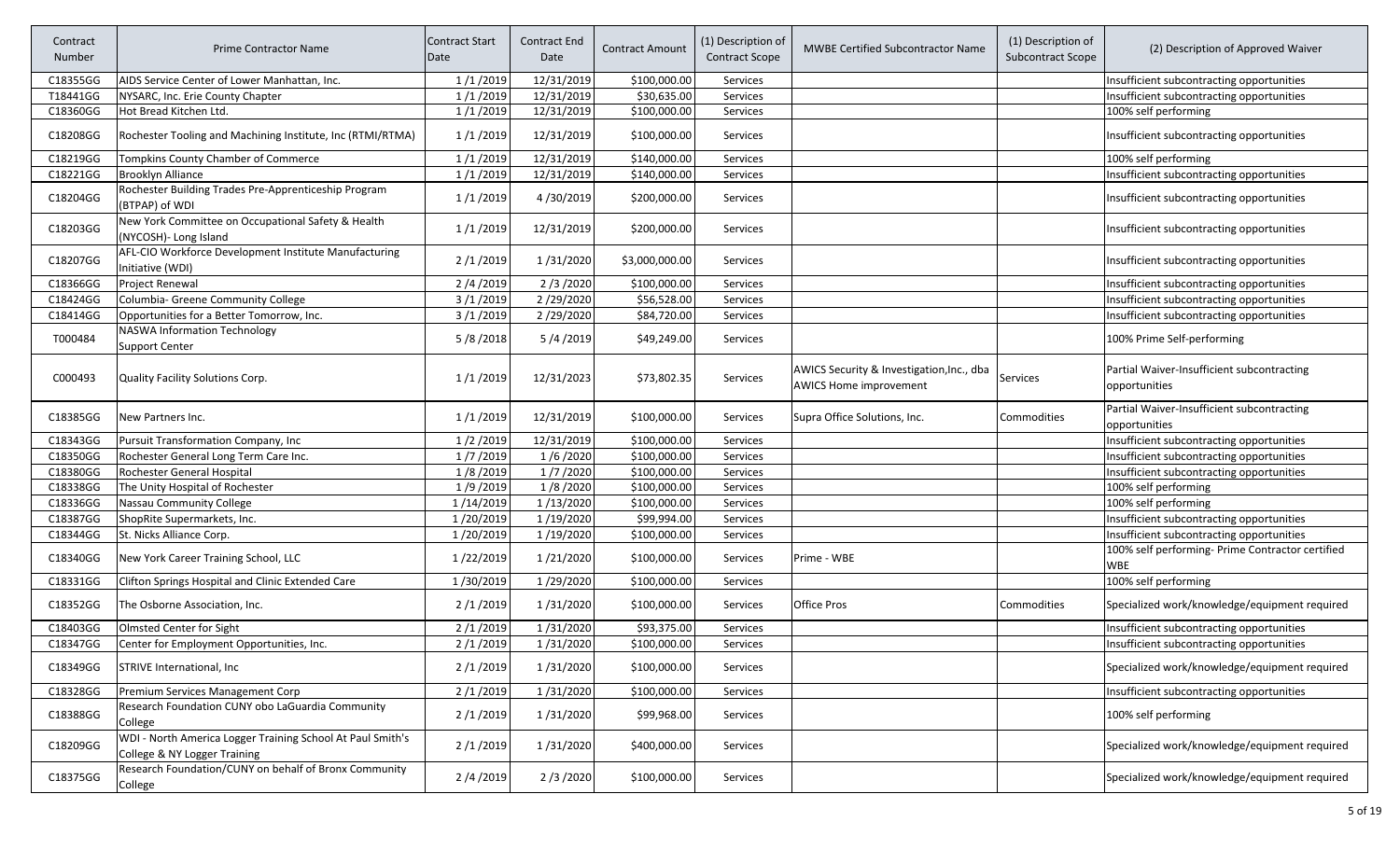| Contract<br>Number | <b>Prime Contractor Name</b>                                                   | <b>Contract Start</b><br>Date | Contract End<br>Date | Contract Amount | (1) Description of<br><b>Contract Scope</b> | <b>MWBE Certified Subcontractor Name</b>        | (1) Description of<br><b>Subcontract Scope</b> | (2) Description of Approved Waiver                          |
|--------------------|--------------------------------------------------------------------------------|-------------------------------|----------------------|-----------------|---------------------------------------------|-------------------------------------------------|------------------------------------------------|-------------------------------------------------------------|
| C18353GG           | Wilson Allen Health Careers Institute                                          | 2/5/2019                      | 2/4/2020             | \$100,000.00    | Services                                    |                                                 |                                                | Insufficient subcontracting opportunities                   |
| C18398GG           | The Wesley Health Care Center, Inc.                                            | 2/11/2019                     | 2/10/2020            | \$94,752.00     | Services                                    |                                                 |                                                | Insufficient subcontracting opportunities                   |
| C18363GG           | Research Foundation for SUNY / Buffalo State College                           | 3/1/2019                      | 1/31/2020            | \$100,000.00    | Services                                    |                                                 |                                                | Insufficient subcontracting opportunities                   |
| T18434GG           | Crouse Health Hospital                                                         | 3/1/2019                      | 2/29/2020            | \$42,800.00     | Services                                    |                                                 |                                                | 100% self performing                                        |
| C18329GG           | County of Westchester                                                          | 3/1/2019                      | 2/29/2020            | \$100,000.00    | Services                                    |                                                 |                                                | Specialized work/knowledge/equipment required               |
| C18345GG           | Jawonio Inc                                                                    | 3/1/2019                      | 2/29/2020            | \$100,000.00    | Services                                    | American Printing & Office Supplies<br>Proftech | <b>Services</b><br>Commodities                 | No MWBE waiver requested                                    |
| C18367GG           | Rochester City School District, Office of Adult & Career<br>Education Services | 3/1/2019                      | 2/29/2020            | \$100,000.00    | Services                                    |                                                 |                                                | Insufficient subcontracting opportunities                   |
| C18351GG           | Jewish Community Council of Greater Coney Island, Inc.                         | 3/1/2019                      | 2/28/2020            | \$100,000.00    | Services                                    |                                                 |                                                | Insufficient subcontracting opportunities                   |
| C18396GG           | Mohawk Valley Community College                                                | 3/1/2019                      | 2/29/2020            | \$96,900.00     | <b>Services</b>                             |                                                 |                                                | Insufficient subcontracting opportunities                   |
| C18423GG           | Currier Plastics, Inc                                                          | 3/1/2019                      | 2/29/2020            | \$65,400.00     | Services                                    |                                                 |                                                | Insufficient subcontracting opportunities                   |
|                    |                                                                                |                               |                      |                 |                                             | Communication in Mind                           | <b>Services</b>                                | Partial Waiver- Insufficient subcontracting                 |
| C18455GG           | People's Equal Action and Community Effort, Inc.                               | 3/8/2019                      | 8/7/2020             | \$234,489.00    | Services                                    | School Daze school supplies, Inc                | Commodities                                    | opportunities                                               |
|                    |                                                                                |                               |                      |                 |                                             | Office World                                    | Commodities                                    |                                                             |
| C18372GG           |                                                                                |                               | 3/10/2020            |                 | Services                                    | Jennings Construction Services                  | Commodities                                    |                                                             |
|                    | Jefferson Community College                                                    | 3/11/2019                     |                      | \$100,000.00    |                                             | JC Smiths Inc                                   | Commodities                                    | No MWBE waiver requested                                    |
| C18458GG           | Wildwood Programs, Inc.                                                        | 3/13/2019                     | 10/31/2019           | \$100,000.00    | Services                                    |                                                 |                                                | Insufficient subcontracting opportunities                   |
| C18370GG           | Finger Lakes Community College                                                 | 3/13/2019                     | 3/12/2020            | \$100,000.00    | Services                                    |                                                 |                                                | Insufficient subcontracting opportunities                   |
| C18333GG           | Cambridge Business Institute                                                   | 3/14/2019                     | 3/13/2020            | \$100,000.00    | Services                                    |                                                 |                                                | Insufficient subcontracting opportunities                   |
| C18417GG           | Woodlawn Conservancy, Inc.                                                     | 3/15/2019                     | 3/14/2020            | \$75,000.00     | Services                                    |                                                 |                                                | Insufficient subcontracting opportunities                   |
| C18399GG           | <b>BNB Bank</b>                                                                | 3/15/2019                     | 3/14/2020            | \$94,500.00     | Services                                    |                                                 |                                                | Insufficient subcontracting opportunities                   |
| T18440GG           | Mary Cariola Children's Center, Inc.                                           | 3/18/2019                     | 3/17/2020            | \$30,725.00     | Services                                    |                                                 |                                                | Insufficient subcontracting opportunities                   |
| C18218GG           | Plattsburgh North Country Chamber of Commerce                                  | 4/1/2019                      | 3/31/2020            | \$140,000.00    | Services                                    |                                                 |                                                | 100% Prime Self- Performance                                |
| C18421GG           | Non-Traditional Employment for Women                                           | 4/1/2019                      | 3/31/2020            | \$70,000.00     | Services                                    |                                                 |                                                | Insufficient subcontracting opportunities                   |
|                    |                                                                                |                               |                      |                 |                                             | S&B Computer & Office Products                  | Commodities                                    |                                                             |
| C18369GG           | Queens Community House, Inc.                                                   | 4/1/2019                      | 3/31/2020            | \$100,000.00    | Services                                    | <b>Quality Business Systems</b>                 | Commodities                                    | Partial Waiver- Pending recertification                     |
| C18394GG           | Suffolk County Dept. of Labor, Licensing & Consumer Affairs                    | 4/1/2019                      | 3/31/2020            | \$98,800.00     | Services                                    |                                                 |                                                | Lack of MWBE firms available                                |
| C18332GG           | CAMBA, Inc.                                                                    | 4/1/2019                      | 3/31/2020            | \$100,000.00    | Services                                    |                                                 |                                                | Specialized work/knowledge/equipment required               |
| C18390GG           | <b>Trocaire College</b>                                                        | 4/1/2019                      | 3/31/2020            | \$99,936.00     | Services                                    | 19 Ideas                                        | Services                                       | No MWBE waiver requested                                    |
|                    |                                                                                |                               |                      |                 |                                             | Proftech                                        | Commodities                                    |                                                             |
| C18346GG           | El Barrio's Operation Fightback, Inc.                                          | 4/1/2019                      | 3/31/2020            | \$100,000.00    | Services                                    |                                                 |                                                | 100% self performing                                        |
| T18439GG           | 901D LLC                                                                       | 4/1/2019                      | 3/31/2020            | \$32,000.00     | Services                                    |                                                 |                                                | Specialized work/knowledge/equipment required               |
| C18402GG           | Broome-Tioga Workforce                                                         | 4/1/2019                      | 3/31/2020            | \$93,900.00     | Services                                    | Safeguard Business Systems, Inc.                | Commodities                                    | Partial Waiver-Insufficient subcontracting<br>opportunities |
| C18368GG           | Center for Frontline Retail (Fiscal sponsee of Make the Road<br>New York)      | 4/1/2019                      | 3/31/2020            | \$100,000.00    | Services                                    |                                                 |                                                | Insufficient subcontracting opportunities                   |
| C18376GG           | Spectrum Designs Foundation                                                    | 4/1/2019                      | 3/31/2020            | \$100,000.00    | Services                                    |                                                 |                                                | Insufficient subcontracting opportunities                   |
| C18450GG           | Equinox, Inc.                                                                  | 4/1/2019                      | 12/6/2020            | \$300,000.00    | Services                                    | <b>Corporate Computers Solutions</b>            | Commodities                                    | Partial Waiver-Insufficient subcontracting<br>opportunities |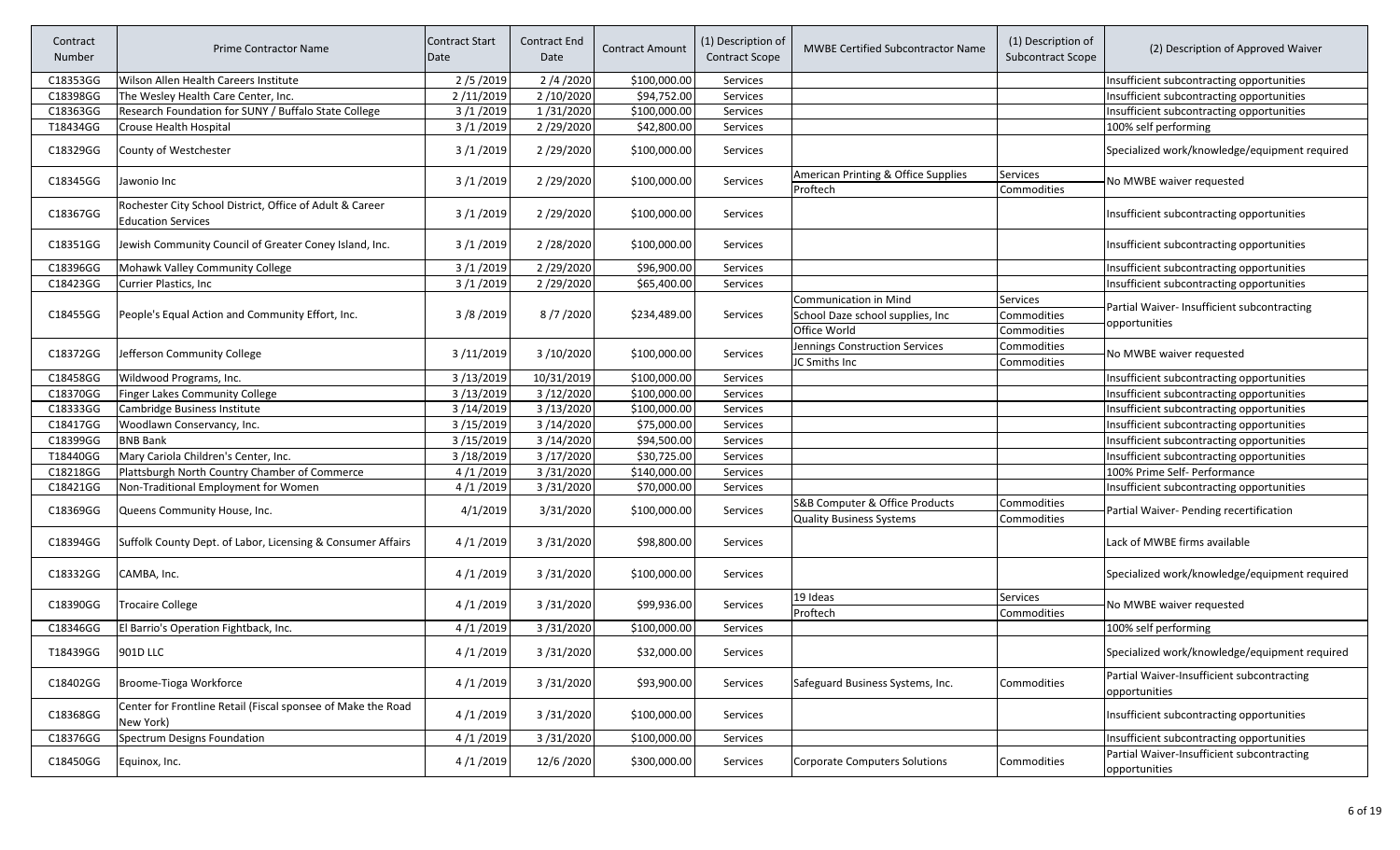| Contract<br>Number | <b>Prime Contractor Name</b>                                                              | <b>Contract Start</b><br>Date | Contract End<br>Date | <b>Contract Amount</b> | (1) Description of<br><b>Contract Scope</b> | <b>MWBE Certified Subcontractor Name</b>                          | (1) Description of<br>Subcontract Scope | (2) Description of Approved Waiver                          |
|--------------------|-------------------------------------------------------------------------------------------|-------------------------------|----------------------|------------------------|---------------------------------------------|-------------------------------------------------------------------|-----------------------------------------|-------------------------------------------------------------|
| C18456GG           | Refugee & Immigrant Self Empowerment Inc.                                                 | 4/1/2019                      | 5/31/2020            | \$300,000.00           | <b>Services</b>                             | Office World, LLC                                                 | Services                                | Partial Waiver-Insufficient subcontracting<br>opportunities |
| C18449GG           | City of Albany Department of Youth and Workforce Services                                 | 4/1/2019                      | 9/30/2020            | \$300,000.00           | <b>Services</b>                             |                                                                   |                                         | Insufficient subcontracting opportunities                   |
| T18359GG           | The Research Foundation of CUNY obo Hostos Community<br>College                           | 4/1/2019                      | 3/31/2020            | \$50,000.00            | Services                                    | Atlantic coast marketing                                          | Commodities                             | Partial Waiver-Insufficient subcontracting<br>opportunities |
| T18365GG           | The Research Foundation of CUNY obo Hostos Community<br>College                           | 4/1/2019                      | 3/31/2020            | \$50,000.00            | <b>Services</b>                             | New CompuTech, Inc.<br><b>Atlantic Coast Marketing</b>            | Commodities<br>Commodities              | No MWBE waiver requested                                    |
| C18397GG           | Albany-Schoharie-Schenectady-Saratoga Board of Cooperative<br><b>Educational Services</b> | 4/1/2019                      | 3/31/2020            | \$96,000.00            | <b>Services</b>                             |                                                                   |                                         | Insufficient subcontracting opportunities                   |
| C18406GG           | Parker Hannifin Corporation                                                               | 4/1/2019                      | 3/31/2020            | \$90,000.00            | Services                                    |                                                                   |                                         | Insufficient subcontracting opportunities                   |
| T18436GG           | Parker Jewish Institute for Health Care and Rehabilitation                                | 4/1/2019                      | 3/31/2020            | \$36,000.00            | Services                                    | NES Associates, Ltd.                                              | Services                                | Partial Waiver- No MBE Firm Available                       |
| T18438GG           | Precipart Corporation                                                                     | 4/1/2019                      | 3/31/2020            | \$33,190.00            | <b>Services</b>                             |                                                                   |                                         | Specialized work/knowledge/equipment required               |
| T18435GG           | King Kullen Grocery Co., Inc.                                                             | 4/1/2019                      | 3/31/2020            | \$36,800.00            | <b>Services</b>                             |                                                                   |                                         | Insufficient subcontracting opportunities                   |
| C18378GG           | Brookhaven Memorial Hospital Medical Center                                               | 4/1/2019                      | 3/31/2020            | \$100,000.00           | Services                                    |                                                                   |                                         | Insufficient subcontracting opportunities                   |
| C18410GG           | Chromalloy Gas Turbine LLC                                                                | 4/1/2019                      | 3/31/2020            | \$89,000.00            | Services                                    |                                                                   |                                         | Insufficient subcontracting opportunities                   |
| C18382GG           | Heritage Christian Services                                                               | 4/1/2019                      | 3/31/2020            | \$100,000.00           | Services                                    |                                                                   |                                         | Insufficient subcontracting opportunities                   |
| C18364GG           | United Way of Long Island, Inc.                                                           | 4/1/2019                      | 3/31/2020            | \$100,000.00           | Services                                    |                                                                   |                                         | Insufficient subcontracting opportunities                   |
| C18381GG           | Maloya Inc                                                                                | 4/1/2019                      | 3/31/2020            | \$100,000.00           | Services                                    |                                                                   |                                         | Insufficient subcontracting opportunities                   |
| C18412GG           | Westchester Care at Home                                                                  | 4/1/2019                      | 3/31/2020            | \$88,263.00            | <b>Services</b>                             | Jill Singer Graphics, LLC<br>Information Systems Essentials, Inc. | Services<br>Commodities                 | Partial- Insufficient subcontracting opportunities          |
| C18379GG           | NYSARC, Inc., New York City Chapter                                                       | 4/1/2019                      | 3/31/2020            | \$100,000.00           | Services                                    |                                                                   |                                         | Insufficient subcontracting opportunities                   |
| C18405GG           | Finch Paper LLC                                                                           | 4/1/2019                      | 3/31/2020            | \$90,000.00            | Services                                    |                                                                   |                                         | Insufficient subcontracting opportunities                   |
| C18418GG           | MDI East, Inc.                                                                            | 4/1/2019                      | 3/31/2020            | \$74,000.00            | Services                                    |                                                                   |                                         | Lack of MWBE firms available                                |
| T18433GG           | MOD-A-CAN, INC.                                                                           | 4/1/2019                      | 3/31/2020            | \$43,900.00            | Services                                    |                                                                   |                                         | Insufficient subcontracting opportunities                   |
| C18339GG           | Per Scholas Inc.                                                                          | 4/1/2019                      | 3/31/2020            | \$100,000.00           | Services                                    |                                                                   |                                         | Insufficient subcontracting opportunities                   |
| C18216GG           | Great Olean Chamber of Commerce                                                           | 4/1/2019                      | 3/31/2020            | \$140,000.00           | Services                                    |                                                                   |                                         | Insufficient subcontracting opportunities                   |
| C18393GG           | Fulton County Chapter NYSARC, Inc.                                                        | 4/1/2019                      | 3/31/2020            | \$98,850.00            | Services                                    |                                                                   |                                         | Insufficient subcontracting opportunities                   |
| C18348GG           | The Fortune Society, Inc.                                                                 | 4/15/2019                     | 4/14/2020            | \$100,000.00           | Services                                    |                                                                   |                                         | Insufficient subcontracting opportunities                   |
| C18452GG           | St. Anne Institute                                                                        | 4/15/2019                     | 10/15/2020           | \$241,704.00           | Services                                    |                                                                   |                                         | Other- Based on the needs of at risk youths                 |
| C18416GG           | YWCA of the Niagara Frontier, Inc.                                                        | 4/15/2019                     | 4/14/2020            | \$75,000.00            | Services                                    | Contact Printing Solutions                                        | Commodities                             | Partial- Insufficient subcontracting opportunities          |
| T18437GG           | Purolator International, Inc.                                                             | 4/15/2019                     | 4/14/2020            | \$35,372.00            | <b>Services</b>                             |                                                                   |                                         | Insufficient subcontracting opportunities                   |
| C18362GG           | Journey's End Refugee Services, Inc.                                                      | 4/15/2019                     | 4/14/2020            | \$100,000.00           | Services                                    |                                                                   |                                         | Insufficient subcontracting opportunities                   |
| C18373GG           | Leap, Inc.                                                                                | 4/16/2019                     | 4/15/2020            | \$100,000.00           | Services                                    | <b>Ena's Driving School</b>                                       | Services                                | Partial-Insufficient subcontracting opportunities           |
| C18384GG           | Inter- County Bakers, Inc.                                                                | 4/22/2019                     | 4/21/2020            | \$100,000.00           | Services                                    |                                                                   |                                         | Insufficient subcontracting opportunities                   |
| C18428GG           | Friends of the GardenAerial                                                               | 4/29/2019                     | 9/27/2019            | \$52,625.00            | Services                                    |                                                                   |                                         | 100% self performing                                        |
| C18415GG           | Met Weld International, LLC                                                               | 5/1/2019                      | 4/30/2020            | \$80,000.00            | <b>Services</b>                             |                                                                   |                                         | MWBE firms were non responsive to solicitation              |
| C18392GG           | South Nassau Communities Hospital                                                         | 5/1/2019                      | 4/30/2020            | \$99,425.00            | Services                                    |                                                                   |                                         | Insufficient subcontracting opportunities                   |
| C18404GG           | Lifetime Assistance, Inc.                                                                 | 5/1/2019                      | 4/30/2020            | \$91,100.00            | Services                                    |                                                                   |                                         | Insufficient subcontracting opportunities                   |
| C18389GG           | The Door- A Center of Alternatives, Inc                                                   | 5/1/2019                      | 4/30/2020            | \$99,690.00            | Services                                    |                                                                   |                                         | Insufficient subcontracting opportunities                   |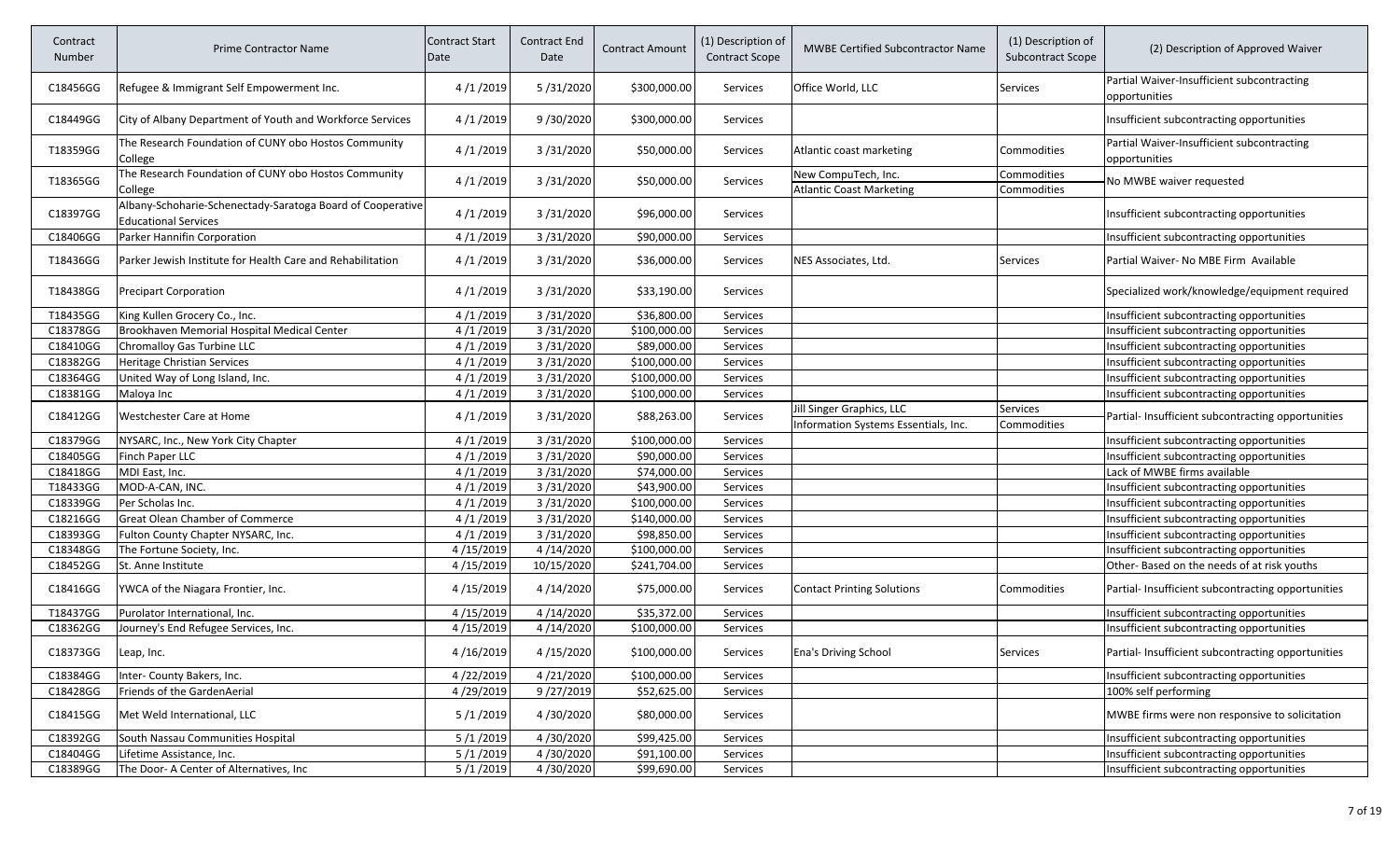| Contract<br>Number | <b>Prime Contractor Name</b>                                                      | <b>Contract Start</b><br>Date | Contract End<br>Date | <b>Contract Amount</b> | (1) Description of<br><b>Contract Scope</b> | <b>MWBE Certified Subcontractor Name</b>        | (1) Description of<br><b>Subcontract Scope</b> | (2) Description of Approved Waiver                                  |
|--------------------|-----------------------------------------------------------------------------------|-------------------------------|----------------------|------------------------|---------------------------------------------|-------------------------------------------------|------------------------------------------------|---------------------------------------------------------------------|
| C18422GG           | Broome-Tioga Board of Cooperative Educational Services                            | 5/1/2019                      | 4/30/2020            | \$68,250.00            | <b>Services</b>                             |                                                 |                                                | Insufficient subcontracting opportunities                           |
| C18395GG           | Designatronics Incorporated                                                       | 5/1/2019                      | 4/30/2020            | \$98,210.00            | <b>Services</b>                             |                                                 |                                                | Insufficient subcontracting opportunities                           |
| C18426GG           | Century Linen Service, Inc.                                                       | 5/1/2019                      | 4/30/2020            | \$54,900.00            | Services                                    |                                                 |                                                | Insufficient subcontracting opportunities                           |
| T000501            | NASWA/CESER                                                                       | 5/5/2019                      | 5/4/2020             | \$49,249.00            | Services                                    |                                                 |                                                | 100% self performing                                                |
| C18409GG           | Daemen College                                                                    | 5/15/2019                     | 5/14/2020            | \$89,070.00            | Services                                    |                                                 |                                                | 100% self performing                                                |
| T18431GG           | Sag Harbor Industries, Inc.                                                       | 5/15/2019                     | 5/14/2020            | \$49,063.00            | <b>Services</b>                             |                                                 |                                                | MWBE firms were non responsive to solicitation                      |
| C18361GG           | Learning Disabilities Association of CNY dba LAUNCH                               | 5/15/2019                     | 5/14/2020            | \$100,000.00           | Services                                    |                                                 |                                                | Insufficient subcontracting opportunities                           |
| C18454GG           | Hillside Work-Scholarship Connection                                              | 5/31/2019                     | 6/30/2020            | \$299,999.00           |                                             | FM Office Express                               | Commodities                                    | Other- Partial Waiver                                               |
|                    |                                                                                   |                               |                      |                        | Services                                    | <b>Regional Distributors</b>                    | Commodities                                    |                                                                     |
|                    |                                                                                   |                               |                      |                        |                                             | Office World                                    | Commodities                                    |                                                                     |
| C18451GG           | ARISE Child and Family Service Inc.                                               | 6/1/2019                      | 11/30/2020           | \$262,014.00           | <b>Services</b>                             | Dependable Office Supplies                      | Commodities                                    | No MWBE waiver requested                                            |
| C000495            | Predator Pest Control, Inc                                                        | 6/1/2019                      | 5/31/2024            | \$58,519.90            | Services                                    | Moving Right Along                              | Commodities                                    | Other-Partial                                                       |
|                    |                                                                                   |                               |                      |                        |                                             | Gholkars, Inc.                                  | Commodities                                    |                                                                     |
| C18457GG           | <b>Syracuse City School District</b>                                              | 6/1/2019                      | 11/30/2020           | \$262,014.00           | <b>Services</b>                             | Baum & Beaulieu Associates, Inc.                | Commodities                                    | No MWBE waiver requested                                            |
| C18453GG           | CNY Works, Inc.                                                                   | 6/1/2019                      | 11/30/2020           | \$300,000.00           | Services                                    |                                                 |                                                | Insufficient subcontracting opportunities                           |
| C18429GG           | Greyston Bakery                                                                   | 6/1/2019                      | 5/31/2020            | \$50,500.00            | Services                                    |                                                 |                                                | Insufficient subcontracting opportunities                           |
| C18371GG           | Mosholu Montefiore Community Center, Inc.                                         | 6/1/2019                      | 5/31/2020            | \$100,000.00           | <b>Services</b>                             | Information Systems Essentials,<br>Incorporated | Commodities                                    | No MWBE waiver requested                                            |
|                    |                                                                                   |                               |                      |                        |                                             | Office Pros                                     | Commodities                                    |                                                                     |
| C18341GG           | Catholic Charities of the Roman Catholic Diocese of Syracuse,<br>NY.              | 6/1/2019                      | 5/31/2020            | \$100,000.00           | <b>Services</b>                             | Tantaquidgeon, LLC                              | Commodities                                    | Partial waiver request-Insufficient subcontracting<br>opportunities |
| C18354GG           | <b>Bedford Stuyvesant Restoration Corporation</b>                                 | 6/1/2019                      | 5/31/2020            | \$100,000.00           | <b>Services</b>                             | Jason Office Products                           | Commodities                                    | Other- Partial Waiver using 6%                                      |
| C18357GG           |                                                                                   | 6/1/2019                      | 5/30/2020            | \$100,000.00           | Services                                    | <b>Ebony Office Products</b>                    | Commodities                                    | Insufficient subcontracting opportunities                           |
|                    | Sunnyside Community Services, Inc.                                                | 6/1/2019                      |                      | \$100,000.00           |                                             |                                                 |                                                |                                                                     |
| C18377GG           | Park Ridge Nursing Home, Inc                                                      |                               | 5/31/2010            |                        | Services                                    |                                                 |                                                | Insufficient subcontracting opportunities                           |
| C18408GG           | NYCDCC Apprenticeship Journeyman Retraining Educational &<br><b>Industry Fund</b> | 6/1/2019                      | 5/31/2020            | \$89,100.00            | <b>Services</b>                             |                                                 |                                                | Insufficient subcontracting opportunities                           |
| C18356GG           | Council of Jewish Organizations of Flatbush, Inc.                                 | 6/3/2019                      | 6/2/2020             | \$100,000.00           | Services                                    | Proftech                                        |                                                | Insufficient subcontracting opportunities                           |
|                    |                                                                                   |                               |                      |                        |                                             | Knowledge Force LLC                             | Services                                       |                                                                     |
| C18411GG           | The Salvation Army                                                                | 6/4/2019                      | 6/3/2020             | \$68,400.00            | Services                                    | SSMB2017, Inc. DBA Buffalo Scrubs &<br>Uniforms | Commodities                                    | Other-Partial-WBE waiting for certification approval                |
| T18425GG           | K-Technologies, Inc.                                                              | 6/11/2019                     | 3/1/2020             | \$48,133.00            | <b>Services</b>                             | Developing Professionals                        | Services                                       | Partial Waiver-Insufficient subcontracting<br>opportunities         |
| C18401GG           | Buffalo & Erie County Workforce Development Consortium,<br>Inc.                   | 6/17/2019                     | 6/16/2020            | \$94,200.00            | <b>Services</b>                             |                                                 |                                                | Specialized work/knowledge/equipment required                       |
| C18358GG           | Jewish Home Lifecare, Manhattan                                                   | 6/17/2019                     | 6/16/2020            | \$100,000.00           | Services                                    |                                                 |                                                | Insufficient subcontracting opportunities                           |
| C18374GG           | Town of Hempstead Department of Occupational Resources                            | 6/18/2019                     | 6/17/2020            | \$88,613.00            | Services                                    |                                                 |                                                | Insufficient subcontracting opportunities                           |
| C18386GG           | Eastern Suffolk Board of Cooperative Services                                     | 6/18/2019                     | 6/17/2020            | \$99,999.00            | <b>Services</b>                             | Baum & Beaulie Asso. Inc.                       | commodities                                    | Partial Waiver-Insufficient subcontracting<br>opportunities         |
| C18391GG           | Ontario-Seneca-Yates-Cayuga-Wayne BOCES                                           | 6/18/2019                     | 6/17/2020            | \$99,924.00            | Services                                    |                                                 |                                                | Insufficient subcontracting opportunities                           |
| C18335GG           | Brooklyn Alliance, Inc.                                                           | 6/18/2019                     | 6/17/2020            | \$100,000.00           | Services                                    |                                                 |                                                | Insufficient subcontracting opportunities                           |
| C18419GG           | Kaleida Health                                                                    | 6/18/2019                     | 6/17/2020            | \$70,754.00            | Services                                    |                                                 |                                                | Specialized work/knowledge/equipment required                       |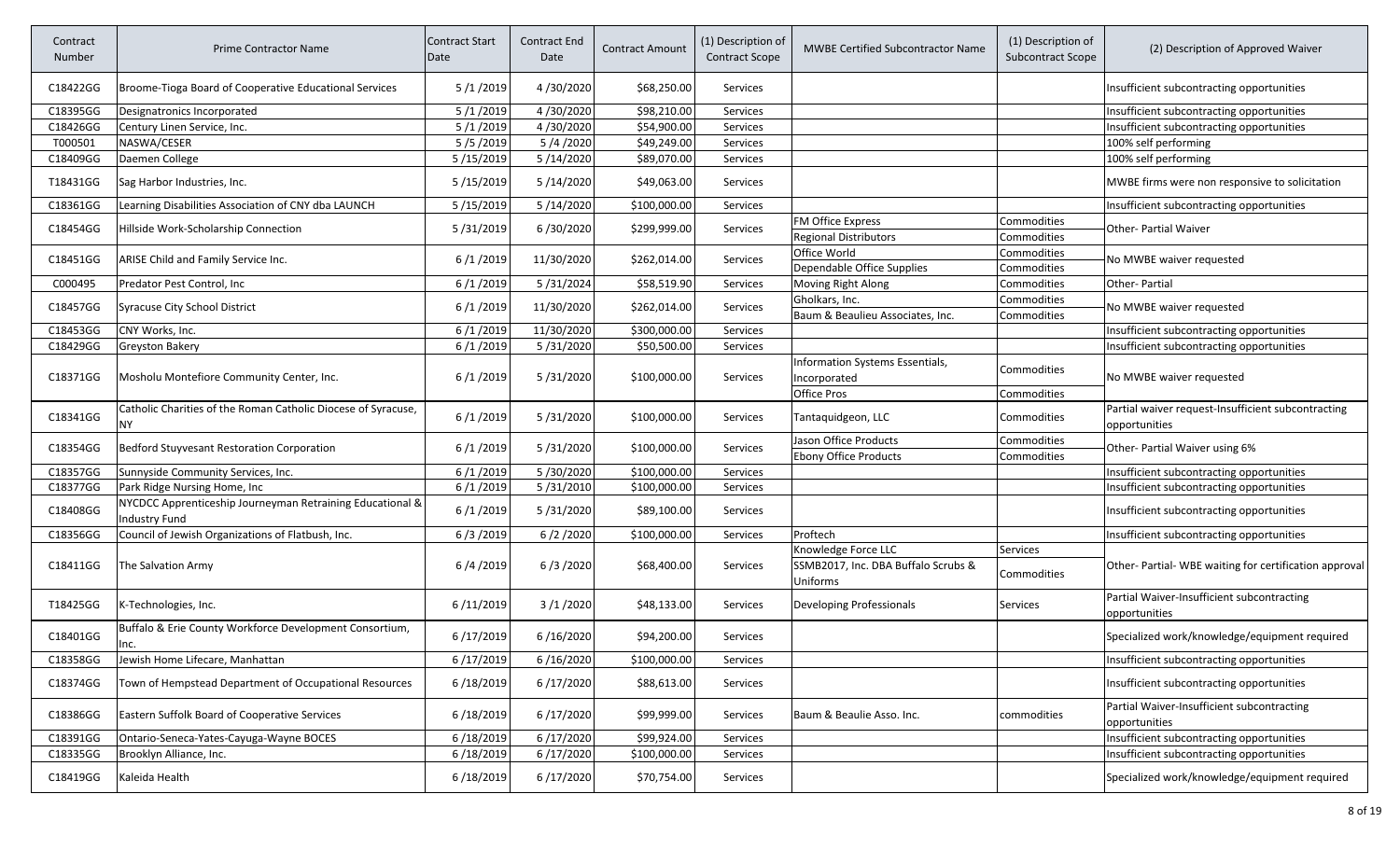| Contract<br>Number | <b>Prime Contractor Name</b>                                               | Contract Start<br>Date | Contract End<br>Date | <b>Contract Amount</b> | (1) Description of<br><b>Contract Scope</b> | <b>MWBE Certified Subcontractor Name</b>             | (1) Description of<br><b>Subcontract Scope</b> | (2) Description of Approved Waiver            |
|--------------------|----------------------------------------------------------------------------|------------------------|----------------------|------------------------|---------------------------------------------|------------------------------------------------------|------------------------------------------------|-----------------------------------------------|
| C18334GG           | <b>Alliance Computing Solutions</b>                                        | 6/19/2019              | 6/18/2020            | \$100,000.00           | Services                                    |                                                      |                                                | Insufficient subcontracting opportunities     |
| C19009GG           | The Labor Institute                                                        | 8/1/2019               | 7/31/2020            | \$199,374.00           | Services                                    |                                                      |                                                | Insufficient subcontracting opportunities     |
| C19020GG           | Plattsburgh North Country Chamber of Commerce                              | 8/1/2019               | 7/31/2020            | \$104,160.00           | Services                                    | KAS Inc.                                             | Services                                       | Other-Partial                                 |
| C18201GG           | New York Committee on Occupational Safety & Health                         | 8/1/2019               | 7/31/2020            | \$350,000.00           | Services                                    | A Esteban & Co., Inc.                                | Services                                       | <b>Other-Partial</b>                          |
| C19018GG           | PathStone Corporation                                                      | 8/1/2019               | 7/31/2020            | \$109,564.00           | Services                                    | FM Office Products                                   | Commodities                                    | Other-Partial                                 |
| C19017GG           | Research Foundation of CUNY obo NYC College of Technology                  | 8/1/2019               | 7/31/2020            | \$113,928.00           | Services                                    |                                                      |                                                | Specialized work/knowledge/equipment required |
| C19016GG           | The Mary Imogene Bassett Hospital                                          | 8/1/2019               | 7/31/2020            | \$117,370.00           | Services                                    |                                                      |                                                | Specialized work/knowledge/equipment required |
| C19015GG           | <b>Erie Community College</b>                                              | 8/1/2019               | 7/31/2020            | \$126,864.00           | Services                                    | Tiger Environmental, Inc.                            | Services                                       | Other- Partial                                |
|                    |                                                                            |                        |                      |                        |                                             | Brightlite Enterprises, LLC                          | Services                                       |                                               |
| C19014GG           | Greater Syracuse Council on Occupational Safety and Health<br>Inc.         | 8/1/2019               | 7/31/2020            | \$133,509.00           |                                             | Proftech LLC                                         | Commodities                                    | <b>Other-Partial</b>                          |
| C19013GG           | NYS Public Employees Federation                                            | 8/1/2019               | 7/31/2020            | \$143,003.00           | Services                                    | Dowd-Witbeck Printing Co. dba Alchar<br>Printing Co. | Services                                       | Other-Partial                                 |
|                    |                                                                            |                        |                      |                        |                                             | Silverpen Productions, LLC                           | Services                                       |                                               |
|                    |                                                                            |                        |                      |                        |                                             | Proftech LLC                                         | Commodities                                    |                                               |
| C19012GG           | Mason Tenders' Training Fund                                               | 8/1/2019               | 7/31/2020            | \$144,902.00           | Services                                    |                                                      |                                                | Specialized work/knowledge/equipment required |
| T19042GG           | <b>Finger Lakes Community College</b>                                      | 8/1/2019               | 7/31/2020            | \$27,177.00            | Services                                    | Resource Management of Western NY,<br>Inc. (RMI)     | Services                                       | <b>Other-Partial</b>                          |
| C19010GG           | Laborers; Local #17 Training & Educational Fund                            | 8/1/2019               | 7/31/2020            | \$180,386.00           | Services                                    |                                                      |                                                | Insufficient subcontracting opportunities     |
| C19021GG           | New York State Professional Fire Fighters Association, Inc.                | 8/1/2019               | 7/31/2020            | \$103,855.00           | Services                                    |                                                      |                                                | Specialized work/knowledge/equipment required |
| C19008GG           | New England Carpenters Training Fund                                       | 8/1/2019               | 7/31/2020            | \$237,350.00           | Services                                    |                                                      |                                                | Insufficient subcontracting opportunities     |
| C19007GG           | Finishing Trades Institute of Western & Central New York                   | 8/1/2019               | 7/31/2020            | \$237,350.00           | Services                                    | FM Office Express                                    | Commodities                                    | <b>Other-Partial</b>                          |
| C19006GG           | Western NY Council on Occupational Safety and Health Inc                   | 8/1/2019               | 7/31/2020            | \$279,011.00           | Services                                    | FM Office<br><b>S&amp;B Office Products</b>          | Commodities<br>Commodities                     | No MWBE waiver requested                      |
| C19005GG           | NYC District Council of Carpenters Apprenticeship<br>Journeymen            | 8/1/2019               | 7/31/2020            | \$299,061.00           | Services                                    |                                                      |                                                | Insufficient subcontracting opportunities     |
| C19004GG           | Healthcare Industry Grant Corporation                                      | 8/1/2019               | 7/31/2020            | \$308,555.00           | Services                                    | Proftech<br>CQ Fluency                               | Commodities<br>Services                        | No MWBE waiver requested                      |
| C19003GG           | NYS Building & Construction Trades Council                                 | 8/1/2019               | 7/31/2020            | \$356,025.00           | Services                                    |                                                      |                                                | Insufficient subcontracting opportunities     |
| C19002GG           | United Federation of Teachers, Local 2, American Federation<br>of Teachers | 8/1/2019               | 7/31/2020            | \$360,772.00           | Services                                    |                                                      |                                                | Insufficient subcontracting opportunities     |
| C19001GG           | New York Committee for Occupational Safety and Health Inc.<br>(NYCOSH)     | 8/1/2019               | 7/31/2020            | \$403,429.00           | Services                                    | A. Esteban & Company. Inc.                           | Services                                       | <b>Other-Partial</b>                          |
| C19106GG           | Tompkins County Woman's Opportunity Center<br>(WOC)/Syracuse WOC           | 8/1/2019               | 7/31/2020            | \$270,000.00           | Services                                    |                                                      |                                                | Insufficient subcontracting opportunities     |
| C19011GG           | Finishing Trades Institute of New York                                     | 8/1/2019               | 7/31/2020            | \$151,904.00           | Services                                    |                                                      |                                                | Insufficient subcontracting opportunities     |
| C19031GG           | Operating Engineers Local 17 Training Fund                                 | 8/1/2019               | 7/31/2020            | \$56,240.00            | Services                                    | Link Environmental Services, Inc.                    | <b>Training</b>                                | Other- Partial                                |
| T19038GG           | Rochester Automobile Dealers' Association, Inc.                            | 8/1/2019               | 7/31/2020            | \$36,766.00            | Services                                    |                                                      |                                                | Specialized work/knowledge/equipment required |
| T10040CC           | Ruildare Evchanga of the Coutharn Tiar                                     | Q/1/2010               | חרחר/ 121 ד          | CJQ 107 NN             | Canvirac                                    | Link Environmental Services, Inc.                    | Services                                       | No MM/RF waiver requested                     |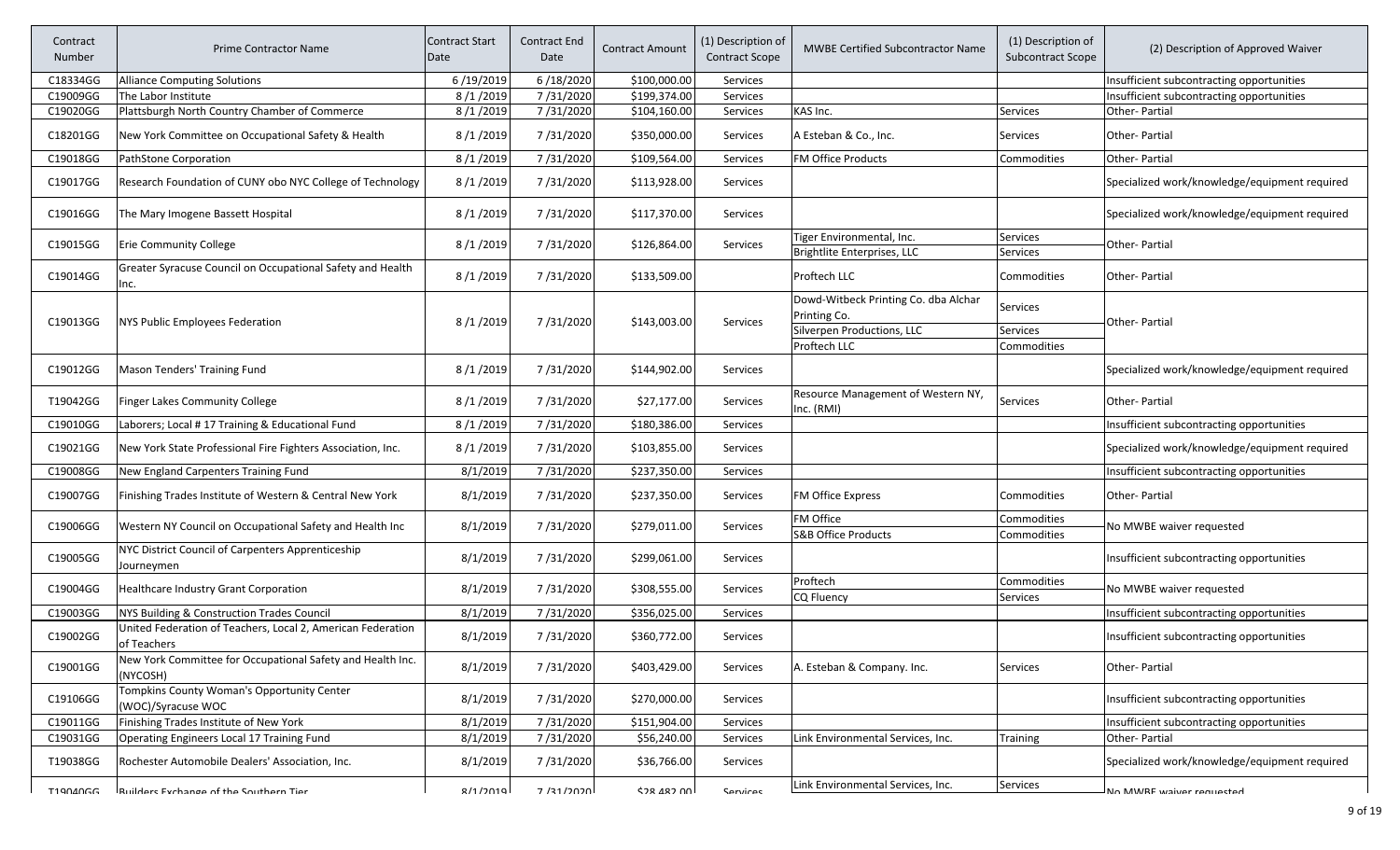| Contract<br><b>Number</b> | <b>Prime Contractor Name</b>                                                       | <b>Contract Start</b><br>Date | <b>Contract End</b><br>Date | <b>Contract Amount</b>                    | (1) Description of<br><b>Contract Scope</b> | <b>MWBE Certified Subcontractor Name</b>                     | (1) Description of<br>Subcontract Scope | (2) Description of Approved Waiver             |
|---------------------------|------------------------------------------------------------------------------------|-------------------------------|-----------------------------|-------------------------------------------|---------------------------------------------|--------------------------------------------------------------|-----------------------------------------|------------------------------------------------|
| ᠇ᠴᠵᠣᡃ᠇ᠦᡆᡆ                 | <del>unuers exenange or the southern me</del>                                      | <del>이 1/ZUIS</del>           | 77 <del>3172020</del>       | <del>ݷ<b>Ⴭ</b>ჿ,୳ჿჍ</del> . <del>ႱႱ</del> | ᠦᠬᠬᡄ                                        | Landon & Rian Enterprises, Inc.                              | Services                                | <u>ινο ινιννος waiver requested</u>            |
| T19041GG                  | Roofers JATC of WNY Local No. 74 Fund                                              | 8/1/2019                      | 7/31/2020                   | \$27,610.00                               | Services                                    | Resource Management of WY                                    | Services                                | Other-Partial                                  |
| T19037GG                  | Midstate Education and Service Foundation                                          | 8/1/2019                      | 7/31/2020                   | \$38,569.00                               | Services                                    |                                                              |                                         | Insufficient subcontracting opportunities      |
| T19036GG                  | Jamestown Community College                                                        | 8/1/2019                      | 7/31/2020                   | \$45,215.00                               | Services                                    | <b>Resurce Management of Western NY</b>                      | Services                                | Other-Partial                                  |
| C19019GG                  | Construction Employers Association of Central New York, Inc.                       | 8/1/2019                      | 7/31/2020                   | \$109,181.00                              | Services                                    | <b>Safety Source Consultants</b><br><b>FM Office Express</b> | <b>Services</b><br>Commodities          | Other- Partial                                 |
| C19022GG                  | Uniformed Firefighters Association                                                 | 8/1/2019                      | 7/31/2020                   | \$98,651.00                               | Services                                    |                                                              |                                         | Insufficient subcontracting opportunities      |
| T19039GG                  | <b>Erie County Water Authority</b>                                                 | 8/1/2019                      | 7/31/2020                   | \$29,878.00                               | Services                                    |                                                              |                                         | Insufficient subcontracting opportunities      |
| C19032GG                  | <b>Genesee Community College</b>                                                   | 8/1/2019                      | 7/31/2020                   | \$54,709.00                               | Services                                    | MRBS, Inc.                                                   | Services                                | Other-Partial                                  |
| T19035GG                  | Eastern New York Coalition of Automotive Retailers, Inc.                           | 8/1/2019                      | 7/31/2020                   | \$47,458.00                               | Services                                    |                                                              |                                         | Insufficient subcontracting opportunities      |
| C19030GG                  | Worker Justice Center of New York, Inc.                                            | 8/1/2019                      | 7/31/2020                   | \$57,557.00                               | Services                                    |                                                              |                                         | Insufficient subcontracting opportunities      |
| C19029GG                  | NRLA Enterprises Inc./ The Lumber & Building Material<br><b>Dealers Foundation</b> | 8/1/2019                      | 7/31/2020                   | \$61,355.00                               | Services                                    |                                                              |                                         | Specialized work/knowledge/equipment required  |
| C19028GG                  | <b>Empire State Forest Products Association</b>                                    | 8/1/2019                      | 7/31/2020                   | \$62,468.00                               | Services                                    | <b>CMPS Multi Media Marketing</b>                            | Services                                | Other-Partial                                  |
| C19027GG                  | North East Coalition for Occupational Safety and Health<br><b>NENYCOSH</b>         | 8/1/2019                      | 7/31/2020                   | \$71,205.00                               | Services                                    |                                                              |                                         | Insufficient subcontracting opportunities      |
| C19026GG                  | New York State Labor-Management Cooperation Committee                              | 8/1/2019                      | 7/31/2020                   | \$86,039.00                               | Services                                    |                                                              |                                         | Specialized work/knowledge/equipment required  |
| C19025GG                  | Thomas Shortman Training, Scholarship and Safety Fund                              | 8/1/2019                      | 7/31/2020                   | \$88,051.00                               | Services                                    |                                                              |                                         | 100% self performing                           |
| C19024GG                  | Retail Wholesale & Department Store Union                                          | 8/1/2019                      | 7/31/2020                   | \$88,734.00                               | Services                                    |                                                              |                                         | Insufficient subcontracting opportunities      |
| C19023GG                  | New York State United Teachers                                                     | 8/1/2019                      | 7/31/2020                   | \$95,906.00                               | <b>Services</b>                             |                                                              |                                         | Insufficient subcontracting opportunities      |
| T19033GG                  | Roofers Local 195 Joint Apprenticeship Training Fund                               | 8/1/2019                      | 7/31/2020                   | \$48,063.00                               | Services                                    | <b>CNS Management Corporation</b>                            | Services                                | Other-Partial                                  |
| C18337GG                  | Sustainable South Bronx                                                            | 9/1/2019                      | 8/31/2020                   | \$100,000.00                              | Services                                    |                                                              |                                         | Insufficient subcontracting opportunities      |
| C19110GG                  | <b>Westchester Community College</b>                                               | 9/1/2019                      | 8/31/2020                   | \$135,000.00                              | Services                                    |                                                              |                                         | Insufficient subcontracting opportunities      |
| C19109GG                  | Nassau Employment Opportunity Commission (EOC)                                     | 9/1/2019                      | 8/31/2020                   | \$135,000.00                              | Services                                    | Dependable Office Supplies                                   | Commodities                             | Other- Partial                                 |
|                           |                                                                                    |                               |                             |                                           |                                             | <b>ACTIV Systems</b>                                         | Commodities                             |                                                |
|                           |                                                                                    |                               |                             |                                           |                                             | Proftech                                                     | Commodities                             |                                                |
| C19102GG                  | Schenectady Community Action Program, Inc.                                         | 9/1/2019                      | 8/31/2020                   | \$270,000.00                              | Services                                    | Safeguard Business                                           | Commodities                             | Other-Partial                                  |
|                           |                                                                                    |                               |                             |                                           |                                             | <b>Repeat Business</b>                                       | Commodities                             |                                                |
| C19108GG                  | Suffolk County Department of Labor                                                 | 9/1/2019                      | 8/31/2020                   | \$135,000.00                              | Services                                    |                                                              |                                         | Insufficient subcontracting opportunities      |
| C18459GG                  | United Helpers Care, Inc                                                           | 9/10/2019                     | 10/31/2020                  | \$100,000.00                              | Services                                    |                                                              |                                         | Insufficient subcontracting opportunities      |
| C19210GG                  | Manufactures Association of Central NY, Inc                                        | 10/1/2019                     | 9/30/2020                   | \$750,000.00                              | Services                                    | Office World LLC                                             | Commodities                             | Other-Partial                                  |
| C18342GG                  | Mid-Bronx Senior Citizens Council, Inc                                             | 10/1/2019                     | 9/30/2020                   | \$100,000.00                              | Services                                    |                                                              |                                         | MWBE firms were non responsive to solicitation |
| C19220GG                  | North East Coalition for Occupational Safety and Health                            | 11/1/2019                     | 10/31/2020                  | \$85,000.00                               | Services                                    | G&E Office World Inc.<br>Liberty Office Supplies&Equipment   | Commodities<br>Commodities              | Insufficient subcontracting opportunities      |
| C000492                   | Tata America International Corp. (aka TCS)                                         | 5/23/2019                     | 5/22/2024                   | \$57,140,441.00                           | Services                                    | MVP Consulting Plus, Inc.                                    | Services                                | No MWBE waiver requested                       |
| C000505                   | Elder Research Inc                                                                 | 12/2/2019                     | 12/2/2022                   | \$426,875.00                              | Services                                    |                                                              |                                         | Specialized work/knowledge/equipment required  |
| C000518                   | <b>Matrix Communications</b>                                                       | 4/1/2020                      | 5/1/2020                    | \$97,726.91                               | Services                                    |                                                              |                                         | 100% Self-performing                           |
| C018306                   | Workforce Development Board of Herkimer, Madison and<br>Oneida Counties, Inc       | 12/4/2018                     | 6/30/2019                   | \$80,000.00                               | Services                                    |                                                              |                                         | Insufficient subcontracting opportunities      |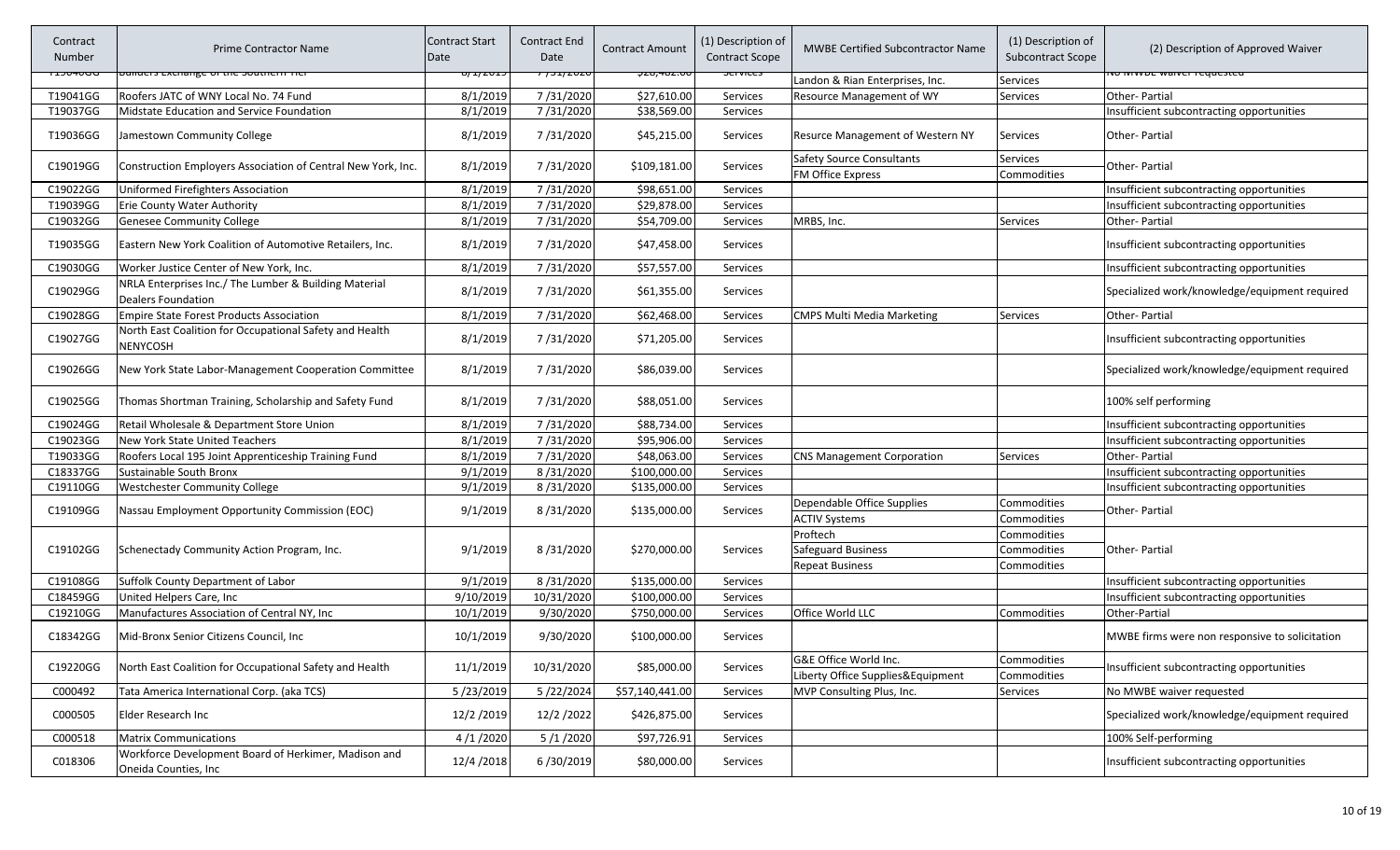| Contract<br>Number | <b>Prime Contractor Name</b>                                                            | <b>Contract Start</b><br>Date | <b>Contract End</b><br>Date | <b>Contract Amount</b> | (1) Description of<br><b>Contract Scope</b> | MWBE Certified Subcontractor Name                    | (1) Description of<br>Subcontract Scope | (2) Description of Approved Waiver                                  |
|--------------------|-----------------------------------------------------------------------------------------|-------------------------------|-----------------------------|------------------------|---------------------------------------------|------------------------------------------------------|-----------------------------------------|---------------------------------------------------------------------|
| C018327            | Morrisania Revitalization Corp.                                                         | 11/19/2018                    | 6/30/2019                   | \$68,400.00            | Services                                    |                                                      |                                         | Specialized work/knowledge/equipment required                       |
| C18066GG           | New England Carpenters Training Fund                                                    | 1/1/2019                      | 7/31/2019                   | \$138,641.86           | Services                                    |                                                      |                                         | 100% Self-performing                                                |
| C18202GG           | Cornell Industrial and Labor Relations School Sexual<br>Harrassment Prevention Program  | 7/1/2018                      | 6/30/2019                   | \$150,000.00           | Services                                    |                                                      |                                         | 100% Self-performing                                                |
| C18206GG           | Building Trades Pre-Apprenticeship Program-Western NY<br>(BTPAP) of WDI                 | 6/1/2019                      | 12/31/2019                  | \$200,000.00           | Services                                    |                                                      |                                         | Insufficient subcontracting opportunities                           |
| C18210GG           | AFL-CIO Cornell Leadership Institute                                                    | 7/1/2018                      | 6/30/2019                   | \$150,000.00           | Services                                    |                                                      |                                         | 100% Self-performing                                                |
| C18211GG           | Domestic Violence Program of the Cornell University Labor<br>Extension School W/AFL-CIO | 7/1/2018                      | 6/30/2019                   | \$150,000.00           | Services                                    |                                                      |                                         | Other-Partial                                                       |
| C18212GG           | Worker Institute at Cornell University School of Industrial<br>Relations                | 7/1/2018                      | 6/30/2019                   | \$300,000.00           | Services                                    |                                                      |                                         | Specialized work/knowledge/equipment required                       |
| C18220GG           | Greater Binghamton Chamber of Commerce                                                  | 1/1/2019                      | 6/30/2020                   | \$140,000.00           | Services                                    |                                                      |                                         | Insufficient subcontracting opportunities                           |
| C18330GG           | Sanctuary for Families, Inc.                                                            | 3/31/2019                     | 5/31/2020                   | \$100,000.00           | Services                                    |                                                      |                                         | Insufficient subcontracting opportunities                           |
| C18420GG           | Tapecon, Inc                                                                            | 5/6/2019                      | 5/1/2020                    | \$70,112.00            | Services                                    | KnowledgeForce Consulting LLC, DBA<br>KnowledgeForce | Services                                | Partial waiver - Insufficient subcontracting<br>opportunities       |
| C18427GG           | Pathfinder Village, Inc.                                                                | 4/1/2019                      | 3/31/2020                   | \$54,334.00            | Services                                    |                                                      |                                         | Insufficient subcontracting opportunities                           |
| C18430GG           | American Regent, Inc.                                                                   | 5/1/2019                      | 4/30/2020                   | \$50,316.00            | Services                                    |                                                      |                                         | Insufficient subcontracting opportunities                           |
| C19101GG           | Agudath Israel of America Community Services, Inc.                                      | 6/1/2019                      | 5/31/2020                   | \$135,000.00           | Services                                    |                                                      |                                         | Insufficient subcontracting opportunities                           |
|                    |                                                                                         |                               |                             |                        |                                             | S & B Computer                                       | Commodities                             | Partial waiver - Insufficient subcontracting                        |
| C19103GG           | Schoharie Community Action Program (CAP)                                                | 9/1/2019                      | 8/31/2020                   | \$135,000.00           | Services                                    | Office World                                         | Commodities                             | opportunities                                                       |
|                    |                                                                                         |                               |                             |                        |                                             | <b>Race Printing</b>                                 | Services                                |                                                                     |
| C19104GG           | Bronx Community College - CUNY Research Foundation                                      | 7/1/2019                      | 6/30/2020                   | \$135,000.00           | Services                                    |                                                      |                                         | Insufficient subcontracting opportunities                           |
| C19105GG           | Capital District Women's Employment Resource Center<br>(WERC)                           | 5/1/2019                      | 3/31/2020                   | \$135,000.00           | Services                                    |                                                      |                                         | Specialized work/knowledge/equipment required                       |
| C19107GG           | Empowered Pathways, Inc.                                                                | 6/11/2019                     | 6/10/2020                   | \$135,000.00           | Services                                    |                                                      |                                         | Insufficient subcontracting opportunities                           |
| C19111GG           | Le Moyne College                                                                        | 7/1/2019                      | 6/30/2021                   | \$2,000,000.00         | Services                                    | Tech4Kidz                                            | <b>Services</b>                         | Partial Waiver - Specialized<br>work/knowledge/equipment required   |
|                    |                                                                                         |                               |                             |                        |                                             | Proftech                                             | Commodities                             | Partial waiver - Insufficient subcontracting                        |
| C19201GG           | NY Committee for Occupational Safety & Health (NYCOSH)                                  | 1/1/2020                      | 12/31/2020                  | \$200,000.00           | Services                                    | <b>True Translation</b>                              | Services                                | opportunities                                                       |
| C19202GG           | Workforce Development Institute - BTPAP Rochester                                       | 6/15/2019                     | 10/31/2019                  | \$200,000.00           | Services                                    |                                                      |                                         | Insufficient subcontracting opportunities                           |
| C19203GG           | Building Trades Pre-Apprenticeship Program (BTPAP)-Nassau<br>(WDI)                      | 12/1/2019                     | 11/30/2020                  | \$200,000.00           | Services                                    |                                                      |                                         | Insufficient subcontracting opportunities                           |
| C19205GG           | (AFL-CIO) Workforce Development Institute Manufacturing<br>Initiative                   | 3/1/2020                      | 1/31/2021                   | \$2,500,000.00         | Services                                    |                                                      |                                         | Insufficient subcontracting opportunities                           |
| C19206GG           | (AFL-CIO) Cornell Leadership Institute                                                  | 7/1/2019                      | 6/30/2020                   | \$150,000.00           | Services                                    |                                                      |                                         | 100% Self-performing                                                |
| C19207GG           | Domestic Violence Program of the Cornell University                                     | 7/1/2019                      | 6/30/2020                   | \$150,000.00           | Services                                    |                                                      |                                         | 100% Self-performing                                                |
| C19208GG           | Worker Institute at the Cornell University School of Industrial<br>and Labor Relations  | 7/1/2019                      | 6/30/2020                   | \$300,000.00           | Services                                    |                                                      |                                         | 100% Self-performing                                                |
| C19209GG           | Western New York Council on Occupational Safety and Health<br>(WNYCOSH)                 | 9/1/2019                      | 8/31/2020                   | \$200,000.00           | Services                                    | FM Office Express<br>S & B Office Product            | Commodities<br>Commodities              | Partial waiver request-Insufficient subcontracting<br>opportunities |
| C19212GG           | The Solar Energy Consortium (TSEC)                                                      | 7/1/2019                      | 6/30/2020                   | \$500,000.00           | Services                                    |                                                      |                                         | Insufficient subcontracting opportunities                           |
| C19213GG           | (AFL-CIO) Workforce Development Institute                                               | 1/1/2020                      | 11/30/2020                  | \$4,000,000.00         | Services                                    | <b>Standard Commercial Interiors</b><br>Trampoline   | Commodities<br>Services                 | No MWBE waiver requested                                            |
|                    |                                                                                         |                               |                             |                        |                                             | Tangible Development                                 | Services                                |                                                                     |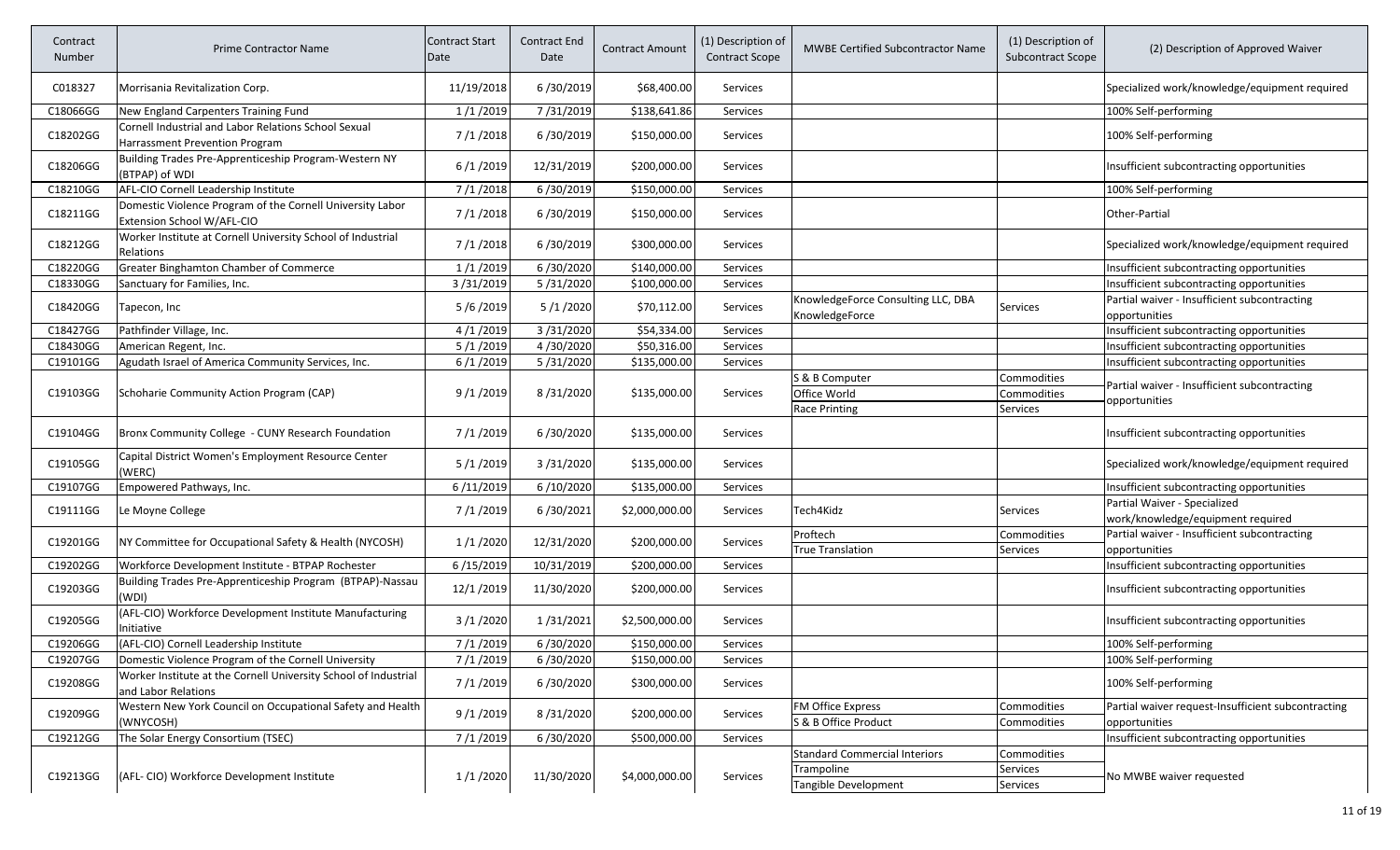| Contract<br>Number | <b>Prime Contractor Name</b>                                                                   | <b>Contract Start</b><br>Date | Contract End<br>Date | Contract Amount | (1) Description of<br><b>Contract Scope</b> | <b>MWBE Certified Subcontractor Name</b>                                | (1) Description of<br><b>Subcontract Scope</b> | (2) Description of Approved Waiver                                  |
|--------------------|------------------------------------------------------------------------------------------------|-------------------------------|----------------------|-----------------|---------------------------------------------|-------------------------------------------------------------------------|------------------------------------------------|---------------------------------------------------------------------|
|                    |                                                                                                |                               |                      |                 |                                             | <b>Alchar Printing</b>                                                  | Services                                       |                                                                     |
| C19215GG           | Cornell IRL School Sexual Harassment Prevention Training                                       | 7/1/2019                      | 6/30/2020            | \$150,000.00    | Services                                    |                                                                         |                                                | 100% Self-performing                                                |
| C19216GG           | Melting Pot Foundation USA, Inc.- Brownsville Community<br><b>Culinary Center</b>              | 4/1/2019                      | 3/31/2020            | \$120,000.00    | Services                                    |                                                                         |                                                | Insufficient subcontracting opportunities                           |
| C19217GG           | Newburgh LGBTQ Center                                                                          | 1/1/2020                      | 12/31/2020           | \$100,000.00    | Services                                    |                                                                         |                                                | Insufficient subcontracting opportunities                           |
| C19218GG           | LaGuardia Community College                                                                    | 1/1/2020                      | 12/31/2020           | \$100,000.00    | Services                                    | Proftech                                                                | Commodities                                    | Partial waiver - Insufficient subcontracting<br>opportunities       |
| C19219GG           | The Lesbian, Gay, Bisexual & Transgender Community Center                                      | 2/1/2020                      | 1/31/2021            | \$100,000.00    | <b>Services</b>                             |                                                                         |                                                | Insufficient subcontracting opportunities                           |
| C19221GG           | The Hope Program                                                                               | 4/1/2019                      | 3/31/2020            | \$100,000.00    | Services                                    |                                                                         |                                                | Insufficient subcontracting opportunities                           |
| C19225GG           | SETTLEMENT HOUSING FUND, INC. - DREAM Youth Build &<br>Youth Adult Training Program            | 7/1/2019                      | 6/30/2020            | \$500,000.00    | Services                                    | Decorama, Plumbing, Building Supply<br>Activ Systems, Inc.              | Commodities<br>Commodities                     | Partial waiver request-Insufficient subcontracting<br>opportunities |
|                    |                                                                                                |                               |                      |                 |                                             | Julian Tees Printing, LLC                                               | Services                                       |                                                                     |
| C19301GG           | New York Rural Water Association Inc.                                                          | 11/1/2019                     | 10/31/2020           | \$241,250.00    | Services                                    |                                                                         |                                                | Insufficient subcontracting opportunities                           |
| C19302GG           | Suffolk County Department of Labor Licensing and Consumer<br>Affairs                           | 3/31/2020                     | 9/30/2021            | \$194,193.00    | Services                                    |                                                                         |                                                | Specialized work/knowledge/equipment required                       |
| C19303GG           | WE CONNECT THE DOTS, INC.                                                                      | 2/3/2020                      | 2/2/2021             | \$196,010.00    | Services                                    | Nebula Academy Professional<br>Development LLC                          | Services                                       | Partial Waiver- Insufficient subcontracting<br>opportunities        |
| C19304GG           | <b>Montefiore Medical Center</b>                                                               | 11/5/2019                     | 11/4/2020            | \$200,000.00    | Services                                    | <b>Julian Tees Printing LLC</b><br>Wilson Allen Health Career Institute | Services<br><b>Services</b>                    | Partial waiver - Insufficient subcontracting<br>opportunities       |
| C19306GG           | The Unity Hospital of Rochester                                                                | 1/1/2020                      | 12/31/2020           | \$200,000.00    | <b>Services</b>                             |                                                                         |                                                | Insufficient subcontracting opportunities                           |
| C19307GG           | Rochester General Hospital                                                                     | 1/1/2020                      | 12/31/2020           | \$200,000.00    | Services                                    |                                                                         |                                                | Insufficient subcontracting opportunities                           |
| C19308GG           | Clifton Springs Hospital and Clinic                                                            | 1/30/2020                     | 1/29/2021            | \$200,000.00    | Services                                    |                                                                         |                                                | Specialized work/knowledge/equipment required                       |
| C19309GG           | Park Ridge Nursing Home                                                                        | 6/1/2020                      | 5/31/2021            | \$200,000.00    | Services                                    |                                                                         |                                                | Specialized work/knowledge/equipment required                       |
| C19310GG           | Newark-Wayne Community Hospital                                                                | 6/1/2020                      | 5/31/2021            | \$200,000.00    | Services                                    |                                                                         |                                                | Insufficient subcontracting opportunities                           |
| C19311GG           | United Way of Long Island                                                                      | 3/31/2020                     | 3/30/2021            | \$100,000.00    | Services                                    | Ace Tool Repair Inc.                                                    | Commodities                                    | Partial Waiver-Insufficient subcontracting<br>opportunities         |
| C19313GG           | Rochester General Long Term Care                                                               | 1/1/2020                      | 12/31/2020           | \$200,000.00    | Services                                    |                                                                         |                                                | Insufficient subcontracting opportunities                           |
| C19315GG           | Rebuilding Together NYC                                                                        | 2/4/2020                      | 2/3/2021             | \$200,000.00    | Services                                    | A&P Master Images                                                       | Commodities                                    | Partial Waiver-Insufficient subcontracting                          |
|                    |                                                                                                |                               |                      |                 |                                             | <b>S&amp;B Computer and Office Products</b>                             | Commodities                                    | opportunities                                                       |
| C19319GG           | Renzi Bros Inc.                                                                                | 2/14/2020                     | 10/31/2020           | \$150,000.00    | Services                                    |                                                                         |                                                | Specialized work/knowledge/equipment required                       |
| C19321GG           | Opportunites for a Better Tomorrow Inc                                                         | 3/1/2020                      | 5/31/2021            | \$139,202.00    | Services                                    |                                                                         |                                                | Insufficient subcontracting opportunities                           |
| C19322GG           | Morrisania Revitalization Corp                                                                 | 7/27/2020                     | 7/26/2021            | \$199,550.00    | Services                                    |                                                                         |                                                | Insufficient subcontracting opportunities                           |
| C19324GG           | Ontario-Seneca-Yates-Cayuga-Wayne Board of Cooperative<br><b>Educational Services</b>          | 6/27/2020                     | 6/26/2021            | \$111,924.00    | Services                                    |                                                                         |                                                | Specialized work/knowledge/equipment required                       |
| C19326GG           | Research Foundation of the City University of New York on<br>Behalf of Bronx Community College | 2/10/2020                     | 2/9/2021             | \$200,000.00    | Services                                    | Compulink Technologies Inc                                              | Commodities                                    | Partial Waiver-Insufficient subcontracting<br>opportunities         |
| C19328GG           | Albany-Schoharie-Schenectady-Saratoga BOCES                                                    | 4/30/2020                     | 4/29/2021            | \$194,074.00    | Services                                    | <b>Atlantic Coast Marketing</b><br>Minoritech, Inc.                     | Commodities<br>Commodities                     | Partial Waiver-Insufficient subcontracting<br>opportunities         |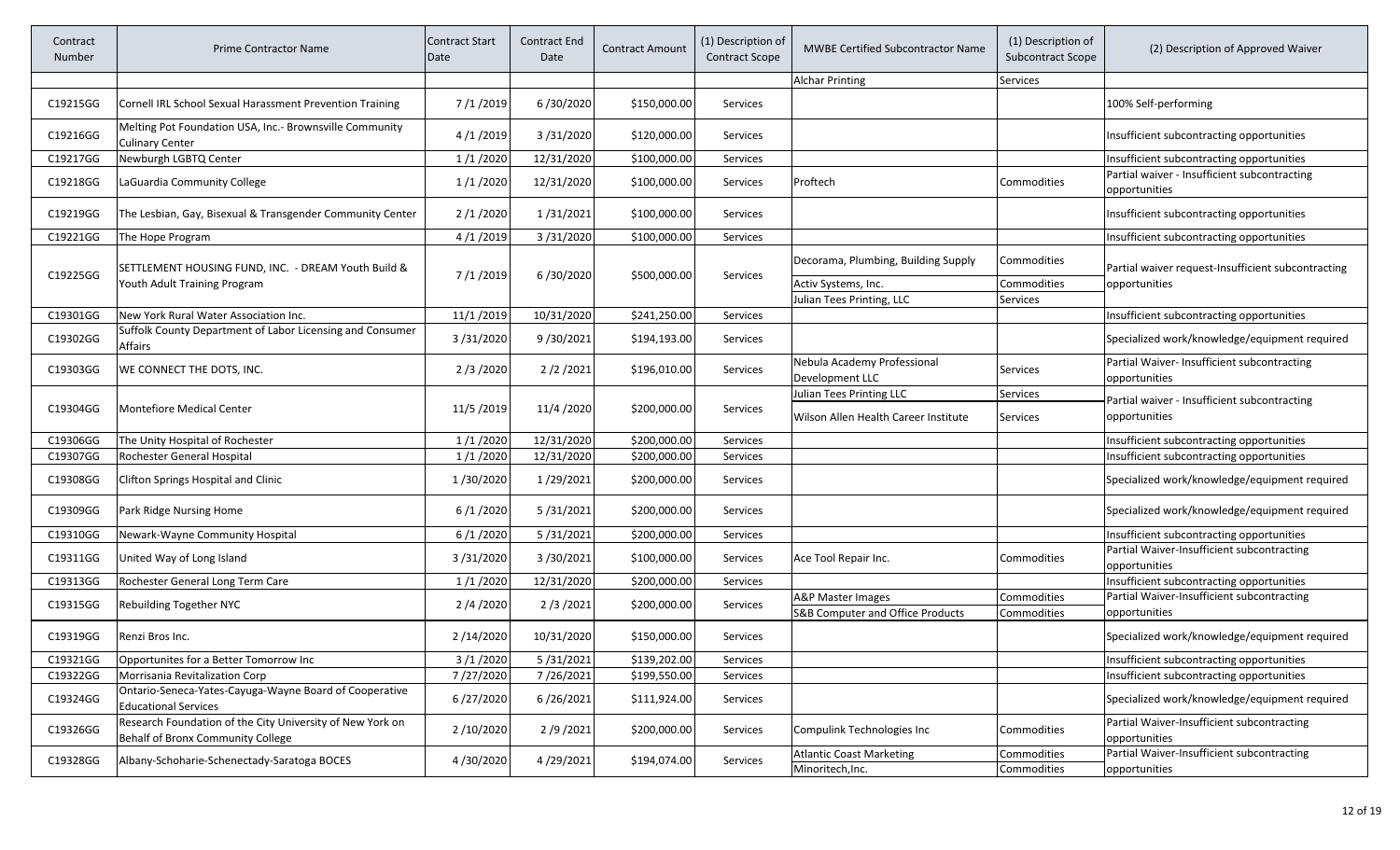| Contract<br>Number | <b>Prime Contractor Name</b>                                                                            | <b>Contract Start</b><br>Date | Contract End<br>Date | <b>Contract Amount</b> | (1) Description of<br><b>Contract Scope</b> | <b>MWBE Certified Subcontractor Name</b>                   | (1) Description of<br><b>Subcontract Scope</b> | (2) Description of Approved Waiver                            |
|--------------------|---------------------------------------------------------------------------------------------------------|-------------------------------|----------------------|------------------------|---------------------------------------------|------------------------------------------------------------|------------------------------------------------|---------------------------------------------------------------|
| C19329GG           | Learn Disabilities Assoc of CNY                                                                         | 8/11/2020                     | 8/10/2021            | \$193,252.00           | Services                                    |                                                            |                                                | Specialized work/knowledge/equipment required                 |
| C19333GG           | St. Nick's Alliance Corp                                                                                | 2/10/2020                     | 2/9/2021             | \$200,000.00           | Services                                    |                                                            |                                                | Insufficient subcontracting opportunities                     |
| C19334GG           | Erie-2-Chautauqua-Cattaraugus BOCES                                                                     | 7/1/2020                      | 6/30/2021            | \$199,420.00           | Services                                    |                                                            |                                                | Insufficient subcontracting opportunities                     |
| C19335GG           | The Osborne Association                                                                                 | 7/1/2020                      | 6/30/2021            | \$200,000.00           | Services                                    |                                                            |                                                | Specialized work/knowledge/equipment required                 |
| C19342GG           | MACNY Callahan Management Training Center Inc.                                                          | 2/24/2020                     | 10/31/2020           | \$295,000.00           | Services                                    |                                                            |                                                | Insufficient subcontracting opportunities                     |
| C19343GG           | Healthy Kids Extended Day Program Inc.                                                                  | 11/5/2019                     | 11/4/2020            | \$246,771.00           | Services                                    |                                                            |                                                | Insufficient subcontracting opportunities                     |
| C19345GG           | Schenectady Community Action Program, Inc.                                                              | 11/5/2019                     | 4/30/2022            | \$199,156.00           | Services                                    |                                                            |                                                | Insufficient subcontracting opportunities                     |
| C19349GG           | Our Ability Alliance (d/b/a Our Ability)                                                                | 6/1/2020                      | 5/31/2021            | \$198,460.00           | Services                                    |                                                            |                                                | Insufficient subcontracting opportunities                     |
| C19356GG           | Schenectady County Chapter, NYSARC, Inc.                                                                | 11/5/2019                     | 11/4/2020            | \$151,295.00           | Services                                    |                                                            |                                                | Insufficient subcontracting opportunities                     |
| MOU 2019-019       | <b>Stony Brook University</b>                                                                           | 9/1/2019                      | 8/31/2020            | \$100,000.00           | Services                                    |                                                            |                                                | Insufficient subcontracting opportunities                     |
| T000517            | NASWA CESER ITSC                                                                                        | 5/5/2020                      | 5/4/2021             | \$49,998.00            | Services                                    |                                                            |                                                | Specialized work/knowledge/equipment required                 |
| T019400            | NYC Department of Environmental Protection                                                              | 4/1/2019                      | 3/31/2020            | \$30,000.00            | Services                                    |                                                            |                                                | 100% Self-performing                                          |
| T09001GG           | City of Mount Vernon (Summer Youth Jobs)                                                                | 7/1/2018                      | 11/30/2018           | \$45,000.00            | Services                                    |                                                            |                                                | Insufficient subcontracting opportunities                     |
| T18227GG           | Industrial Labor Relations School of Cornell University                                                 | 7/1/2018                      | 6/30/2019            | \$50,000.00            | Services                                    | Panther Graphics Inc.                                      | <b>Services</b>                                | Partial waiver - Insufficient subcontracting<br>opportunities |
| T18228GG           | Rochester City School District, Office of Adult and Career<br><b>Education Services (OACES)</b>         | 7/1/2018                      | 6/30/2019            | \$30,000.00            | Services                                    | FM Office                                                  | Commodities                                    | Partial waiver - Insufficient subcontracting<br>opportunities |
| T18231GG           | SEAT Center Schenectady YouthBuild                                                                      | 4/1/2018                      | 3/31/2019            | \$50,000.00            | Services                                    |                                                            |                                                | Insufficient subcontracting opportunities                     |
| T18383GG           | F.F. Thompson Hospital                                                                                  | 6/17/2019                     | 6/16/2020            | \$44,444.44            | Services                                    |                                                            |                                                | Insufficient subcontracting opportunities                     |
| T18432GG           | <b>Spectronics Corporation</b>                                                                          | 6/14/2019                     | 6/13/2020            | \$48,533.00            | Services                                    |                                                            |                                                | Insufficient subcontracting opportunities                     |
| T19034GG           | Niagara Frontier Automobile Dealers Association, Inc.                                                   | 8/1/2019                      | 7/31/2020            | \$47,470.00            | Services                                    |                                                            |                                                | 100% Self-performing                                          |
| T19223GG           | Cornell IRL School Labor & Employment Law Criminal Records<br>Discrimination Program                    | 7/1/2019                      | 6/30/2020            | \$50,000.00            | Services                                    | Panther Graphics Inc.                                      | <b>Services</b>                                | Partial waiver - Insufficient subcontracting<br>opportunities |
| T19224GG           | Here to Here                                                                                            | 4/1/2019                      | 3/31/2020            | \$50,000.00            | Services                                    |                                                            |                                                | Insufficient subcontracting opportunities                     |
| T19305GG           | Parker Jewish Institute for Health Care & Rehabilitation                                                | 11/5/2019                     | 11/4 / 2020          | \$36,000.00            | Services                                    | NES Associates- Judy Vallarelli                            | <b>Services</b>                                | Partial waiver - Insufficient subcontracting<br>opportunities |
| T19339GG           | Marathon Boat Group, Inc.                                                                               | 6/1/2020                      | 5/31/2021            | \$48,480.00            | Services                                    |                                                            |                                                | Specialized work/knowledge/equipment required                 |
| T18229GG           | Buffalo Office of Cornell University School of Industrial<br>Relations                                  | 7/1/2018                      | 3/31/2019            | \$42,000.00            | Services                                    | S&B Computer and Office Products<br><b>Computer Center</b> | Commodities<br>Commodities                     | No MWBE waiver requested                                      |
|                    |                                                                                                         |                               |                      |                        |                                             | <b>Standard Commercial Interiors</b>                       | Commodities                                    |                                                               |
|                    |                                                                                                         |                               |                      |                        |                                             | Boxley's Services, Inc.                                    | Services                                       | Partial waiver - Insufficient subcontracting                  |
| C20214GG           | WDI NYS AFL-CIO                                                                                         | 3/1/2021                      | 2/28/2022            | \$4,000,000.00         | Services                                    | <b>Alchar Printing</b>                                     | <b>Services</b>                                | opportunities                                                 |
|                    |                                                                                                         |                               |                      |                        |                                             | Trampoline                                                 | <b>Services</b>                                |                                                               |
|                    |                                                                                                         |                               |                      |                        |                                             | <b>Alchar Printing</b>                                     | <b>Services</b>                                |                                                               |
| C20012GG           | NYS Public Employees Federation                                                                         | 8/1/2020                      | 7/31/2021            | \$65,687.00            | Services                                    | Silverpen Productions, LLC                                 | Services                                       | No MWBE waiver requested                                      |
|                    |                                                                                                         |                               |                      |                        |                                             | Proftech                                                   | Commodities                                    |                                                               |
|                    |                                                                                                         |                               |                      |                        |                                             | Proftech                                                   | Commodities                                    |                                                               |
| C20102GG           | Schenectady Community Action Program (CAP) / Fulton-<br>Montgomery Community College (2 centers)Fulton- | 9/1/2020                      | 8/31/2021            | \$270,000.00           | Services                                    | <b>EOS Business Systems/Technologies</b>                   | Commodities                                    | No MWBE waiver requested                                      |
|                    | Montgomery Community College (2 centers)                                                                |                               |                      |                        |                                             | <b>Repeat Business</b>                                     | Commodities                                    |                                                               |
|                    |                                                                                                         |                               |                      |                        |                                             | Office Workd                                               | Commodities                                    |                                                               |
| C18460GG           | Hillside Children's Center                                                                              | 2/1/2020                      | 8/31/2020            | \$116,079.64           | Services                                    | Intivity                                                   | Commodities                                    | No MWBE waiver requested                                      |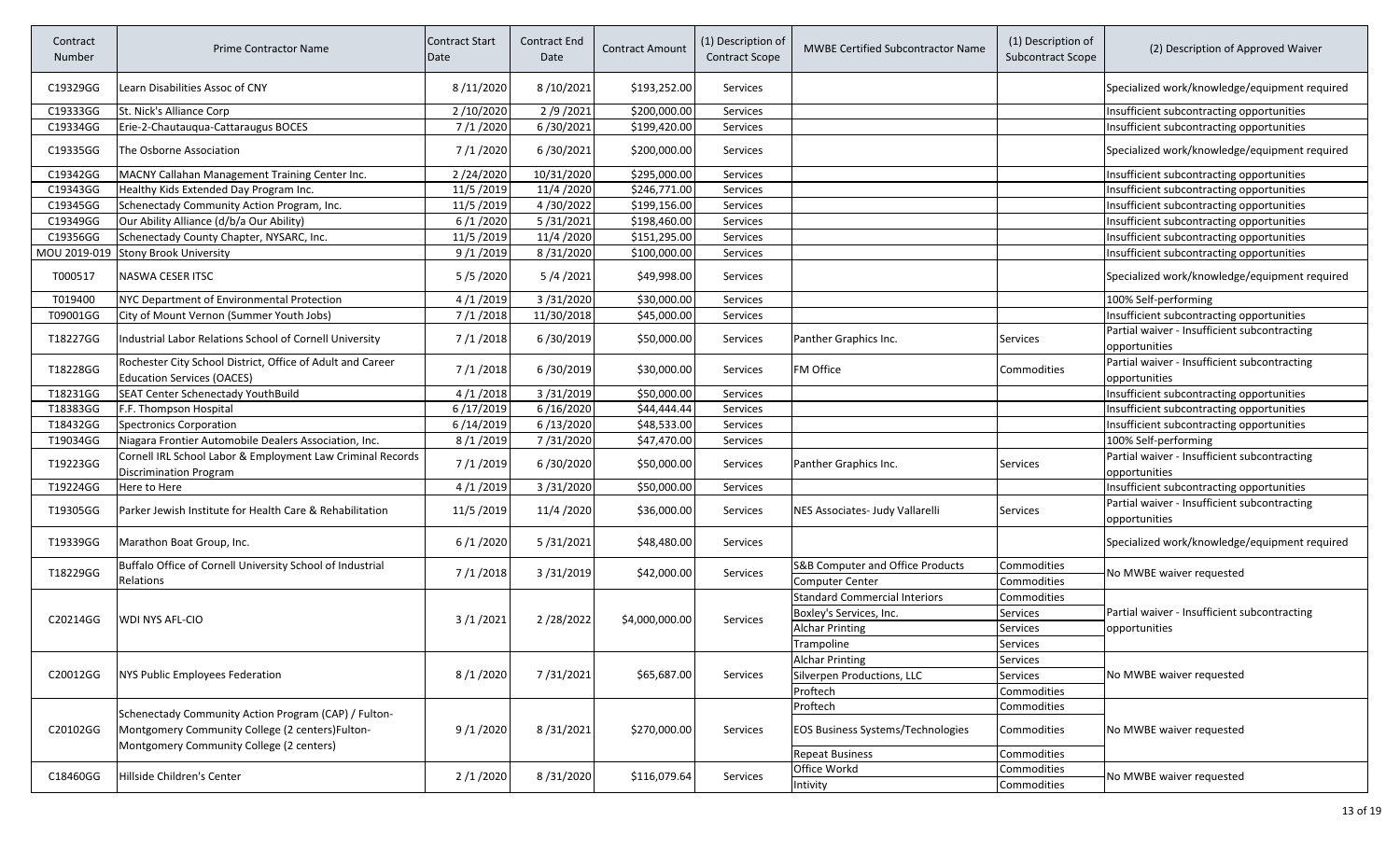| Contract<br>Number | <b>Prime Contractor Name</b>                              | <b>Contract Start</b><br>Date | <b>Contract End</b><br>Date | <b>Contract Amount</b> | (1) Description of<br><b>Contract Scope</b> | <b>MWBE Certified Subcontractor Name</b> | (1) Description of<br><b>Subcontract Scope</b> | (2) Description of Approved Waiver                                |
|--------------------|-----------------------------------------------------------|-------------------------------|-----------------------------|------------------------|---------------------------------------------|------------------------------------------|------------------------------------------------|-------------------------------------------------------------------|
| T20022GG           | Plattsburgh North Country Chamber of Commerce             | 8/1/2020                      | 7/31/2021                   | \$44,720.00            | Services                                    | Hudson Valley Safety Associates          | Services                                       | Partial waiver - Insufficient subcontracting                      |
|                    |                                                           |                               |                             |                        |                                             | <b>KAS</b>                               | Services                                       | opportunities                                                     |
| T20029GG           | Roofers Local 195 Joint Apprenticeship Training Fund      | 8/1/2020                      | 7/31/2021                   | \$27,077.00            | Services                                    | <b>CNS Environmental</b>                 | Services                                       | Partial Waiver - Specialized                                      |
|                    |                                                           |                               |                             |                        |                                             | Link Environmental Services, Inc.        | Services                                       | work/knowledge/equipment required                                 |
| C20006GG           | Western NY Council on Occupational Safety and Health Inc. | 8/1/2020                      | 7/31/2021                   | \$119,783.00           | Services                                    | FM Office Express                        | Commodities                                    | Partial Waiver - Specialized                                      |
|                    |                                                           |                               |                             |                        |                                             | S & B Office Product                     | Commodities                                    | work/knowledge/equipment required                                 |
| C20103GG           | Schoharie Community Action Program (CAP)                  | 9/1/2020                      | 8/31/3021                   | \$135,000.00           | Services                                    | S&B Computer and Office Products         | Commodities                                    | Partial Waiver - Specialized                                      |
|                    |                                                           |                               |                             |                        |                                             | Office World                             | Commodities                                    | work/knowledge/equipment required                                 |
| C20109GG           | Nassau Employment Opportunity Commission (EOC)            | 9/1/2020                      | 8/31/2021                   | \$135,000.00           | Services                                    | Dependable Office Supplies               | Commodities                                    | No MWBE waiver requested                                          |
|                    |                                                           |                               |                             |                        |                                             | <b>Activ Systems</b>                     | Services                                       |                                                                   |
| C20212GG           | Western NY Council on Occupational Safety and Health Inc. | 10/1 /2020                    | 9/30/2021                   | \$200,000.00           | Services                                    | <b>FM Office Express</b>                 | Commodities                                    | Partial waiver - Insufficient subcontracting                      |
|                    |                                                           |                               |                             |                        |                                             | <b>S&amp;B Office Products</b>           | Commodities                                    | opportunities                                                     |
| C19325GG           | Rockland Board of Cooperative Educational Services        | 1/27/2021                     | 1/26/2022                   | \$101,094.00           | Services                                    | Proftech                                 | Commodities                                    | No MWBE waiver requested                                          |
|                    |                                                           |                               |                             |                        |                                             | Gholkars, Inc.                           | Services                                       |                                                                   |
| C19425GG           | Henry Street Settlement                                   | 2/8/2021                      | 2/7/2022                    | \$200,000.00           | Services                                    | Office Plus & Equipment                  | Commodities                                    | No MWBE waiver requested                                          |
|                    |                                                           |                               |                             |                        |                                             | Baum & Beauliu Associates                | Commodities                                    |                                                                   |
| C19439GG           | Broome County Urban League                                | 3/1/2021                      | 2/28/2022                   | \$192,650.00           | Services                                    | Safeguard Business Systems               | Commodities                                    | No MWBE waiver requested                                          |
|                    |                                                           |                               |                             |                        |                                             | Curcio, Inc.                             | Services                                       |                                                                   |
| C19482GG           | Catholic Charities of Buffalo NY                          | 4/1/2021                      | 3/30/2022                   | \$156,809.00           | Services                                    | Gholkars, Inc.                           | <b>Services</b>                                | No MWBE waiver requested                                          |
|                    |                                                           |                               |                             |                        |                                             | S&B Computer and Office Products         | Commodities                                    |                                                                   |
|                    |                                                           |                               |                             |                        |                                             | Morello & Associates                     | Services                                       | Partial waiver - Insufficient subcontracting                      |
| C19455GG           | Broome-Tioga Workforce                                    | 5/1/2021                      | 4/30/2022                   | \$100,000.00           | <b>Services</b>                             | Human Services Consulting & Training     | <b>Services</b>                                | opportunities                                                     |
| C19487GG           | Rockaway Development and Revitalization Corporation       | 7/1/2021                      | 6/30/2022                   | \$198,325.00           | Services                                    | <b>Supreme Security</b>                  | Services                                       | No MWBE waiver requested                                          |
|                    |                                                           |                               |                             |                        |                                             | <b>Future Environment Designs</b>        | Services                                       |                                                                   |
| C19318GG           | <b>Quad Graphics</b>                                      | 1/29/2020                     | 2/28/2021                   | \$165,000.00           | Services                                    |                                          |                                                | Insufficient subcontracting opportunities                         |
| C000513            | Public Consulting Group, Inc.                             | 3/13/2020                     | 3/12/2025                   | \$5,455,200.00         | Services                                    | Sangui Consulting                        | <b>Services</b>                                | Partial Waiver - Specialized<br>work/knowledge/equipment required |
| C19355GG           | <b>Optimax Systems Inc</b>                                | 3/25/2020                     | 3/24/2021                   | \$65,758.95            | Services                                    |                                          |                                                | Insufficient subcontracting opportunities                         |
|                    | Capital District Women's Employment Resource Center       |                               |                             |                        |                                             |                                          |                                                |                                                                   |
| C20105GG           | (WERC)                                                    | 4/1/2020                      | 3/31/2021                   | \$135,000.00           | Services                                    |                                          |                                                | 100% self performing                                              |
| C19350GG           | Social Enterprise and Training Center                     | 5/1/2020                      | 4/30/2021                   | \$200,000.00           | Services                                    |                                          |                                                | Insufficient subcontracting opportunities                         |
| C19336GG           | People Inc                                                | 5/5/2020                      | 5/4/2021                    | \$137,835.00           | Services                                    |                                          |                                                | Specialized work/knowledge/equipment required                     |
| C19352GG           | AIDS Service Center of Lower Manhattan Inc                | 6/1/2020                      | 5/31/2021                   | \$200,000.00           | Services                                    |                                          |                                                | Insufficient subcontracting opportunities                         |
| C20101GG           | Agudath Israel                                            | 6/1/2020                      | 5/31/2021                   | \$135,000.00           | Services                                    |                                          |                                                | Insufficient subcontracting opportunities                         |
| C19323GG           | Caribbean Food Delights Inc.                              | 6/2/2020                      | 1/31/2022                   | \$52,000.00            | <b>Services</b>                             |                                          |                                                |                                                                   |
| C19346GG           | ShopRite Supermarkets, Inc.                               | 6/10/2020                     | 12/9/2021                   | \$240,194.50           | Services                                    |                                          |                                                | Insufficient subcontracting opportunities                         |
| C19353GG           | Payless Enterprises DBA Access Careers                    | 7/1/2020                      | 12/29/2021                  | \$199,500.00           | Services                                    |                                          |                                                | Insufficient subcontracting opportunities                         |
| C20104GG           | Bronx Community College - CUNY Research Foundation        | 7/1/2020                      | 6/30/2021                   | \$135,000.00           | Services                                    |                                          |                                                | Insufficient subcontracting opportunities                         |
| C20209GG           | Cornell Leadership Institute                              | 7/1/2020                      | 6/30/2021                   | \$150,000.00           | Services                                    |                                          |                                                | Specialized work/knowledge/equipment required                     |
| C20210GG           | <b>Cornell University</b>                                 | 7/1/2020                      | 6/30/2021                   | \$150,000.00           | Services                                    |                                          |                                                | Insufficient subcontracting opportunities                         |
| C20211GG           | <b>Cornell University</b>                                 | 7/1/2020                      | 6/30/2021                   | \$300,000.00           | Services                                    |                                          |                                                | 100% self performing                                              |
| C20204GG           | Cornell University                                        | 7/1/2020                      | 6/30/2021                   | \$150,000.00           | Services                                    |                                          |                                                | 100% self performing                                              |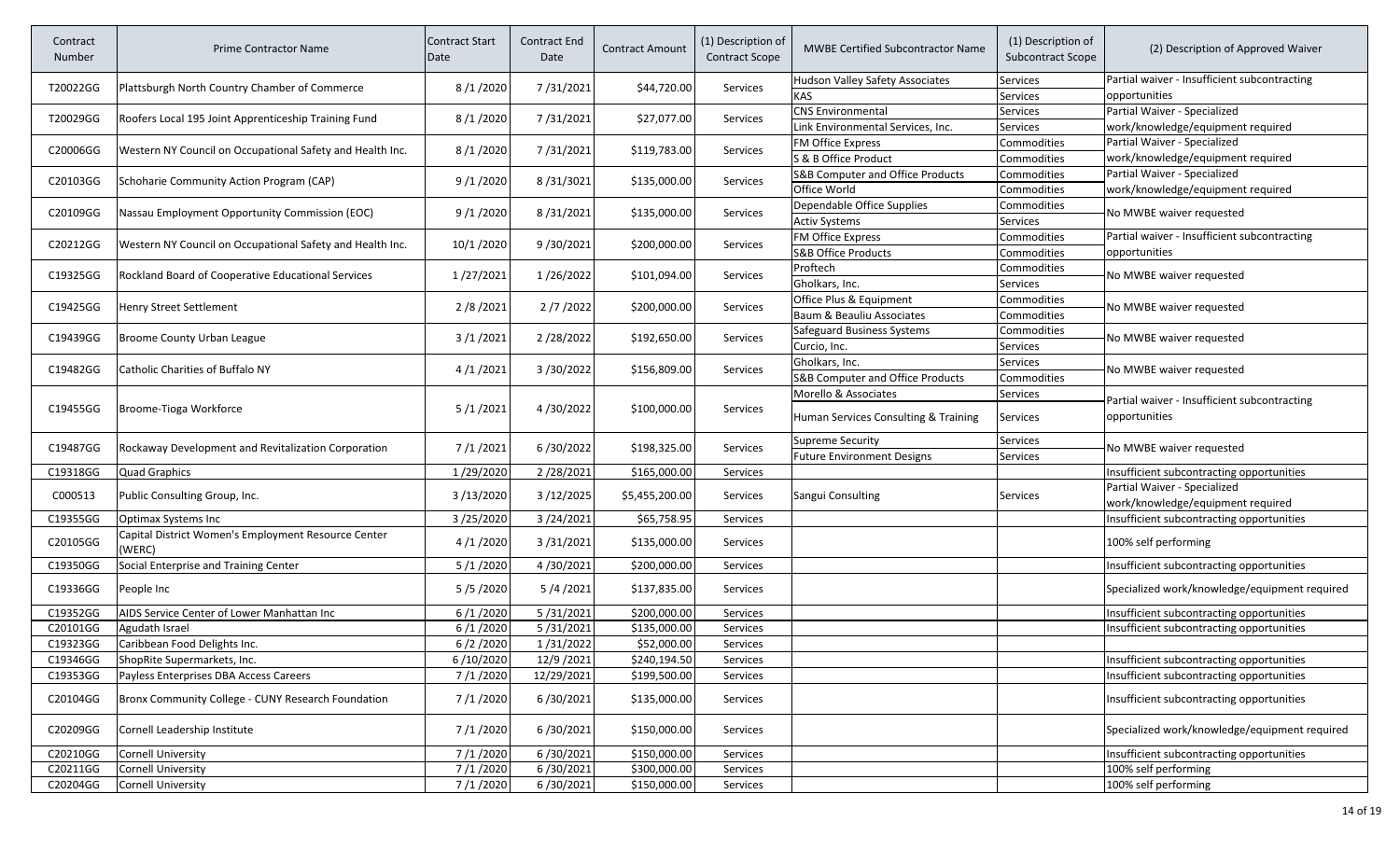| Contract<br>Number | <b>Prime Contractor Name</b>                                                       | <b>Contract Start</b><br>Date | <b>Contract End</b><br>Date | <b>Contract Amount</b> | (1) Description of<br><b>Contract Scope</b> | <b>MWBE Certified Subcontractor Name</b> | (1) Description of<br><b>Subcontract Scope</b> | (2) Description of Approved Waiver                                |
|--------------------|------------------------------------------------------------------------------------|-------------------------------|-----------------------------|------------------------|---------------------------------------------|------------------------------------------|------------------------------------------------|-------------------------------------------------------------------|
| T20202GG           | <b>Cornell University</b>                                                          | 7/1/2020                      | 6/30/2021                   | \$50,000.00            | Services                                    |                                          |                                                | 100% self performing                                              |
| T20017GG           | New York State Professional Fire Fighters Association, Inc.                        | 8/1/2020                      | 7/31/2021                   | \$47,647.00            | Services                                    |                                          |                                                | Insufficient subcontracting opportunities                         |
| T20019GG           | Construction Employers Association of Central New York, Inc.                       | 8/1/2020                      | 7/31/2021                   | \$46,875.00            | Services                                    |                                          |                                                | Insufficient subcontracting opportunities                         |
| T20020GG           | New York State Labor-Management Cooperation Committee                              | 8/1/2020                      | 7/31/2021                   | \$45,548.00            | Services                                    |                                          |                                                | Insufficient subcontracting opportunities                         |
| C20015GG           | Mason Tenders' Training Fund                                                       | 8/1/2020                      | 7/31/2021                   | \$62,244.00            | Services                                    |                                          |                                                | Insufficient subcontracting opportunities                         |
| T20027GG           | Operating Engineers Local 17 Training Fund                                         | 8/1/2020                      | 7/31/2021                   | \$32,734.00            | Services                                    | <b>Link Environment Services</b>         | <b>Services</b>                                | Partial waiver - Specialized<br>work/knowledge/equipment required |
| C20016GG           | The Mary Imogene Bassett Hospital                                                  | 8/1/2020                      | 7/31/2021                   | \$57,259.00            | Services                                    |                                          |                                                | Insufficient subcontracting opportunities                         |
| T20026GG           | NRLA Enterprises Inc./ The Lumber & Building Material<br><b>Dealers Foundation</b> | 8/1/2020                      | 7/31/2021                   | \$34,723.00            | Services                                    |                                          |                                                | Specialized work/knowledge/equipment required                     |
| C20013GG           | Research Foundation of CUNY obo NYC College of Technology                          | 8/1/2020                      | 7/31/2021                   | \$65,337.00            | Services                                    |                                          |                                                | Insufficient subcontracting opportunities                         |
| T20023GG           | Uniformed Firefighters Association                                                 | 8/1/2020                      | 7/31/2021                   | \$42,355.00            | Services                                    |                                          |                                                | Insufficient subcontracting opportunities                         |
| C20004GG           | NYS Building & Construction Trades Council                                         | 8/1/2020                      | 7/31/2021                   | \$152,841.00           | Services                                    |                                          |                                                | Insufficient subcontracting opportunities                         |
| C20001GG           | The New York Committee for Occupational Safety and Health<br>nc                    | 8/1/2020                      | 7/31/2021                   | \$173,180.00           | Services                                    | Method Group, Inc.                       | <b>Services</b>                                | Partial waiver - specialized<br>work/knowledge/equipment required |
| C20005GG           | NYC District Council of Carpenters Apprenticeship<br>Journeymen                    | 8/1/2020                      | 7/31/2021                   | \$128,388.00           | Services                                    |                                          |                                                | Insufficient subcontracting opportunities                         |
| T20018GG           | PathStone Corporation                                                              | 8/1/2020                      | 7/31/2021                   | \$47,039.00            | Services                                    |                                          |                                                | Insufficient subcontracting opportunities                         |
| C20003GG           | United Federation of Teachers, Local 2, American Federation<br>of Teachers         | 8/1/2020                      | 7/31/2021                   | \$154,879.00           | Services                                    |                                          |                                                | Insufficient subcontracting opportunities                         |
| C20002GG           | Healthcare Industry Grant Corporation                                              | 8/1/2020                      | 7/31/2021                   | \$158,840.00           | Services                                    |                                          |                                                | Insufficient subcontracting opportunities                         |
| C20007GG           | Finishing Trades Institute of Western & Central New York                           | 8/1/2020                      | 7/31/2021                   | \$106,206.00           | Services                                    |                                          |                                                | Specialized work/knowledge/equipment required                     |
| C20009GG           | Laborers; Local # 17 Training & Educational Fund                                   | 8/1/2020                      | 7/31/2021                   | \$81,735.00            | <b>Services</b>                             |                                          |                                                | Insufficient subcontracting opportunities                         |
| C19226GG           | NEW YORK COMMITTEE FOR OCCUPATIONAL SAFETY AND<br>HEALTH INC                       | 8/1/2020                      | 12/31/2021                  | \$100,000.00           | Services                                    |                                          |                                                | Insufficient subcontracting opportunities                         |
| C20010GG           | Greater Syracuse Council on Occupational Safety and Health                         | 8/1/2020                      | 7/31/2021                   | \$73,202.00            | Services                                    |                                          |                                                | No MWBE waiver requested                                          |
| C20014GG           | Finishing Trades Institute of New York                                             | 8/1/2020                      | 7/31/2021                   | \$65,215.00            | Services                                    |                                          |                                                | Insufficient subcontracting opportunities                         |
| C20107GG           | Empowered Pathways, Inc.                                                           | 9/1/2020                      | 8/31/2021                   | \$135,000.00           | Services                                    |                                          |                                                | Insufficient subcontracting opportunities                         |
| C19391GG           | Ramapo for Children                                                                | 9/15/2020                     | 9/14/2021                   | \$124,060.00           | Services                                    |                                          |                                                | 100% self performing                                              |
| C19389GG           | New York Alliance for Inclusion and Innovation                                     | 9/15/2020                     | 9/14/2021                   | \$155,800.00           | Services                                    |                                          |                                                | Insufficient subcontracting opportunities                         |
| C19374GG           | The Door - A Center for Alternatives                                               | 9/15/2020                     | 9/14/2021                   | \$200,000.00           | Services                                    |                                          |                                                | 100% self performing                                              |
| C19382GG           | The Economic Development Group dba Northland Workforce<br><b>Training Center</b>   | 9/15/2020                     | 9/14/2021                   | \$198,448.00           | Services                                    |                                          |                                                | Insufficient subcontracting opportunities                         |
| C19388GG           | Assembly House 150                                                                 | 9/21/2020                     | 9/20/2021                   | \$164,000.00           | Services                                    |                                          |                                                | 100% self performing                                              |
| C19364GG           | Emma's Torch                                                                       | 10/14/2020                    | 10/13/2021                  | \$200,000.00           | Services                                    |                                          |                                                | Insufficient subcontracting opportunities                         |
| C19369GG           | Premium Services Management Corp.                                                  | 11/2/2020                     | 11/1/2021                   | \$200,000.00           | Services                                    |                                          |                                                | 100% self performing                                              |
| C19407GG           | Mary Cariola Children's Center                                                     | 11/4/2020                     | 11/3/2021                   | \$68,698.00            | Services                                    |                                          |                                                | Insufficient subcontracting opportunities                         |
| C19362GG           | Cambridge Business Institute                                                       | 11/9/2020                     | 11/8/2021                   | \$200,000.00           | Services                                    |                                          |                                                | 100% self performing                                              |
| C19359GG           | Wildwood Programs Inc.                                                             | 12/10/2020                    | 12/9/2021                   | \$300,000.00           | Services                                    |                                          |                                                | Insufficient subcontracting opportunities                         |
| C19360GG           | <b>Alliance Computing Solutions</b>                                                | 12/14/2020                    | 12/13/2021                  | \$200,000.00           | Services                                    |                                          |                                                | 100% self performing                                              |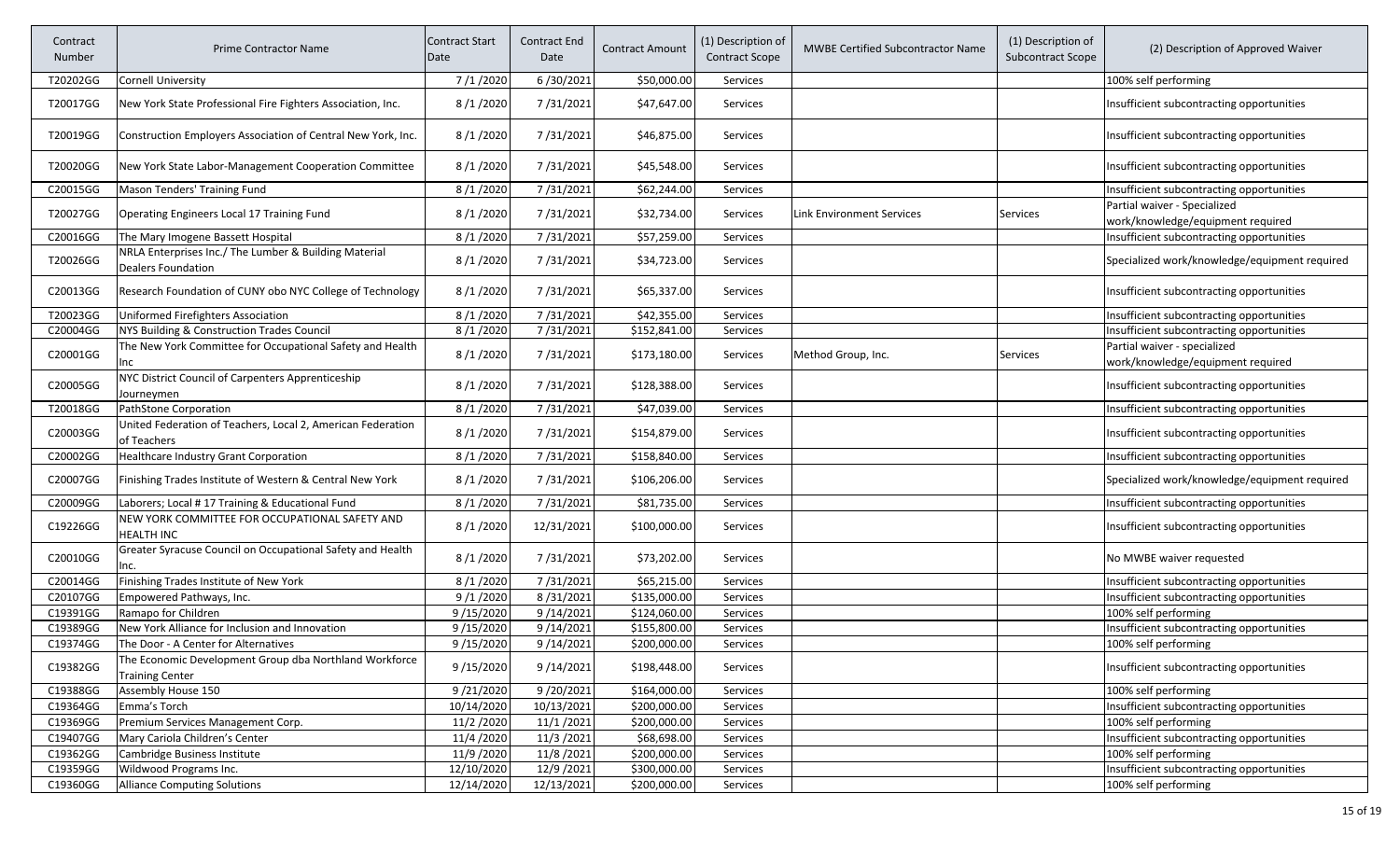| Contract<br>Number | <b>Prime Contractor Name</b>                                                                                 | Contract Start<br>Date | Contract End<br>Date | <b>Contract Amount</b> | (1) Description of<br><b>Contract Scope</b> | <b>MWBE Certified Subcontractor Name</b> | (1) Description of<br><b>Subcontract Scope</b> | (2) Description of Approved Waiver                                |
|--------------------|--------------------------------------------------------------------------------------------------------------|------------------------|----------------------|------------------------|---------------------------------------------|------------------------------------------|------------------------------------------------|-------------------------------------------------------------------|
| T19475GG           | Seaway Marine Group LLC                                                                                      | 12/15/2020             | 12/31/2021           | \$40,000.00            | Services                                    |                                          |                                                | Insufficient subcontracting opportunities                         |
| C19370GG           | Project Renewal                                                                                              | 12/21/2020             | 12/20/2021           | \$200,000.00           | Services                                    |                                          |                                                | Insufficient subcontracting opportunities                         |
| C19378GG           | <b>United Memorial Medical Center</b>                                                                        | 1/1/2021               | 12/31/2021           | \$199,992.00           | Services                                    |                                          |                                                | 100% self performing                                              |
| C19428GG           | NPower Inc.                                                                                                  | 1/1/2021               | 12/31/2021           | \$200,000.00           | Services                                    |                                          |                                                | 100% self performing                                              |
| C20108GG           | Suffolk County Department of Labor                                                                           | 1/1/2021               | 8/31/2021            | \$135,000.00           | Services                                    |                                          |                                                | Insufficient subcontracting opportunities                         |
| C19441GG           | East Side House, Inc.                                                                                        | 1/1/2021               | 12/31/2021           | \$187,570.00           | Services                                    |                                          |                                                | Insufficient subcontracting opportunities                         |
| C19381GG           | Erie 1 BOCES                                                                                                 | 1/1/2021               | 12/31/2021           | \$198,550.00           | Services                                    |                                          |                                                | 100% self performing                                              |
| C19314GG           | <b>International Rescue Committee</b>                                                                        | 1/1/2021               | 12/31/2021           | \$169,256.00           | Services                                    |                                          |                                                | 100% self performing                                              |
| C19327GG           | Center for Employment Opportunities Inc                                                                      | 1/1/2021               | 12/31/2021           | \$94,441.00            | Services                                    |                                          |                                                | Specialized work/knowledge/equipment required                     |
| C20213GG           | MACNY/CALLAHAN MANAGEMENT TRAINING CENTER, INC.                                                              | 1/1/2021               | 12/31/2021           | \$750,000.00           | <b>Services</b>                             | Office World                             | <b>Commodities</b>                             | Partial waiver - specialized<br>work/knowledge/equipment required |
| C19368GG           | Per Scholas                                                                                                  | 1/4/2021               | 1/3/2022             | \$200,000.00           | Services                                    |                                          |                                                | Insufficient subcontracting opportunities                         |
| C19371GG           | Research Foundation of CUNY obo LaGuardia Community<br>College                                               | 1/17/2021              | 1/15/2022            | \$200,000.00           | <b>Services</b>                             |                                          |                                                | Insufficient subcontracting opportunities                         |
| C19398GG           | Buffalo Arts & Technology Center                                                                             | 1/19/2021              | 1/18/2022            | \$100,000.00           | Services                                    |                                          |                                                | 100% self performing                                              |
| C19393GG           | AlbanyCanCode                                                                                                | 2/1/2021               | 1/31/2022            | \$125,400.00           | Services                                    |                                          |                                                | Insufficient subcontracting opportunities                         |
| C19426GG           | Jefferson-Lewis BOCES                                                                                        | 2/1/2021               | 1/31/2022            | \$200,000.00           | <b>Services</b>                             |                                          |                                                | Insufficient subcontracting opportunities                         |
| C20206GG           | Workforce Development Institute (WDI) Building Trades Pre-<br>Apprenticeship Program (BTPAP) - Nassau County | 2/1/2021               | 1/31/2022            | \$200,000.00           | Services                                    |                                          |                                                | Insufficient subcontracting opportunities                         |
| C19347GG           | Capital District Women's Employment & Resource Center Inc.                                                   | 2/1/2021               | 1/31/2022            | \$199,695.00           | <b>Services</b>                             |                                          |                                                | Insufficient subcontracting opportunities                         |
| T000546            | Accenture, LLC.                                                                                              | 2/2/2021               | 2/1/2022             | \$7,839,200.00         | Services                                    |                                          |                                                |                                                                   |
| C19386GG           | Queens Community House                                                                                       | 2/8/2021               | 2/7/2022             | \$179,910.00           | Services                                    |                                          |                                                | Insufficient subcontracting opportunities                         |
| C19435GG           | <b>Adirondack Community College</b>                                                                          | 2/15/2021              | 2/14/2022            | \$199,950.00           | <b>Services</b>                             |                                          |                                                | Insufficient subcontracting opportunities                         |
| C19436GG           | Greyston Foundation                                                                                          | 2/18/2021              | 2/17/2022            | \$199,938.00           | Services                                    |                                          |                                                | Insufficient subcontracting opportunities                         |
| C19375GG           | Translatinx Network                                                                                          | 3/1/2021               | 2/28/2022            | \$200,000.00           | Services                                    |                                          |                                                | Insufficient subcontracting opportunities                         |
| C19430GG           | Spectrum Designs Foundation                                                                                  | 3/1/2021               | 2/28/2022            | \$200,000.00           | Services                                    |                                          |                                                | Insufficient subcontracting opportunities                         |
| C19379GG           | The Research Foundation of CUNY obo Kingsborough<br>Community College                                        | 3/1/2021               | 2/28/2022            | \$199,785.87           | Services                                    | <b>Buffalo Scrubs &amp; Uniforms</b>     | Commodities                                    | Partial waiver - specialized<br>work/knowledge/equipment required |
| C19363GG           | Canandaigua Driving School                                                                                   | 3/1/2021               | 2/28/2022            | \$200,000.00           | <b>Services</b>                             |                                          |                                                | Insufficient subcontracting opportunities                         |
| C19387GG           | Stockade Works                                                                                               | 3/1/2021               | 2/28/2022            | \$176,980.00           | <b>Services</b>                             |                                          |                                                | Specialized work/knowledge/equipment required                     |
| C19459GG           | D&W Diesel, Inc                                                                                              | 3/1/2021               | 2/28/2022            | \$99,485.00            | <b>Services</b>                             |                                          |                                                | Specialized work/knowledge/equipment required                     |
| C20201GG           | Workforce Development Institute (WDI) Building Trades Pre-<br>Apprenticeship Program (BTPAP) - Rochester     | 3/1/2021               | 9/30/2021            | \$200,000.00           | Services                                    |                                          |                                                | Insufficient subcontracting opportunities                         |
| T19491GG           | Northland Telephone Systems, Ltd                                                                             | 3/3/2021               | 3/2/2022             | \$35,157.00            | Services                                    |                                          |                                                | Insufficient subcontracting opportunities                         |
| C19392GG           | Wesley Health Care Center, Inc.                                                                              | 3/8/2021               | 3/7/2022             | \$126,684.00           | Services                                    |                                          |                                                | Insufficient subcontracting opportunities                         |
| C19408GG           | Topaz Lighting Corp.                                                                                         | 3/15/2021              | 3/14/2022            | \$66,799.00            | Services                                    |                                          |                                                | Insufficient subcontracting opportunities                         |
| T19466GG           | Mercy Flight Inc.                                                                                            | 3/15/2021              | 3/14/2022            | \$41,112.50            | Services                                    |                                          |                                                | Insufficient subcontracting opportunities                         |
| C19479GG           | TR Expeditors Inc                                                                                            | 3/15/2021              | 3/14/2022            | \$85,900.00            | Services                                    |                                          |                                                | Insufficient subcontracting opportunities                         |
| C19384GG           | Albany-Schoharie-Schenectady-Saratoga BOCES                                                                  | 3/15/2021              | 3/14/2022            | \$197,606.00           | Services                                    |                                          |                                                | Insufficient subcontracting opportunities                         |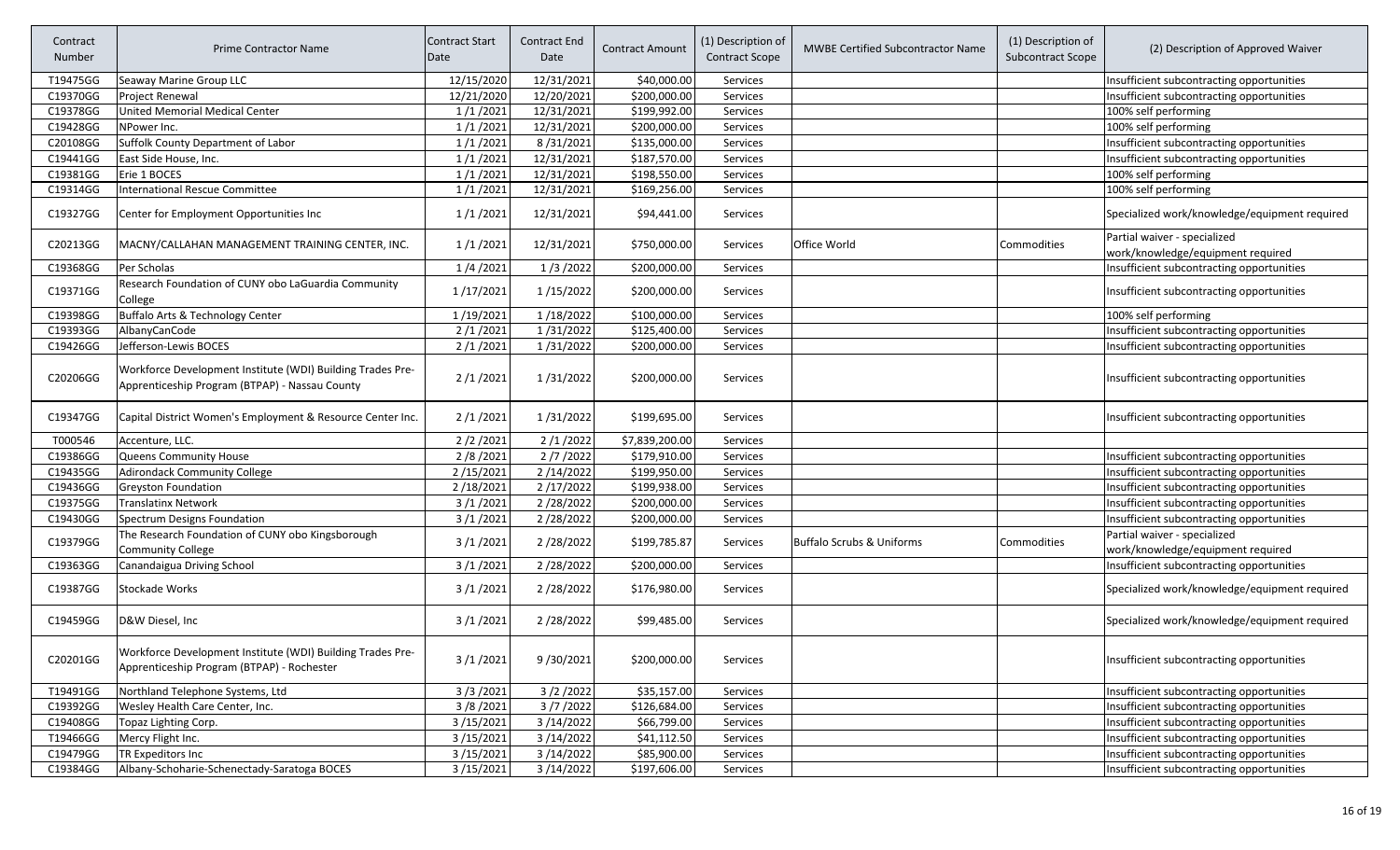| Partial Waiver - Insufficient subcontracting<br>Catholic Charities of the Roman Catholic Diocese of Syracuse<br>C19456GG<br>3/15/2021<br>3/14/2022<br>\$100,000.00<br>Commodities<br>Services<br>Tantaquidgeon LLC<br><b>NY</b><br>opportunities<br>3/14/2022<br>\$56,000.00<br>C19411GG<br>K&N's Foods USA, Inc.<br>3/15/2021<br>Insufficient subcontracting opportunities<br>Services<br>3/15/2021<br>3/14/2022<br>\$54,780.00<br>Leonardi Manufacturing Co., Inc.<br>MicroCad<br>Insufficient subcontracting opportunities<br>C19412GG<br>Services<br>Services<br>\$199,929.64<br>C19434GG<br>3/15/2021<br>3/14/2022<br>North Country Workforce Partnership<br>Services<br>Insufficient subcontracting opportunities<br>3/15/2021<br>\$198,000.00<br>C19383GG<br>Rochester City School District - OACES<br>3/14/2022<br>Services<br>Insufficient subcontracting opportunities<br>C19366GG<br>3/28/2022<br>\$200,000.00<br>3/29/2021<br>Insufficient subcontracting opportunities<br>Herbert H. Lehman College<br>Services<br>Partial waiver - Insufficient subcontracting<br>3/31/2022<br>C19443GG<br>4/1/2021<br>\$166,625.00<br>ETS dba Ready4Real<br><b>Services</b><br><b>Fitch Networking</b><br>Services<br>opportunities<br>C19461GG<br>4/1/2021<br>3/31/2022<br>\$90,006.00<br>Insufficient subcontracting opportunities<br>Infinity Drain LTD<br>Services<br>Building Trades Pre-Apprenticeship Program (BTPAP)<br>C19222GG<br>4/1/2021<br>3/31/2022<br>\$200,000.00<br>Insufficient subcontracting opportunities<br>Services<br>Newburgh (WDI)<br>C19448GG<br>Separdic Bikur Halim (SBH) Community Services Network<br>4/1/2021<br>3/31/2022<br>\$137,452.40<br>Insufficient subcontracting opportunities<br>Services<br>C19442GG<br>Advanced Tool Inc.<br>4/5/2021<br>4/4/2022<br>100% self performing<br>\$117,210.00<br>Services<br>Partial waiver - specialized<br>4/26/2022<br><b>Ebony Office Products</b><br>C19431GG<br>Sunnyside Community Services, Inc.<br>4/27/2021<br>\$200,000.00<br>Commodities<br><b>Services</b><br>work/knowledge/equipment required<br>4/27/2022<br>C19427GG<br>4/28/2021<br>\$200,000.00<br>Services<br>Insufficient subcontracting opportunities<br>Nassau Community College<br>C19488GG<br>5/3/2021<br>5/2/2022<br>\$83,333.40<br>Insufficient subcontracting opportunities<br>SoHarlem, Inc.<br>Services<br>5/3/2021<br>12/31/2021<br>C19438GG<br><b>Building Skills NY</b><br>\$195,500.00<br>Services<br>C19445GG<br>5/3/2021<br>5/2/2022<br>\$150,000.00<br>Choice Films at Umbra Stages<br>Services<br>T000548<br>NASWA-CESER<br>5/5/2021<br>5/4/2022<br>\$49,825.15<br>Services<br>ICD International Center for the Disabled DBA Institute for<br>C19367GG<br>5/17/2021<br>5/16/2022<br>\$200,000.00<br>Insufficient subcontracting opportunities<br>Services<br><b>Career Development</b><br>Partial waiver - specialized<br>5/24/2021<br>5/23/2022<br>C19433GG<br>Upwardly Global<br>\$200,000.00<br><b>Ispeak Clearly</b><br><b>Services</b><br>Services<br>work/knowledge/equipment required<br>5/31/2021<br>5/30/2022<br>C19449GG<br>Youth FX<br>\$130,051.00<br>Insufficient subcontracting opportunities<br><b>Services</b><br>C19447GG<br>5/31/2021<br>5/30/2022<br>\$143,800.00<br>YOUTH ACTION PROGRAMS AND HOMES INC<br>Services<br>Insufficient subcontracting opportunities<br>C19444GG<br>6/1/2021<br>5/31/2022<br>\$153,125.00<br>Plattsburgh North Country Chamber of Commerce<br><b>Services</b><br>Insufficient subcontracting opportunities<br>NYC District Council of Carpenters Apprenticeship<br>C19462GG<br>5/31/3022<br>6/1/2021<br>\$89,100.00<br><b>Services</b><br>Insufficient subcontracting opportunities<br>Journeyman Retraining Education & Industry Fund<br>5/31/2022<br>C19424GG<br>6/1/2021<br>\$300,000.00<br>Buckingham Manufacturing Co. Inc.<br>Services<br>Insufficient subcontracting opportunities<br>C19432GG<br>Specialized work/knowledge/equipment required<br>Thomas White Jr. Foundation<br>6/2/2021<br>6/1/2022<br>\$200,000.00<br>Services<br>6/2/2022<br>6/3/2021<br>\$100,000.00<br>C19457GG<br>Rochester Institute of Technology<br>Services<br>Insufficient subcontracting opportunities<br>6/2/2022<br>6/3/2021<br>\$87,500.00<br>C19463GG<br>Ability Beyond Disability Inc.<br>Services<br>Insufficient subcontracting opportunities<br>Partial waiver - Specialized<br>6/3/2021<br>6/2/2022<br>C19451GG<br>\$109,923.00<br>Services<br><b>Dreissig Companies</b><br>Commodities<br>Advocates, Inc.<br>work/knowledge/equipment required<br>6/24/2022<br>\$200,000.00<br>C19484GG<br>OWEGO-APALACHIN SCHOOL DISTRICT<br>6/25/2021<br>Insufficient subcontracting opportunities<br>Services<br>7/1/2021<br>6/30/2022<br>C19480GG<br>\$96,000.00<br>100% self performing<br>AVNA Global Inc<br>Services<br>Otsego Northern Catskill BOCES<br>7/21/2021<br>7/21/2022<br>Insufficient subcontracting opportunities<br>C19380GG<br>\$198,677.00<br>Services<br>Partial waiver - Specialized<br>The New York Committee for Occupational Safety and Health<br>C20205GG<br>8/1/2021<br>7/31/2022<br>\$200,000.00<br>Method Group<br>Services<br>Services<br>work/knowledge/equipment required<br>Inc<br>C19492GG<br>8/2/2021<br>8/1/2022<br>\$130,000.00<br>Hook Arts Media Inc.<br>Services<br>Insufficient subcontracting opportunities | Contract<br>Number | <b>Prime Contractor Name</b> | <b>Contract Start</b><br>Date | Contract End<br>Date | Contract Amount | (1) Description of<br><b>Contract Scope</b> | <b>MWBE Certified Subcontractor Name</b> | (1) Description of<br><b>Subcontract Scope</b> | (2) Description of Approved Waiver            |
|-----------------------------------------------------------------------------------------------------------------------------------------------------------------------------------------------------------------------------------------------------------------------------------------------------------------------------------------------------------------------------------------------------------------------------------------------------------------------------------------------------------------------------------------------------------------------------------------------------------------------------------------------------------------------------------------------------------------------------------------------------------------------------------------------------------------------------------------------------------------------------------------------------------------------------------------------------------------------------------------------------------------------------------------------------------------------------------------------------------------------------------------------------------------------------------------------------------------------------------------------------------------------------------------------------------------------------------------------------------------------------------------------------------------------------------------------------------------------------------------------------------------------------------------------------------------------------------------------------------------------------------------------------------------------------------------------------------------------------------------------------------------------------------------------------------------------------------------------------------------------------------------------------------------------------------------------------------------------------------------------------------------------------------------------------------------------------------------------------------------------------------------------------------------------------------------------------------------------------------------------------------------------------------------------------------------------------------------------------------------------------------------------------------------------------------------------------------------------------------------------------------------------------------------------------------------------------------------------------------------------------------------------------------------------------------------------------------------------------------------------------------------------------------------------------------------------------------------------------------------------------------------------------------------------------------------------------------------------------------------------------------------------------------------------------------------------------------------------------------------------------------------------------------------------------------------------------------------------------------------------------------------------------------------------------------------------------------------------------------------------------------------------------------------------------------------------------------------------------------------------------------------------------------------------------------------------------------------------------------------------------------------------------------------------------------------------------------------------------------------------------------------------------------------------------------------------------------------------------------------------------------------------------------------------------------------------------------------------------------------------------------------------------------------------------------------------------------------------------------------------------------------------------------------------------------------------------------------------------------------------------------------------------------------------------------------------------------------------------------------------------------------------------------------------------------------------------------------------------------------------------------------------------------------------------------------------------------------------------------------------------------------------------------------------------------------------------------------------------------------------------------------------------------------------------------------------------------------------------------------------------------------------------------------------------------------------------------------------------------------------------------------------------------------------------------------------------------------------------------------------------------------------------------------------------------------------------------------------------------------------------------------------------------------------------------------------------------------------------|--------------------|------------------------------|-------------------------------|----------------------|-----------------|---------------------------------------------|------------------------------------------|------------------------------------------------|-----------------------------------------------|
|                                                                                                                                                                                                                                                                                                                                                                                                                                                                                                                                                                                                                                                                                                                                                                                                                                                                                                                                                                                                                                                                                                                                                                                                                                                                                                                                                                                                                                                                                                                                                                                                                                                                                                                                                                                                                                                                                                                                                                                                                                                                                                                                                                                                                                                                                                                                                                                                                                                                                                                                                                                                                                                                                                                                                                                                                                                                                                                                                                                                                                                                                                                                                                                                                                                                                                                                                                                                                                                                                                                                                                                                                                                                                                                                                                                                                                                                                                                                                                                                                                                                                                                                                                                                                                                                                                                                                                                                                                                                                                                                                                                                                                                                                                                                                                                                                                                                                                                                                                                                                                                                                                                                                                                                                                                                                                                                                     |                    |                              |                               |                      |                 |                                             |                                          |                                                |                                               |
|                                                                                                                                                                                                                                                                                                                                                                                                                                                                                                                                                                                                                                                                                                                                                                                                                                                                                                                                                                                                                                                                                                                                                                                                                                                                                                                                                                                                                                                                                                                                                                                                                                                                                                                                                                                                                                                                                                                                                                                                                                                                                                                                                                                                                                                                                                                                                                                                                                                                                                                                                                                                                                                                                                                                                                                                                                                                                                                                                                                                                                                                                                                                                                                                                                                                                                                                                                                                                                                                                                                                                                                                                                                                                                                                                                                                                                                                                                                                                                                                                                                                                                                                                                                                                                                                                                                                                                                                                                                                                                                                                                                                                                                                                                                                                                                                                                                                                                                                                                                                                                                                                                                                                                                                                                                                                                                                                     |                    |                              |                               |                      |                 |                                             |                                          |                                                |                                               |
|                                                                                                                                                                                                                                                                                                                                                                                                                                                                                                                                                                                                                                                                                                                                                                                                                                                                                                                                                                                                                                                                                                                                                                                                                                                                                                                                                                                                                                                                                                                                                                                                                                                                                                                                                                                                                                                                                                                                                                                                                                                                                                                                                                                                                                                                                                                                                                                                                                                                                                                                                                                                                                                                                                                                                                                                                                                                                                                                                                                                                                                                                                                                                                                                                                                                                                                                                                                                                                                                                                                                                                                                                                                                                                                                                                                                                                                                                                                                                                                                                                                                                                                                                                                                                                                                                                                                                                                                                                                                                                                                                                                                                                                                                                                                                                                                                                                                                                                                                                                                                                                                                                                                                                                                                                                                                                                                                     |                    |                              |                               |                      |                 |                                             |                                          |                                                |                                               |
|                                                                                                                                                                                                                                                                                                                                                                                                                                                                                                                                                                                                                                                                                                                                                                                                                                                                                                                                                                                                                                                                                                                                                                                                                                                                                                                                                                                                                                                                                                                                                                                                                                                                                                                                                                                                                                                                                                                                                                                                                                                                                                                                                                                                                                                                                                                                                                                                                                                                                                                                                                                                                                                                                                                                                                                                                                                                                                                                                                                                                                                                                                                                                                                                                                                                                                                                                                                                                                                                                                                                                                                                                                                                                                                                                                                                                                                                                                                                                                                                                                                                                                                                                                                                                                                                                                                                                                                                                                                                                                                                                                                                                                                                                                                                                                                                                                                                                                                                                                                                                                                                                                                                                                                                                                                                                                                                                     |                    |                              |                               |                      |                 |                                             |                                          |                                                |                                               |
|                                                                                                                                                                                                                                                                                                                                                                                                                                                                                                                                                                                                                                                                                                                                                                                                                                                                                                                                                                                                                                                                                                                                                                                                                                                                                                                                                                                                                                                                                                                                                                                                                                                                                                                                                                                                                                                                                                                                                                                                                                                                                                                                                                                                                                                                                                                                                                                                                                                                                                                                                                                                                                                                                                                                                                                                                                                                                                                                                                                                                                                                                                                                                                                                                                                                                                                                                                                                                                                                                                                                                                                                                                                                                                                                                                                                                                                                                                                                                                                                                                                                                                                                                                                                                                                                                                                                                                                                                                                                                                                                                                                                                                                                                                                                                                                                                                                                                                                                                                                                                                                                                                                                                                                                                                                                                                                                                     |                    |                              |                               |                      |                 |                                             |                                          |                                                |                                               |
|                                                                                                                                                                                                                                                                                                                                                                                                                                                                                                                                                                                                                                                                                                                                                                                                                                                                                                                                                                                                                                                                                                                                                                                                                                                                                                                                                                                                                                                                                                                                                                                                                                                                                                                                                                                                                                                                                                                                                                                                                                                                                                                                                                                                                                                                                                                                                                                                                                                                                                                                                                                                                                                                                                                                                                                                                                                                                                                                                                                                                                                                                                                                                                                                                                                                                                                                                                                                                                                                                                                                                                                                                                                                                                                                                                                                                                                                                                                                                                                                                                                                                                                                                                                                                                                                                                                                                                                                                                                                                                                                                                                                                                                                                                                                                                                                                                                                                                                                                                                                                                                                                                                                                                                                                                                                                                                                                     |                    |                              |                               |                      |                 |                                             |                                          |                                                |                                               |
|                                                                                                                                                                                                                                                                                                                                                                                                                                                                                                                                                                                                                                                                                                                                                                                                                                                                                                                                                                                                                                                                                                                                                                                                                                                                                                                                                                                                                                                                                                                                                                                                                                                                                                                                                                                                                                                                                                                                                                                                                                                                                                                                                                                                                                                                                                                                                                                                                                                                                                                                                                                                                                                                                                                                                                                                                                                                                                                                                                                                                                                                                                                                                                                                                                                                                                                                                                                                                                                                                                                                                                                                                                                                                                                                                                                                                                                                                                                                                                                                                                                                                                                                                                                                                                                                                                                                                                                                                                                                                                                                                                                                                                                                                                                                                                                                                                                                                                                                                                                                                                                                                                                                                                                                                                                                                                                                                     |                    |                              |                               |                      |                 |                                             |                                          |                                                |                                               |
|                                                                                                                                                                                                                                                                                                                                                                                                                                                                                                                                                                                                                                                                                                                                                                                                                                                                                                                                                                                                                                                                                                                                                                                                                                                                                                                                                                                                                                                                                                                                                                                                                                                                                                                                                                                                                                                                                                                                                                                                                                                                                                                                                                                                                                                                                                                                                                                                                                                                                                                                                                                                                                                                                                                                                                                                                                                                                                                                                                                                                                                                                                                                                                                                                                                                                                                                                                                                                                                                                                                                                                                                                                                                                                                                                                                                                                                                                                                                                                                                                                                                                                                                                                                                                                                                                                                                                                                                                                                                                                                                                                                                                                                                                                                                                                                                                                                                                                                                                                                                                                                                                                                                                                                                                                                                                                                                                     |                    |                              |                               |                      |                 |                                             |                                          |                                                |                                               |
|                                                                                                                                                                                                                                                                                                                                                                                                                                                                                                                                                                                                                                                                                                                                                                                                                                                                                                                                                                                                                                                                                                                                                                                                                                                                                                                                                                                                                                                                                                                                                                                                                                                                                                                                                                                                                                                                                                                                                                                                                                                                                                                                                                                                                                                                                                                                                                                                                                                                                                                                                                                                                                                                                                                                                                                                                                                                                                                                                                                                                                                                                                                                                                                                                                                                                                                                                                                                                                                                                                                                                                                                                                                                                                                                                                                                                                                                                                                                                                                                                                                                                                                                                                                                                                                                                                                                                                                                                                                                                                                                                                                                                                                                                                                                                                                                                                                                                                                                                                                                                                                                                                                                                                                                                                                                                                                                                     |                    |                              |                               |                      |                 |                                             |                                          |                                                |                                               |
|                                                                                                                                                                                                                                                                                                                                                                                                                                                                                                                                                                                                                                                                                                                                                                                                                                                                                                                                                                                                                                                                                                                                                                                                                                                                                                                                                                                                                                                                                                                                                                                                                                                                                                                                                                                                                                                                                                                                                                                                                                                                                                                                                                                                                                                                                                                                                                                                                                                                                                                                                                                                                                                                                                                                                                                                                                                                                                                                                                                                                                                                                                                                                                                                                                                                                                                                                                                                                                                                                                                                                                                                                                                                                                                                                                                                                                                                                                                                                                                                                                                                                                                                                                                                                                                                                                                                                                                                                                                                                                                                                                                                                                                                                                                                                                                                                                                                                                                                                                                                                                                                                                                                                                                                                                                                                                                                                     |                    |                              |                               |                      |                 |                                             |                                          |                                                |                                               |
|                                                                                                                                                                                                                                                                                                                                                                                                                                                                                                                                                                                                                                                                                                                                                                                                                                                                                                                                                                                                                                                                                                                                                                                                                                                                                                                                                                                                                                                                                                                                                                                                                                                                                                                                                                                                                                                                                                                                                                                                                                                                                                                                                                                                                                                                                                                                                                                                                                                                                                                                                                                                                                                                                                                                                                                                                                                                                                                                                                                                                                                                                                                                                                                                                                                                                                                                                                                                                                                                                                                                                                                                                                                                                                                                                                                                                                                                                                                                                                                                                                                                                                                                                                                                                                                                                                                                                                                                                                                                                                                                                                                                                                                                                                                                                                                                                                                                                                                                                                                                                                                                                                                                                                                                                                                                                                                                                     |                    |                              |                               |                      |                 |                                             |                                          |                                                |                                               |
|                                                                                                                                                                                                                                                                                                                                                                                                                                                                                                                                                                                                                                                                                                                                                                                                                                                                                                                                                                                                                                                                                                                                                                                                                                                                                                                                                                                                                                                                                                                                                                                                                                                                                                                                                                                                                                                                                                                                                                                                                                                                                                                                                                                                                                                                                                                                                                                                                                                                                                                                                                                                                                                                                                                                                                                                                                                                                                                                                                                                                                                                                                                                                                                                                                                                                                                                                                                                                                                                                                                                                                                                                                                                                                                                                                                                                                                                                                                                                                                                                                                                                                                                                                                                                                                                                                                                                                                                                                                                                                                                                                                                                                                                                                                                                                                                                                                                                                                                                                                                                                                                                                                                                                                                                                                                                                                                                     |                    |                              |                               |                      |                 |                                             |                                          |                                                |                                               |
|                                                                                                                                                                                                                                                                                                                                                                                                                                                                                                                                                                                                                                                                                                                                                                                                                                                                                                                                                                                                                                                                                                                                                                                                                                                                                                                                                                                                                                                                                                                                                                                                                                                                                                                                                                                                                                                                                                                                                                                                                                                                                                                                                                                                                                                                                                                                                                                                                                                                                                                                                                                                                                                                                                                                                                                                                                                                                                                                                                                                                                                                                                                                                                                                                                                                                                                                                                                                                                                                                                                                                                                                                                                                                                                                                                                                                                                                                                                                                                                                                                                                                                                                                                                                                                                                                                                                                                                                                                                                                                                                                                                                                                                                                                                                                                                                                                                                                                                                                                                                                                                                                                                                                                                                                                                                                                                                                     |                    |                              |                               |                      |                 |                                             |                                          |                                                |                                               |
|                                                                                                                                                                                                                                                                                                                                                                                                                                                                                                                                                                                                                                                                                                                                                                                                                                                                                                                                                                                                                                                                                                                                                                                                                                                                                                                                                                                                                                                                                                                                                                                                                                                                                                                                                                                                                                                                                                                                                                                                                                                                                                                                                                                                                                                                                                                                                                                                                                                                                                                                                                                                                                                                                                                                                                                                                                                                                                                                                                                                                                                                                                                                                                                                                                                                                                                                                                                                                                                                                                                                                                                                                                                                                                                                                                                                                                                                                                                                                                                                                                                                                                                                                                                                                                                                                                                                                                                                                                                                                                                                                                                                                                                                                                                                                                                                                                                                                                                                                                                                                                                                                                                                                                                                                                                                                                                                                     |                    |                              |                               |                      |                 |                                             |                                          |                                                |                                               |
|                                                                                                                                                                                                                                                                                                                                                                                                                                                                                                                                                                                                                                                                                                                                                                                                                                                                                                                                                                                                                                                                                                                                                                                                                                                                                                                                                                                                                                                                                                                                                                                                                                                                                                                                                                                                                                                                                                                                                                                                                                                                                                                                                                                                                                                                                                                                                                                                                                                                                                                                                                                                                                                                                                                                                                                                                                                                                                                                                                                                                                                                                                                                                                                                                                                                                                                                                                                                                                                                                                                                                                                                                                                                                                                                                                                                                                                                                                                                                                                                                                                                                                                                                                                                                                                                                                                                                                                                                                                                                                                                                                                                                                                                                                                                                                                                                                                                                                                                                                                                                                                                                                                                                                                                                                                                                                                                                     |                    |                              |                               |                      |                 |                                             |                                          |                                                | Specialized work/knowledge/equipment required |
|                                                                                                                                                                                                                                                                                                                                                                                                                                                                                                                                                                                                                                                                                                                                                                                                                                                                                                                                                                                                                                                                                                                                                                                                                                                                                                                                                                                                                                                                                                                                                                                                                                                                                                                                                                                                                                                                                                                                                                                                                                                                                                                                                                                                                                                                                                                                                                                                                                                                                                                                                                                                                                                                                                                                                                                                                                                                                                                                                                                                                                                                                                                                                                                                                                                                                                                                                                                                                                                                                                                                                                                                                                                                                                                                                                                                                                                                                                                                                                                                                                                                                                                                                                                                                                                                                                                                                                                                                                                                                                                                                                                                                                                                                                                                                                                                                                                                                                                                                                                                                                                                                                                                                                                                                                                                                                                                                     |                    |                              |                               |                      |                 |                                             |                                          |                                                | Specialized work/knowledge/equipment required |
|                                                                                                                                                                                                                                                                                                                                                                                                                                                                                                                                                                                                                                                                                                                                                                                                                                                                                                                                                                                                                                                                                                                                                                                                                                                                                                                                                                                                                                                                                                                                                                                                                                                                                                                                                                                                                                                                                                                                                                                                                                                                                                                                                                                                                                                                                                                                                                                                                                                                                                                                                                                                                                                                                                                                                                                                                                                                                                                                                                                                                                                                                                                                                                                                                                                                                                                                                                                                                                                                                                                                                                                                                                                                                                                                                                                                                                                                                                                                                                                                                                                                                                                                                                                                                                                                                                                                                                                                                                                                                                                                                                                                                                                                                                                                                                                                                                                                                                                                                                                                                                                                                                                                                                                                                                                                                                                                                     |                    |                              |                               |                      |                 |                                             |                                          |                                                |                                               |
|                                                                                                                                                                                                                                                                                                                                                                                                                                                                                                                                                                                                                                                                                                                                                                                                                                                                                                                                                                                                                                                                                                                                                                                                                                                                                                                                                                                                                                                                                                                                                                                                                                                                                                                                                                                                                                                                                                                                                                                                                                                                                                                                                                                                                                                                                                                                                                                                                                                                                                                                                                                                                                                                                                                                                                                                                                                                                                                                                                                                                                                                                                                                                                                                                                                                                                                                                                                                                                                                                                                                                                                                                                                                                                                                                                                                                                                                                                                                                                                                                                                                                                                                                                                                                                                                                                                                                                                                                                                                                                                                                                                                                                                                                                                                                                                                                                                                                                                                                                                                                                                                                                                                                                                                                                                                                                                                                     |                    |                              |                               |                      |                 |                                             |                                          |                                                |                                               |
|                                                                                                                                                                                                                                                                                                                                                                                                                                                                                                                                                                                                                                                                                                                                                                                                                                                                                                                                                                                                                                                                                                                                                                                                                                                                                                                                                                                                                                                                                                                                                                                                                                                                                                                                                                                                                                                                                                                                                                                                                                                                                                                                                                                                                                                                                                                                                                                                                                                                                                                                                                                                                                                                                                                                                                                                                                                                                                                                                                                                                                                                                                                                                                                                                                                                                                                                                                                                                                                                                                                                                                                                                                                                                                                                                                                                                                                                                                                                                                                                                                                                                                                                                                                                                                                                                                                                                                                                                                                                                                                                                                                                                                                                                                                                                                                                                                                                                                                                                                                                                                                                                                                                                                                                                                                                                                                                                     |                    |                              |                               |                      |                 |                                             |                                          |                                                |                                               |
|                                                                                                                                                                                                                                                                                                                                                                                                                                                                                                                                                                                                                                                                                                                                                                                                                                                                                                                                                                                                                                                                                                                                                                                                                                                                                                                                                                                                                                                                                                                                                                                                                                                                                                                                                                                                                                                                                                                                                                                                                                                                                                                                                                                                                                                                                                                                                                                                                                                                                                                                                                                                                                                                                                                                                                                                                                                                                                                                                                                                                                                                                                                                                                                                                                                                                                                                                                                                                                                                                                                                                                                                                                                                                                                                                                                                                                                                                                                                                                                                                                                                                                                                                                                                                                                                                                                                                                                                                                                                                                                                                                                                                                                                                                                                                                                                                                                                                                                                                                                                                                                                                                                                                                                                                                                                                                                                                     |                    |                              |                               |                      |                 |                                             |                                          |                                                |                                               |
|                                                                                                                                                                                                                                                                                                                                                                                                                                                                                                                                                                                                                                                                                                                                                                                                                                                                                                                                                                                                                                                                                                                                                                                                                                                                                                                                                                                                                                                                                                                                                                                                                                                                                                                                                                                                                                                                                                                                                                                                                                                                                                                                                                                                                                                                                                                                                                                                                                                                                                                                                                                                                                                                                                                                                                                                                                                                                                                                                                                                                                                                                                                                                                                                                                                                                                                                                                                                                                                                                                                                                                                                                                                                                                                                                                                                                                                                                                                                                                                                                                                                                                                                                                                                                                                                                                                                                                                                                                                                                                                                                                                                                                                                                                                                                                                                                                                                                                                                                                                                                                                                                                                                                                                                                                                                                                                                                     |                    |                              |                               |                      |                 |                                             |                                          |                                                |                                               |
|                                                                                                                                                                                                                                                                                                                                                                                                                                                                                                                                                                                                                                                                                                                                                                                                                                                                                                                                                                                                                                                                                                                                                                                                                                                                                                                                                                                                                                                                                                                                                                                                                                                                                                                                                                                                                                                                                                                                                                                                                                                                                                                                                                                                                                                                                                                                                                                                                                                                                                                                                                                                                                                                                                                                                                                                                                                                                                                                                                                                                                                                                                                                                                                                                                                                                                                                                                                                                                                                                                                                                                                                                                                                                                                                                                                                                                                                                                                                                                                                                                                                                                                                                                                                                                                                                                                                                                                                                                                                                                                                                                                                                                                                                                                                                                                                                                                                                                                                                                                                                                                                                                                                                                                                                                                                                                                                                     |                    |                              |                               |                      |                 |                                             |                                          |                                                |                                               |
|                                                                                                                                                                                                                                                                                                                                                                                                                                                                                                                                                                                                                                                                                                                                                                                                                                                                                                                                                                                                                                                                                                                                                                                                                                                                                                                                                                                                                                                                                                                                                                                                                                                                                                                                                                                                                                                                                                                                                                                                                                                                                                                                                                                                                                                                                                                                                                                                                                                                                                                                                                                                                                                                                                                                                                                                                                                                                                                                                                                                                                                                                                                                                                                                                                                                                                                                                                                                                                                                                                                                                                                                                                                                                                                                                                                                                                                                                                                                                                                                                                                                                                                                                                                                                                                                                                                                                                                                                                                                                                                                                                                                                                                                                                                                                                                                                                                                                                                                                                                                                                                                                                                                                                                                                                                                                                                                                     |                    |                              |                               |                      |                 |                                             |                                          |                                                |                                               |
|                                                                                                                                                                                                                                                                                                                                                                                                                                                                                                                                                                                                                                                                                                                                                                                                                                                                                                                                                                                                                                                                                                                                                                                                                                                                                                                                                                                                                                                                                                                                                                                                                                                                                                                                                                                                                                                                                                                                                                                                                                                                                                                                                                                                                                                                                                                                                                                                                                                                                                                                                                                                                                                                                                                                                                                                                                                                                                                                                                                                                                                                                                                                                                                                                                                                                                                                                                                                                                                                                                                                                                                                                                                                                                                                                                                                                                                                                                                                                                                                                                                                                                                                                                                                                                                                                                                                                                                                                                                                                                                                                                                                                                                                                                                                                                                                                                                                                                                                                                                                                                                                                                                                                                                                                                                                                                                                                     |                    |                              |                               |                      |                 |                                             |                                          |                                                |                                               |
|                                                                                                                                                                                                                                                                                                                                                                                                                                                                                                                                                                                                                                                                                                                                                                                                                                                                                                                                                                                                                                                                                                                                                                                                                                                                                                                                                                                                                                                                                                                                                                                                                                                                                                                                                                                                                                                                                                                                                                                                                                                                                                                                                                                                                                                                                                                                                                                                                                                                                                                                                                                                                                                                                                                                                                                                                                                                                                                                                                                                                                                                                                                                                                                                                                                                                                                                                                                                                                                                                                                                                                                                                                                                                                                                                                                                                                                                                                                                                                                                                                                                                                                                                                                                                                                                                                                                                                                                                                                                                                                                                                                                                                                                                                                                                                                                                                                                                                                                                                                                                                                                                                                                                                                                                                                                                                                                                     |                    |                              |                               |                      |                 |                                             |                                          |                                                |                                               |
|                                                                                                                                                                                                                                                                                                                                                                                                                                                                                                                                                                                                                                                                                                                                                                                                                                                                                                                                                                                                                                                                                                                                                                                                                                                                                                                                                                                                                                                                                                                                                                                                                                                                                                                                                                                                                                                                                                                                                                                                                                                                                                                                                                                                                                                                                                                                                                                                                                                                                                                                                                                                                                                                                                                                                                                                                                                                                                                                                                                                                                                                                                                                                                                                                                                                                                                                                                                                                                                                                                                                                                                                                                                                                                                                                                                                                                                                                                                                                                                                                                                                                                                                                                                                                                                                                                                                                                                                                                                                                                                                                                                                                                                                                                                                                                                                                                                                                                                                                                                                                                                                                                                                                                                                                                                                                                                                                     |                    |                              |                               |                      |                 |                                             |                                          |                                                |                                               |
|                                                                                                                                                                                                                                                                                                                                                                                                                                                                                                                                                                                                                                                                                                                                                                                                                                                                                                                                                                                                                                                                                                                                                                                                                                                                                                                                                                                                                                                                                                                                                                                                                                                                                                                                                                                                                                                                                                                                                                                                                                                                                                                                                                                                                                                                                                                                                                                                                                                                                                                                                                                                                                                                                                                                                                                                                                                                                                                                                                                                                                                                                                                                                                                                                                                                                                                                                                                                                                                                                                                                                                                                                                                                                                                                                                                                                                                                                                                                                                                                                                                                                                                                                                                                                                                                                                                                                                                                                                                                                                                                                                                                                                                                                                                                                                                                                                                                                                                                                                                                                                                                                                                                                                                                                                                                                                                                                     |                    |                              |                               |                      |                 |                                             |                                          |                                                |                                               |
|                                                                                                                                                                                                                                                                                                                                                                                                                                                                                                                                                                                                                                                                                                                                                                                                                                                                                                                                                                                                                                                                                                                                                                                                                                                                                                                                                                                                                                                                                                                                                                                                                                                                                                                                                                                                                                                                                                                                                                                                                                                                                                                                                                                                                                                                                                                                                                                                                                                                                                                                                                                                                                                                                                                                                                                                                                                                                                                                                                                                                                                                                                                                                                                                                                                                                                                                                                                                                                                                                                                                                                                                                                                                                                                                                                                                                                                                                                                                                                                                                                                                                                                                                                                                                                                                                                                                                                                                                                                                                                                                                                                                                                                                                                                                                                                                                                                                                                                                                                                                                                                                                                                                                                                                                                                                                                                                                     |                    |                              |                               |                      |                 |                                             |                                          |                                                |                                               |
|                                                                                                                                                                                                                                                                                                                                                                                                                                                                                                                                                                                                                                                                                                                                                                                                                                                                                                                                                                                                                                                                                                                                                                                                                                                                                                                                                                                                                                                                                                                                                                                                                                                                                                                                                                                                                                                                                                                                                                                                                                                                                                                                                                                                                                                                                                                                                                                                                                                                                                                                                                                                                                                                                                                                                                                                                                                                                                                                                                                                                                                                                                                                                                                                                                                                                                                                                                                                                                                                                                                                                                                                                                                                                                                                                                                                                                                                                                                                                                                                                                                                                                                                                                                                                                                                                                                                                                                                                                                                                                                                                                                                                                                                                                                                                                                                                                                                                                                                                                                                                                                                                                                                                                                                                                                                                                                                                     |                    |                              |                               |                      |                 |                                             |                                          |                                                |                                               |
|                                                                                                                                                                                                                                                                                                                                                                                                                                                                                                                                                                                                                                                                                                                                                                                                                                                                                                                                                                                                                                                                                                                                                                                                                                                                                                                                                                                                                                                                                                                                                                                                                                                                                                                                                                                                                                                                                                                                                                                                                                                                                                                                                                                                                                                                                                                                                                                                                                                                                                                                                                                                                                                                                                                                                                                                                                                                                                                                                                                                                                                                                                                                                                                                                                                                                                                                                                                                                                                                                                                                                                                                                                                                                                                                                                                                                                                                                                                                                                                                                                                                                                                                                                                                                                                                                                                                                                                                                                                                                                                                                                                                                                                                                                                                                                                                                                                                                                                                                                                                                                                                                                                                                                                                                                                                                                                                                     |                    |                              |                               |                      |                 |                                             |                                          |                                                |                                               |
|                                                                                                                                                                                                                                                                                                                                                                                                                                                                                                                                                                                                                                                                                                                                                                                                                                                                                                                                                                                                                                                                                                                                                                                                                                                                                                                                                                                                                                                                                                                                                                                                                                                                                                                                                                                                                                                                                                                                                                                                                                                                                                                                                                                                                                                                                                                                                                                                                                                                                                                                                                                                                                                                                                                                                                                                                                                                                                                                                                                                                                                                                                                                                                                                                                                                                                                                                                                                                                                                                                                                                                                                                                                                                                                                                                                                                                                                                                                                                                                                                                                                                                                                                                                                                                                                                                                                                                                                                                                                                                                                                                                                                                                                                                                                                                                                                                                                                                                                                                                                                                                                                                                                                                                                                                                                                                                                                     |                    |                              |                               |                      |                 |                                             |                                          |                                                |                                               |
|                                                                                                                                                                                                                                                                                                                                                                                                                                                                                                                                                                                                                                                                                                                                                                                                                                                                                                                                                                                                                                                                                                                                                                                                                                                                                                                                                                                                                                                                                                                                                                                                                                                                                                                                                                                                                                                                                                                                                                                                                                                                                                                                                                                                                                                                                                                                                                                                                                                                                                                                                                                                                                                                                                                                                                                                                                                                                                                                                                                                                                                                                                                                                                                                                                                                                                                                                                                                                                                                                                                                                                                                                                                                                                                                                                                                                                                                                                                                                                                                                                                                                                                                                                                                                                                                                                                                                                                                                                                                                                                                                                                                                                                                                                                                                                                                                                                                                                                                                                                                                                                                                                                                                                                                                                                                                                                                                     |                    |                              |                               |                      |                 |                                             |                                          |                                                |                                               |
|                                                                                                                                                                                                                                                                                                                                                                                                                                                                                                                                                                                                                                                                                                                                                                                                                                                                                                                                                                                                                                                                                                                                                                                                                                                                                                                                                                                                                                                                                                                                                                                                                                                                                                                                                                                                                                                                                                                                                                                                                                                                                                                                                                                                                                                                                                                                                                                                                                                                                                                                                                                                                                                                                                                                                                                                                                                                                                                                                                                                                                                                                                                                                                                                                                                                                                                                                                                                                                                                                                                                                                                                                                                                                                                                                                                                                                                                                                                                                                                                                                                                                                                                                                                                                                                                                                                                                                                                                                                                                                                                                                                                                                                                                                                                                                                                                                                                                                                                                                                                                                                                                                                                                                                                                                                                                                                                                     |                    |                              |                               |                      |                 |                                             |                                          |                                                |                                               |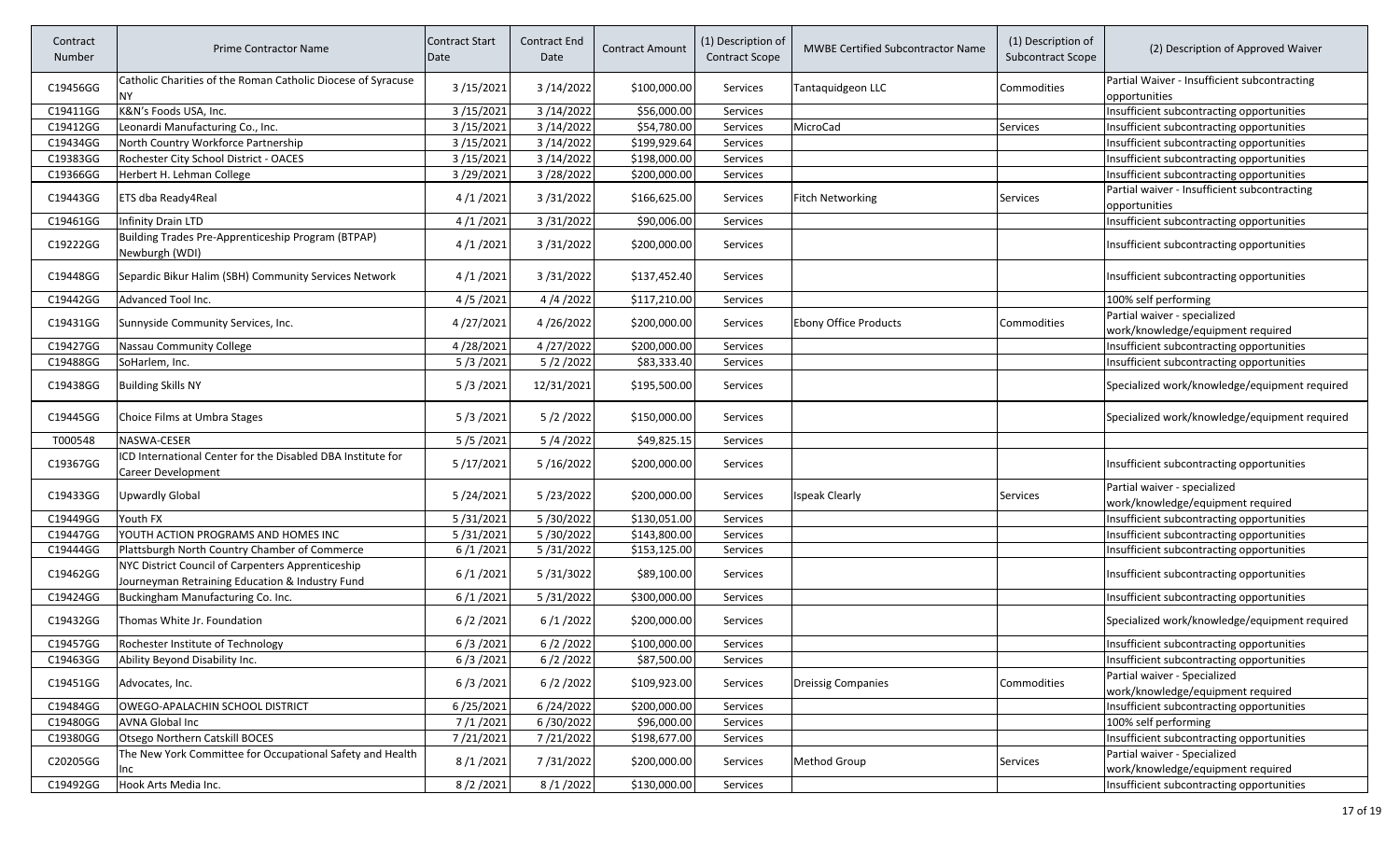| Contract<br>Number | Prime Contractor Name                                                                     | Contract Start<br>Date | Contract End<br>Date | <b>Contract Amount</b> | (1) Description of<br><b>Contract Scope</b> | <b>MWBE Certified Subcontractor Name</b> | (1) Description of<br><b>Subcontract Scope</b> | (2) Description of Approved Waiver                            |
|--------------------|-------------------------------------------------------------------------------------------|------------------------|----------------------|------------------------|---------------------------------------------|------------------------------------------|------------------------------------------------|---------------------------------------------------------------|
| C19373GG           | St. Bonaventure University                                                                | 8/23/2021              | 8/22/2022            | \$200,000.00           | Services                                    |                                          |                                                | Insufficient subcontracting opportunities                     |
| T19415GG           | Broome-Tioga BOCES                                                                        | 8/31/2021              | 8/30/2022            | \$45,500.00            | Services                                    |                                          |                                                | Insufficient subcontracting opportunities                     |
| C19405GG           | Sweetners Plus LLC                                                                        | 9/1/2021               | 8/31/2022            | \$76,000.00            | Services                                    |                                          |                                                | Insufficient subcontracting opportunities                     |
| C19211GG           | New York Committee on Occupational Safety and Health<br>(NYCOSH)                          | 8/1/2020               | 7/31/2021            | \$250,000.00           | Services                                    | Method Group                             | Services                                       | Partial Waiver - Insufficient subcontracting<br>opportunities |
| C19331GG           | Leap, Inc.                                                                                | 7/20/2020              | 10/19/2021           | \$200,000.00           | <b>Services</b>                             |                                          |                                                | Specialized work/knowledge/equipment required                 |
| C19376GG           | Wilson Allen Health Careers Institute                                                     | 2/1/2021               | 1/31/2022            | \$200,000.00           | Services                                    |                                          |                                                | Insufficient subcontracting opportunities                     |
| C19413GG           | Westchester Care at Home                                                                  | 3/1/2021               | 2/28/2022            | \$52,649.00            | Services                                    |                                          |                                                | Insufficient subcontracting opportunities                     |
| C19446GG           | Viability Inc.                                                                            | 2/1/2021               | 1/31/2022            | \$149,998.00           | Services                                    |                                          |                                                | Insufficient subcontracting opportunities                     |
| C20110GG           | <b>Westchester Community College</b>                                                      | 1/4/2021               | 8/31/2021            | \$85,752.00            | Services                                    |                                          |                                                | Insufficient subcontracting opportunities                     |
| C19204GG           | Building Trades Pre-Apprenticeship Program (BTPAP)-<br>Rochester (WDI)                    | 7/1/2021               | 12/31/2021           | \$200,000.00           | <b>Services</b>                             |                                          |                                                | Insufficient subcontracting opportunities                     |
| C19332GG           | PLS III INC                                                                               | 2/11/2021              | 2/10/2022            | \$200,000.00           | Services                                    |                                          |                                                | Insufficient subcontracting opportunities                     |
| C19337GG           | Time Release Sciences Inc.                                                                | 6/1/2020               | 5/31/2021            | \$300,000.00           | Services                                    |                                          |                                                |                                                               |
| C19341GG           | Foodlink Inc.                                                                             | 9/28/2020              | 3/31/2023            | \$960,000.00           | Services                                    |                                          |                                                | Insufficient subcontracting opportunities                     |
| C19357GG           | Grace Institute of New York                                                               | 5/3/2021               | 1/7/2023             | \$180,000.00           | Services                                    |                                          |                                                | Insufficient subcontracting opportunities                     |
| C19361GG           | <b>Allied Business Solutions</b>                                                          | 3/8/2021               | 3/7/2022             | \$200,000.00           | Services                                    |                                          |                                                | 100% self performing                                          |
| C19390GG           | Young Men's Christian Association of the Capital District                                 | 6/7/2021               | 6/6/2022             | \$132,662.00           | <b>Services</b>                             |                                          |                                                | Insufficient subcontracting opportunities                     |
| C19403GG           | Lutech Veterinary Industries Inc.                                                         | 4/14/2021              | 4/13/2022            | \$89,400.00            | Services                                    |                                          |                                                | Insufficient subcontracting opportunities                     |
| C19429GG           | Roundabout Theatre Co. Inc.                                                               | 1/1/2021               | 12/31/2021           | \$200,000.00           | <b>Services</b>                             |                                          |                                                | Specialized work/knowledge/equipment required                 |
| C19440GG           | Rochester Rehabilitation Center                                                           | 6/3/2021               | 6/2/2022             | \$191,110.00           | Services                                    |                                          |                                                | Insufficient subcontracting opportunities                     |
| C19450GG           | Fresenius Kabi USA                                                                        | 1/18/2021              | 1/17/2022            | \$113,399.00           | <b>Services</b>                             |                                          |                                                | Specialized work/knowledge/equipment required                 |
| C19473GG           | Center for Economic Growth                                                                | 12/15/2020             | 12/14/2021           | \$196,157.00           | Services                                    |                                          |                                                | Insufficient subcontracting opportunities                     |
| C19483GG           | New York Institute of Technology                                                          | 6/1/2021               | 5/31/2022            | \$200,000.00           | Services                                    |                                          |                                                | Insufficient subcontracting opportunities                     |
| C19485GG           | Reel Stories Teen Filmmaking, Inc.                                                        | 7/1/2021               | 6/30/2022            | \$200,000.00           | <b>Services</b>                             |                                          |                                                | Specialized work/knowledge/equipment required                 |
| C19493GG           | The Doe Fund, Inc.                                                                        | 9/13/2021              | 9/12/2022            | \$200,000.00           | Services                                    |                                          |                                                | 100% self performing                                          |
| C20008GG           | The Labor Institute                                                                       | 8/1/2020               | 7/31/2021            | \$105,180.00           | Services                                    |                                          |                                                | Insufficient subcontracting opportunities                     |
| C20106GG           | Tompkins County Woman's Opportunity Center (WOC) /<br>Syracuse WOC (2 centers)            | 8/1/2020               | 7/31/2021            | \$310,260.95           | <b>Services</b>                             |                                          |                                                | Insufficient subcontracting opportunities                     |
| C20208GG           | Workforce Development Institute                                                           | 8/1/2021               | 6/30/2022            | \$2,500,000.00         | Services                                    |                                          |                                                | Insufficient subcontracting opportunities                     |
| C21104GG           | Research Foundation of the City University of New York on<br>Behalf of Bronx Community Co | 7/1/2021               | 6/30/2022            | \$135,000.00           | <b>Services</b>                             |                                          |                                                | Insufficient subcontracting opportunities                     |
| C21107GG           | EMPOWERED PATHWAYS INC                                                                    | 9/1/2021               | 8/31/2022            | \$135,000.00           | Services                                    |                                          |                                                | Insufficient subcontracting opportunities                     |
| C21108GG           | Suffolk County Department of Labor Licensing and Consumer<br>Affairs                      | 9/1/2021               | 8/31/2022            | \$135,000.00           | Services                                    |                                          |                                                | Insufficient subcontracting opportunities                     |
| C21111GG           | Consortium for Worker Education                                                           | 8/1/2021               | 7/31/2022            | \$12,000,000.00        | Services                                    |                                          |                                                | Insufficient subcontracting opportunities                     |
| C21201GG           | Workforce Development Institute, Inc- Building Trades Pre-<br>Apprentice Program (BTPAP)  | 10/1/2021              | 4/30/2022            | \$200,000.00           | Services                                    |                                          |                                                | 100% self performing                                          |
| C21221GG           | United Way of Central New York                                                            | 11/15/2021             | 11/14/2022           | \$150,000.00           | Services                                    |                                          |                                                | Insufficient subcontracting opportunities                     |